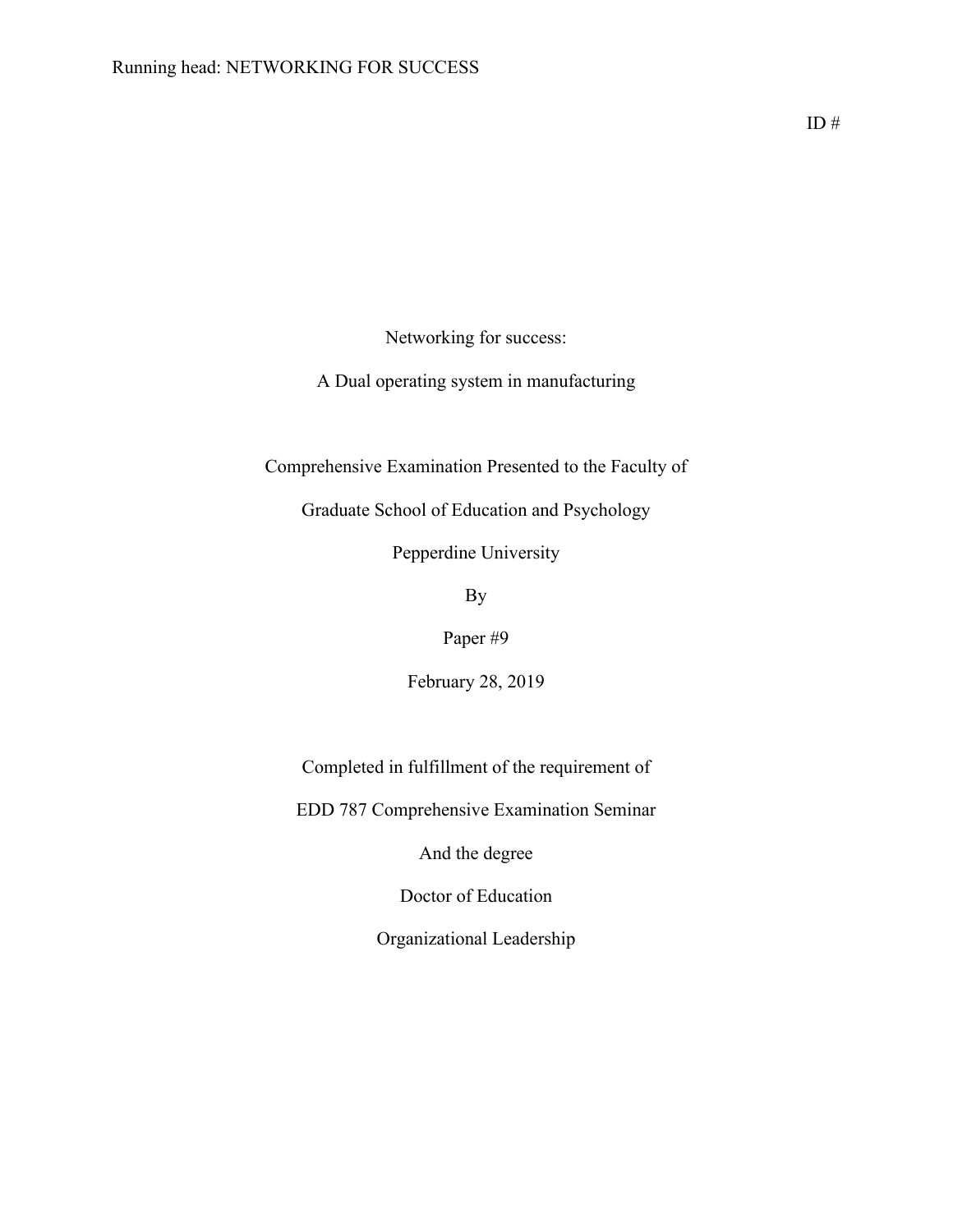# Table of Contents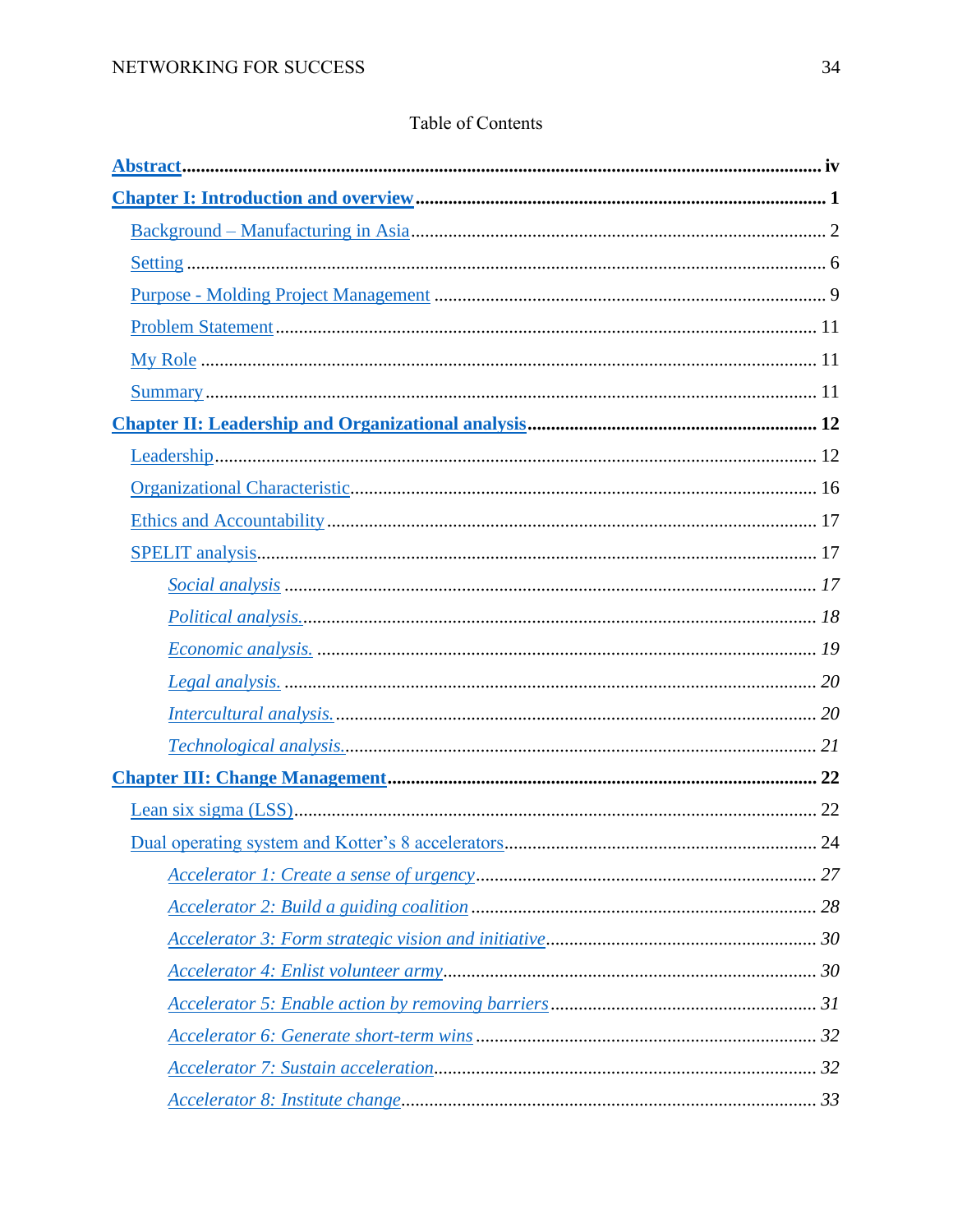| <u> Appendix C – Polar Graph of Confucian Asia, South Asia, and Anglo cluster cultural</u>     |  |
|------------------------------------------------------------------------------------------------|--|
|                                                                                                |  |
| Appendix D – Leadership Dimension for Confucian Asia, South Asia and Anglo culture             |  |
|                                                                                                |  |
| <u>Appendix E – GLOBE Leadership Dimension desirability ranking profile of Confucian Asia.</u> |  |
|                                                                                                |  |
|                                                                                                |  |
|                                                                                                |  |
|                                                                                                |  |
|                                                                                                |  |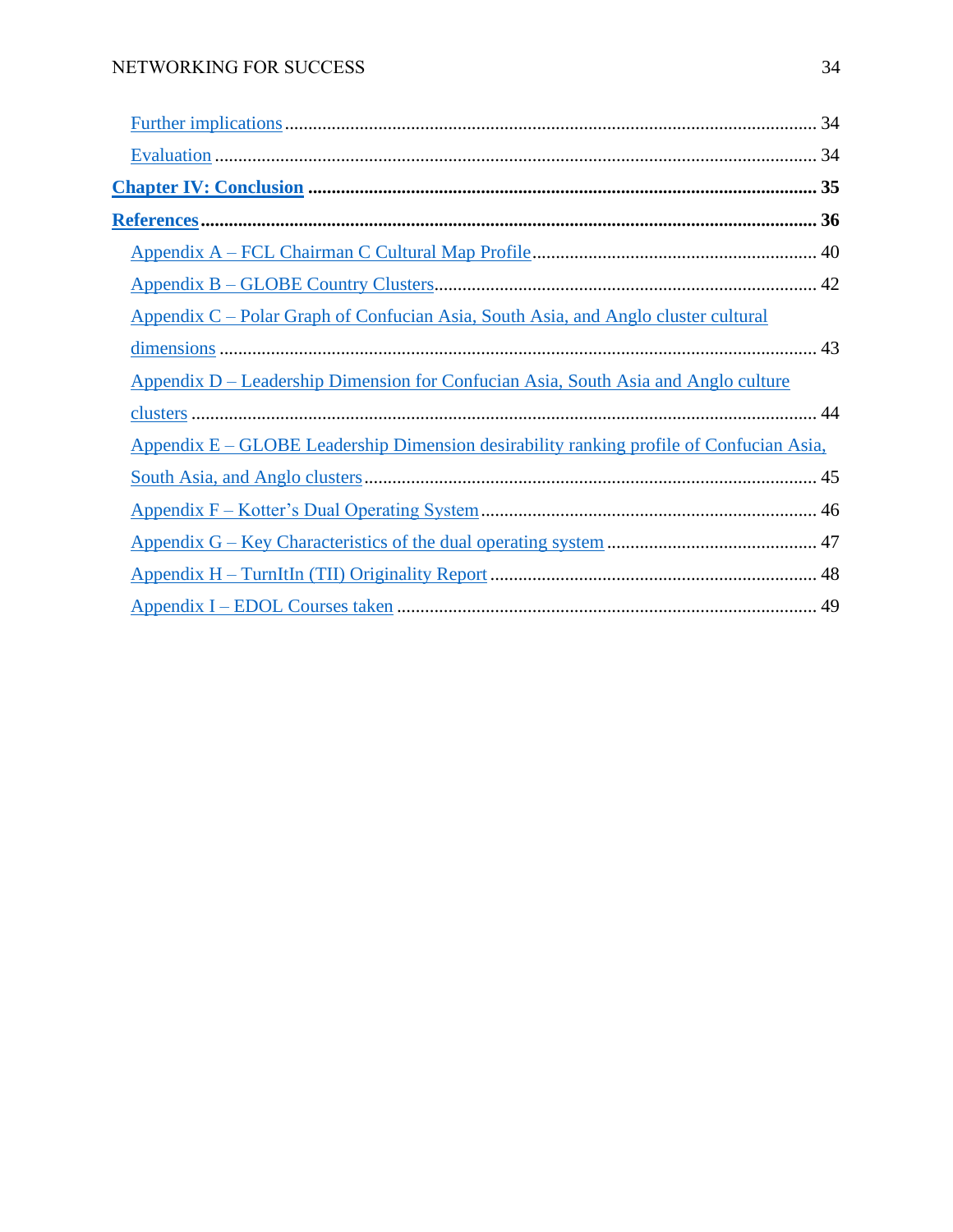#### **Abstract**

<span id="page-3-0"></span>Manufacturing in Asia is undergoing massive shifts in areas of consumer demands, product, production and distribution. The sustainable survival of manufacturing organizations compels a need for a cultural shift towards an environment conducive of innovation, adaptability and flexibility. While organizations might be aware of the need and make efforts of training toward the shift, effective and sustainable change management requires commitment at the organizational structural level.

This comprehensive examination proposes the application of John Kotter's (2014) dual operating system and eight accelerators in Footwear Group's China headquarter. Footwear Group is a large-scale, Sino-foreign joint venture shoe manufacturing group comprising of enterprises in China and throughout southeast Asia, specializing in the production of footwear for well-known international brands. This examination studies a molding project case between Footwear Co. Ltd. (FCL), Footwear Group's headquarter in south China, and its subsidiary partner facility for mold production. The project stem from inefficiencies in communication and effective problem solving that resulted in FCL's first month of revenue loss since beginning operations.

Chapter one will provide a background to the collective shifts in manufacturing and specific issues faced at FCL. Chapter two will contain leadership analysis and organizational SPELIT analysis. Chapter three will propose leadership theories for implementing organizational change. Finally, chapter four will provide concluding remarks for the change initiative.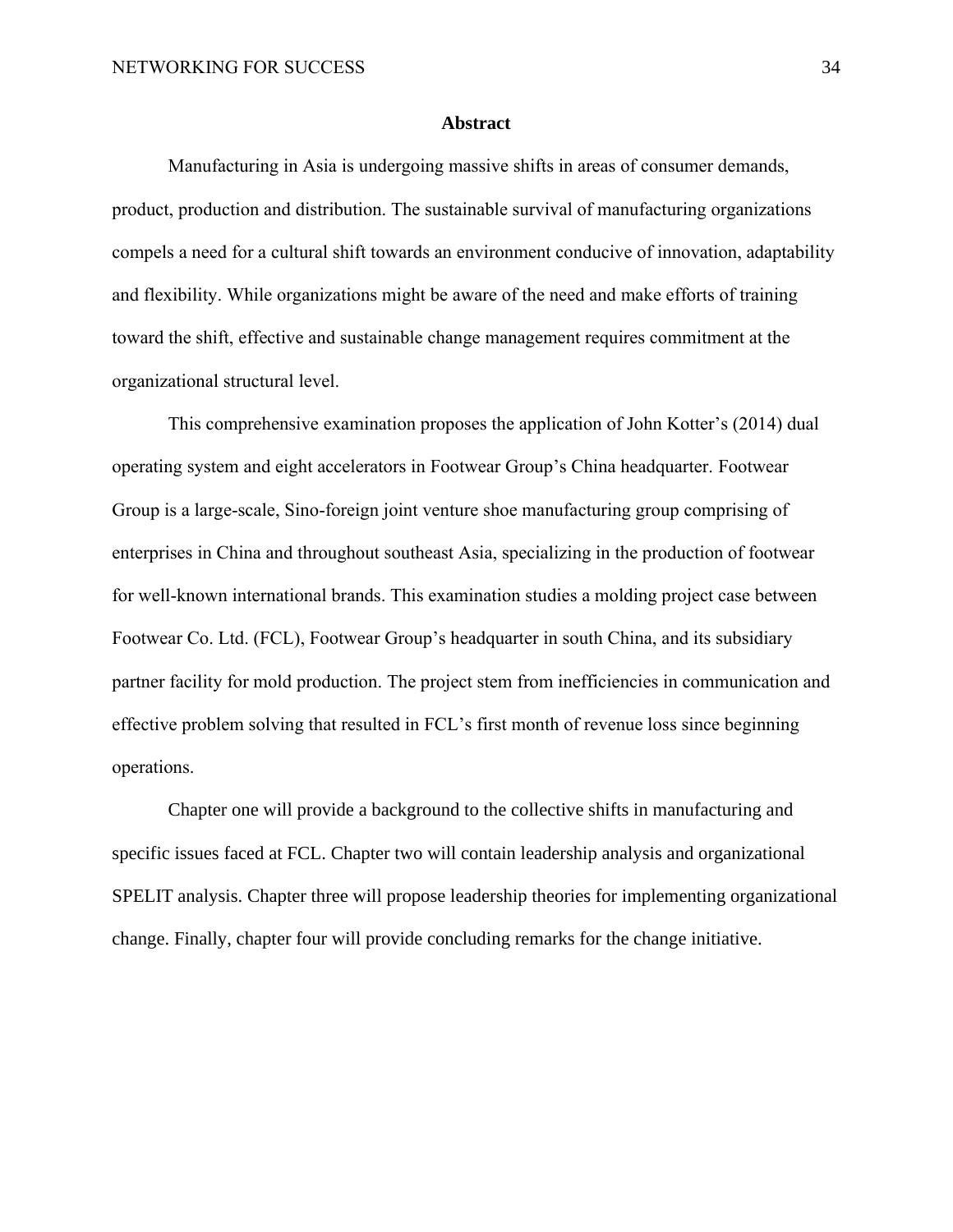Networking for success: A dual operating system in manufacturing

## **Chapter I: Introduction and overview**

<span id="page-4-0"></span>The complex and turbulent business environment poses increasingly difficult leadership challenges for global manufacturing organizations operating to achieve competitive value, sustainable development, and long-term viability. Manufacturing organizations are under growing pressure to continuously and creatively innovate and transform business models to capture added value. While traditional manufacturing thrived on simple principles of reliability and stability in the production of material products, present shifts in consumer demands, products, production and distribution require additional attributes of flexibility and agility (Hagel, Brown, Kulasooriya, Giffi & Chen, 2015, p. 2).

Contemporary literature views leadership as a process of influencing people to produce change through establishing direction, people alignment, motivation, and inspiration, which differentiates from management as a process that produces consistency and order through planning, organizing, controlling and problem-solving (Northouse, 2016, p. 14). Leadership and management are distinct processes, both meant to achieve different key organizational outcomes. While leadership is crucial to creating organizational flexibility, adaptability, and agility for continuous transformation and change, management arose out of industrialization in the  $20<sup>th</sup>$ century to ensure effective and efficient running of organizations through chaos reduction, stability and order (Northouse, 2016, p. 13). Kotter (2014) proposes a dual operating system for organizational success in today's volatile business environment that combines the structures of orderly hierarchical management and agile network-like leadership. This system is especially well suited to manufacturing organizations by offering order, dependability, and efficiency in manufacturing processes, and creativity, adaptability, and flexibility to the sustainable strategic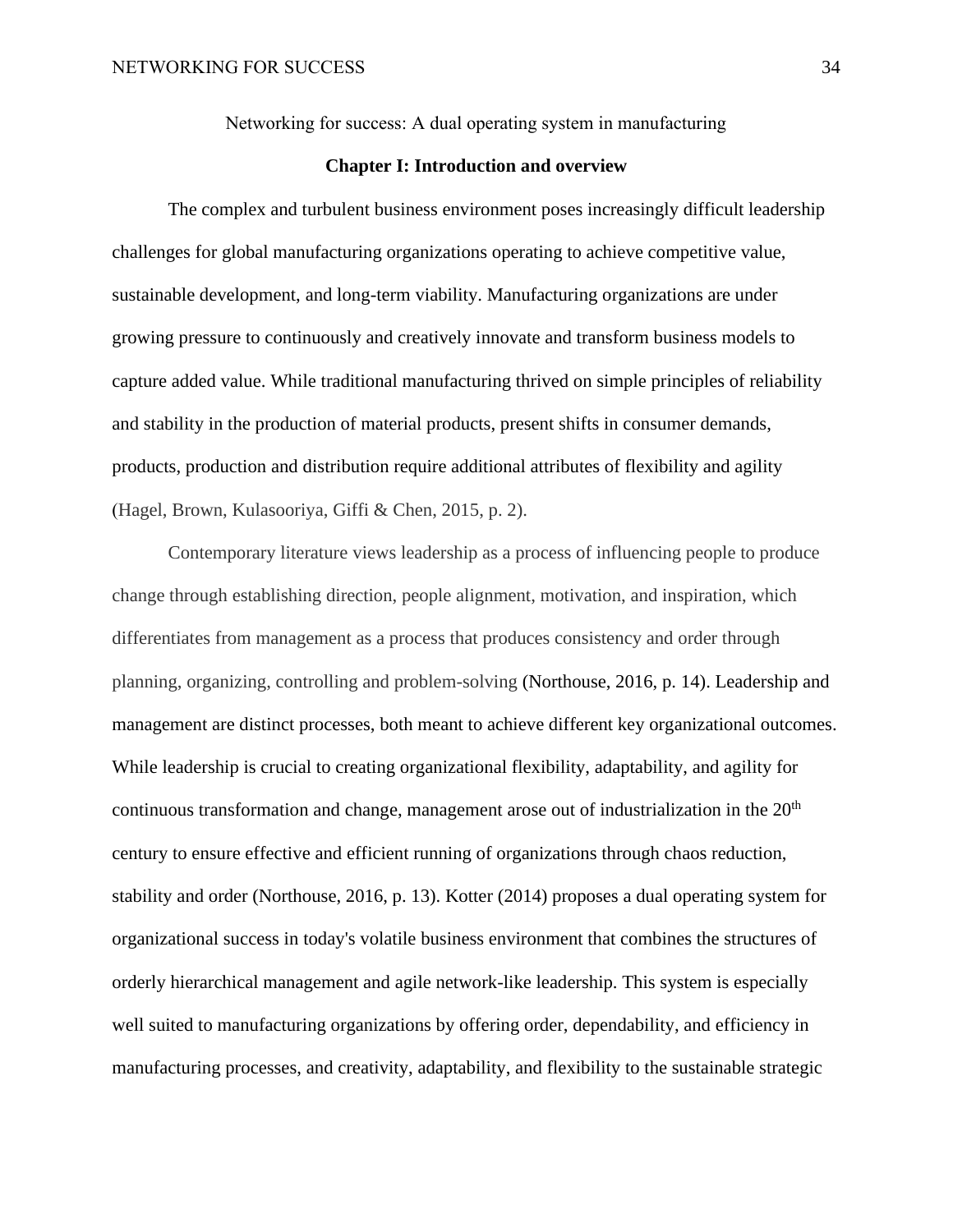development of the organization. On one side, a hierarchal system ensures the effective running of the main organizational function of product manufacturing, while on the other side a network system ensures the strategic growth and sustainable development of the organization.

This paper will examine the challenges faced by a large-scale global manufacturing group utilizing theories and models acquired through the core courses of Pepperdine University's Educational Doctorate in Organizational Leadership (EDOL). A listing of the courses can be found in Appendix I.

#### <span id="page-5-0"></span>**Background – Manufacturing in Asia**

Manufacturing in Asia, and indeed globally, must undergo substantial reshaping of their business models to remain relevant and competitive in the face of considerable industry shifts (Hagel, Brown, Kulasooriya, Giffi & Chen, 2015, p. 2). At the top of global competitive manufacturing is China, coming in number one in a ranking from a survey of global chief executive officers (CEO) (Giffi, Rodriguez, Gangula, Roth & Hanley, 2016).

There is much discussion concerning China's future as the leader of global manufacturing in the facing of raising labor costs and policy shift towards medium to high-tech manufacturing. Under China's one-child policy, the labor pool has markedly shrunken to cause shortages in southern manufacturing hubs. Additionally, since 2001, average manufacturing wages have seen an annual increase of 12% (Sun, 2017). The industry consensus is that the "Mighty five" (MITI-V) countries, consisting of Malaysia, India, Thailand, Indonesia, and Vietnam, are set to inherit China's low-cost manufacturing capacities as China moves on to medium to high-end manufacturing (Sun, 2017). A chief economist at the World Bank, Justin Yifu Lin, posits that China's shift from low-skilled manufacturing to medium to high-tech manufacturing will translate to nearly 100 million labor-intensive jobs for lower-wage countries (Sun, 2017). A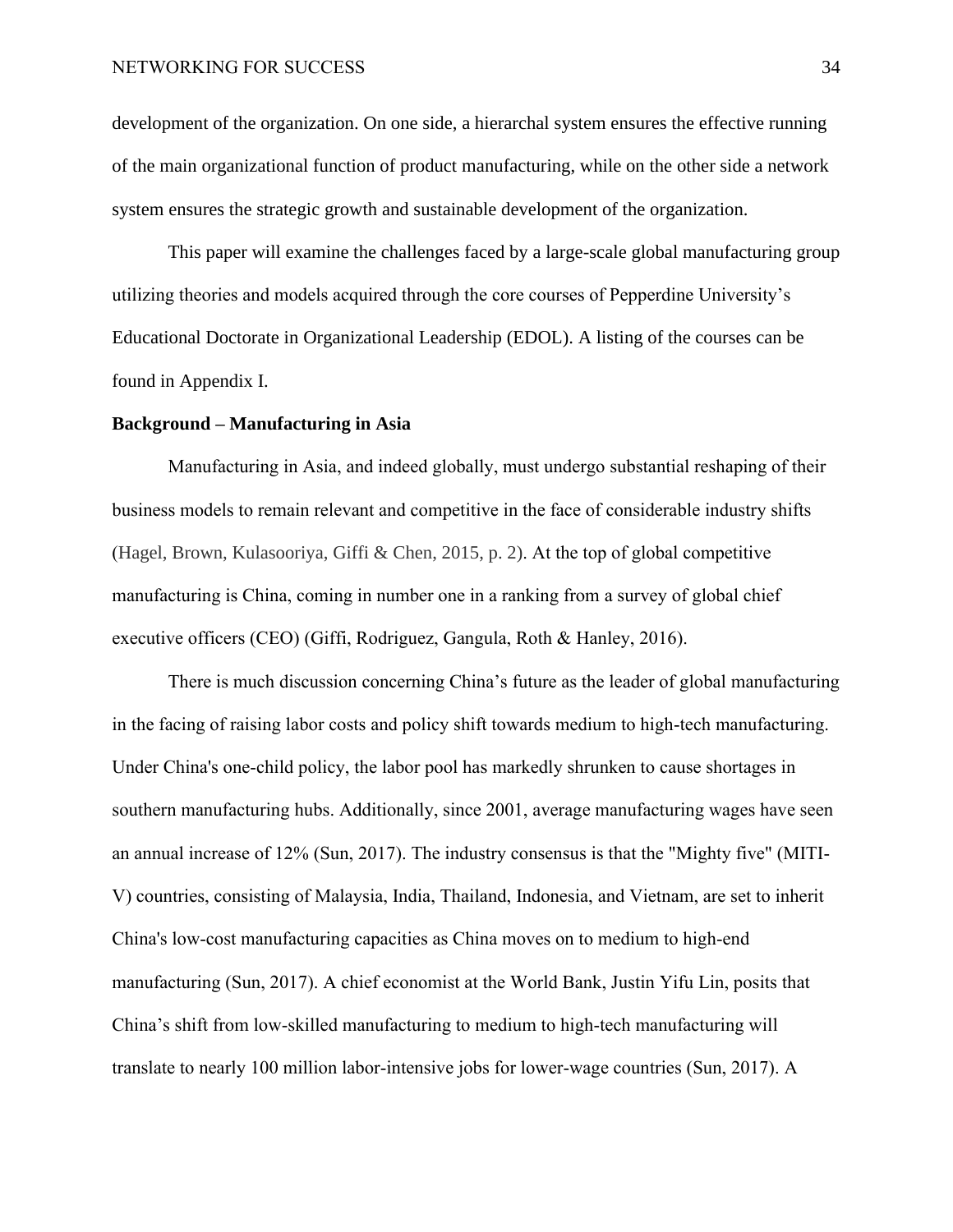movement to Vietnam and Indonesia is especially prevalent for footwear and apparel manufacturing companies. While labor costs greatly influence manufacturers' decision for facility location, the rise of Industrial 4.0 and robotic technology will have a sizeable impact as well (Lomas, 2017).

The four shifts of manufacturing in consumer demand, products, production, and distribution are worthy considerations for manufacturing decision makers. Consumer demand is shifting towards the idea of "consumer as creators" as Do-it-yourself (DIY), personalization, customization and co-creation of products become more and more proliferate and once niche markets for such products flourish closer to mainstream market. Consumers are shifting from passive recipients of manufactured products to wanting to be active participants in the creation process of products. Personalization and customization of products go beyond surface services of engraving or a wider range of color combinations, into the realm of creating products optimized to the use of individuals, such as footwear made not to standard sizes but to specifics of each of an individual's feet. This creates disadvantages for standardized mass-production manufacturers, but at the same time opens opportunities for manufacturers to pursue new market value in connecting with consumers (Hagel, Brown, Kulasooriya, Giffi & Chen, 2015, p. 7).

The second shift in manufacturing is in the nature of products, specifically from "dumb products to smart product" (Hagel, Brown, Kulasooriya, Giffi & Chen, 2015, p. 10). With current technological advancements in materials and software for interactivity and connectivity, and the maturation of the Internet of Things (IoT), which is the interconnectivity of everyday objects to send and receive data through the internet, there is increasing complexity in the development and production process for manufacturers. Connectivity to internet platforms give material goods value beyond their physical value and provides opportunities for manufacturers to create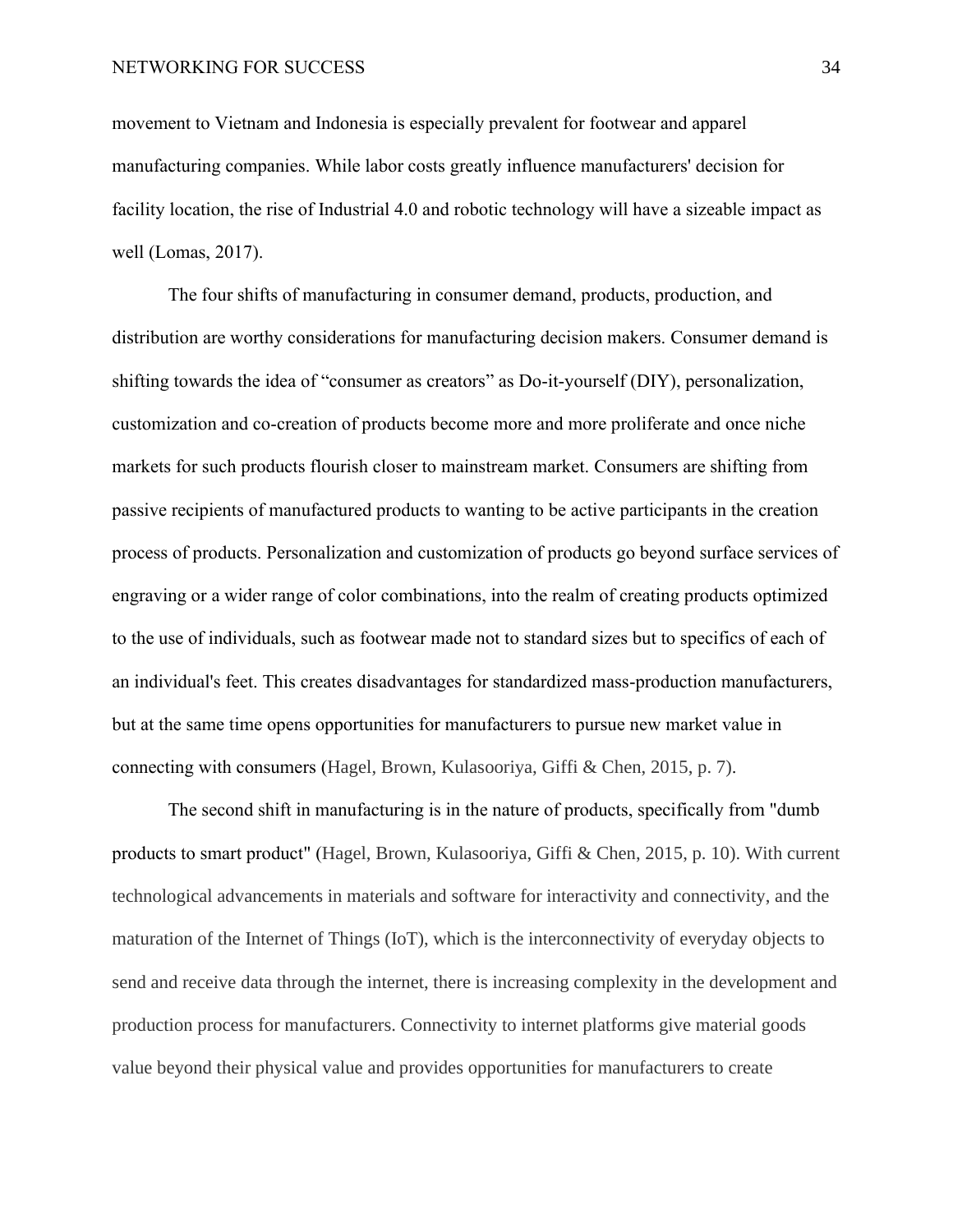platform products that allow aftermarket hardware and software personalization and customization of their products (Hagel, Brown, Kulasooriya, Giffi & Chen, 2015, p. 10).

The third shift in manufacturing concerns the manner and economics of production. The fast pace of technological development has led to three major reductions in barriers: to learning, to entry, and to commercialization (Hagel, Brown, Kulasooriya, Giffi & Chen, 2015, p. 21). First, Barriers to learning are diminished by the increasing ease of communication between people of similar interests and the inundation of instructional materials readily accessible online, through how-to-videos and maker communities, to list a few. This results in a growth of makers and entrepreneurs that, while still unable to directly challenge incumbent manufacturers, signals an in-coming inundation of competitors with access to learning innovative ways of designing, manufacturing and merchandising.

Second, lowering barriers to commercialization will allow easier product entry to market by smaller start-ups and open growing opportunities in small-batch production to manufacturers. This is important for manufacturers to consider and adapt to because a growing small-company segment creates potential market share challenges for the traditional incumbent large unit order clients (Hagel, Brown, Kulasooriya, Giffi & Chen, 2015, p. 21).

Third and finally, reductions in the barriers to entry have resulted from additive manufacturing (AM), robotics, and agile manufacturing. Technological developments cause significant shifts in manufacturing by increasing the economic viability of producing increasingly smaller units of products at quicker and more cost-efficient rates. It is noteworthy that technological developments exist in an environment conducive to convergence whereby the intersecting of technological developments will lead to compounding capabilities and exponential innovation. Robotics investment for automation has become increasing attractive for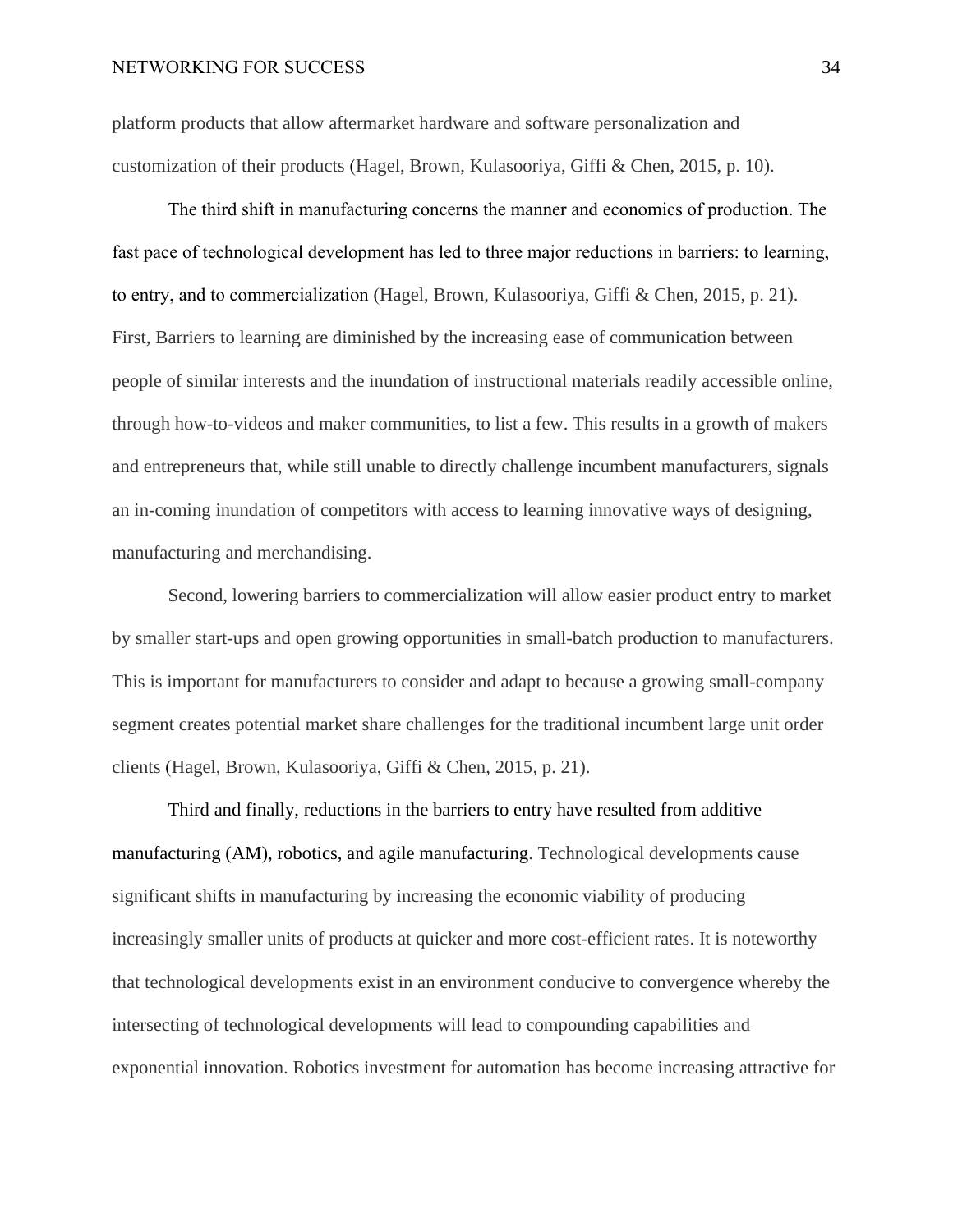manufacturers even in low-wage countries due to the trend of rising global labor costs and decreasing cost of proficient, flexible, and cheaper robots (Hagel, Brown, Kulasooriya, Giffi & Chen, 2015, p. 17).

Larger manufacturers are also showing growing interest in utilizing agile manufacturing methodologies to remain competitive and be responsive to progressively sporadic market signals. This is done through the integration of a digital infrastructure that gives manufacturers access to the real-time point of sale data to more accurately and swiftly create production forecasts, as opposed to traditional forecasts made with less timely monthly or quarterly reports. Additionally, manufacturers pursuing agile manufacturing can focus on producing "minimal viable batch quantities" with agile supply chain when there is less certainty of market acceptance and demand (Hagel, Brown, Kulasooriya, Giffi & Chen, 2015, p. 25).

In addition, AM, also known as 3-D printing, is changing manufacturers' approach production in a number of ways. 3-D printing has rapidly advanced to become applicable and efficient in a wider range of production processes. AM is widely used by manufacturers for product prototyping, but applicability is expanding to other aspects of the manufacturing, such as tooling. Tooling includes the production of molds and fixtures, a traditionally costly and timeconsuming process, whereby manufacturers must justify the large upfront cost with mass production runs. AM provides a less expensive and faster alternative with decreasing input costs as it is more economical to implement and removes the need for tooling (Hagel, Brown, Kulasooriya, Giffi & Chen, 2015, p. 16).

The fourth shift in manufacturing is in its distribution and value chain, specifically at three areas of the value chain: direct consumer engagement, faster conception to market, and build to order. Technological innovations in digital communication are lessening the distance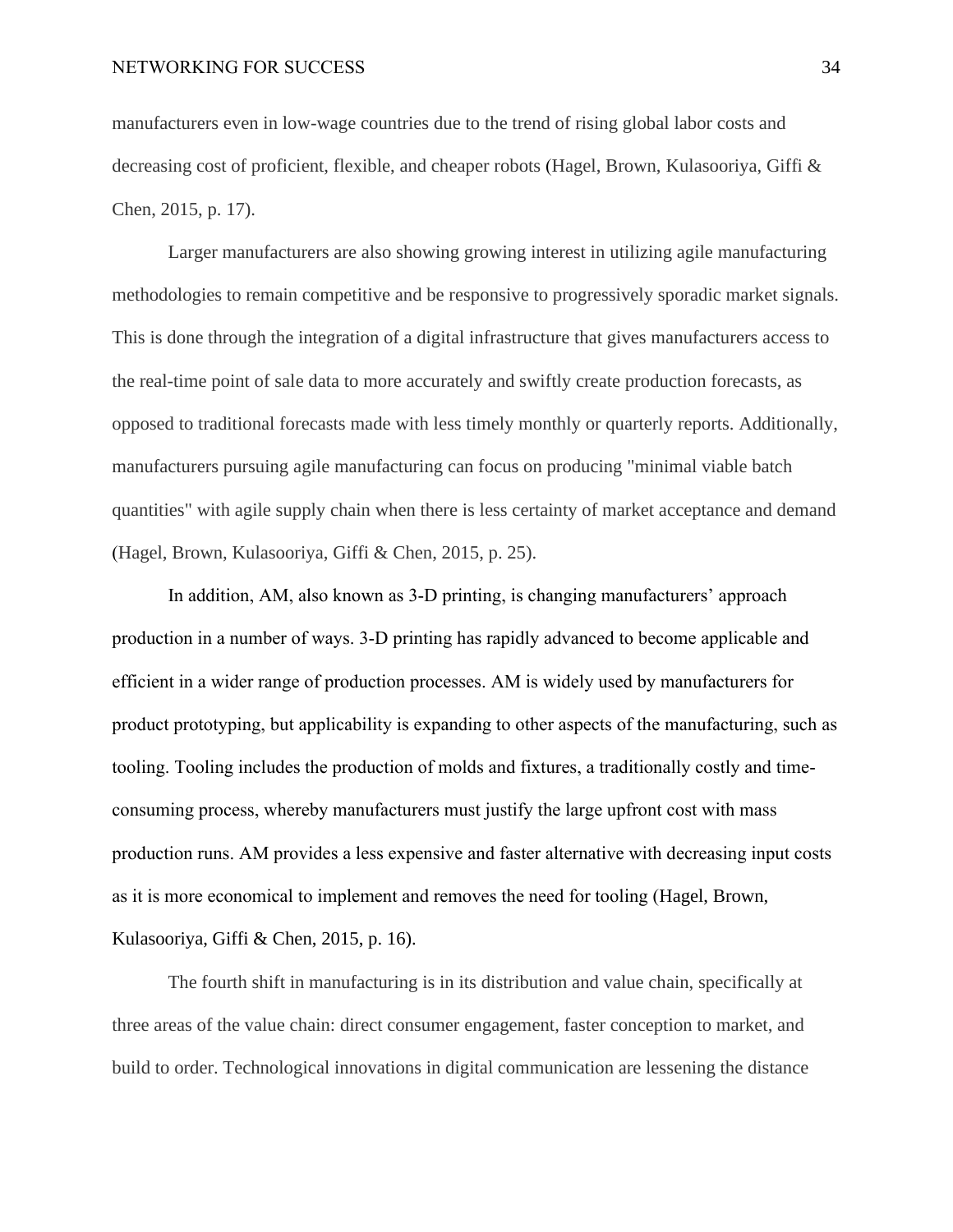between manufacturers and consumers, increasing their ability to be responsive to market demands. This dictates that larger manufacturers must distinguish their value through flexibility and speed of bringing products to market in response to shifting consumer demands. The shift also opens opportunities for manufacturers to competitively operate in congruence with market demand of build-to-order personalized and customized products instead of only the traditional build-to-stock value chain (Hagel, Brown, Kulasooriya, Giffi & Chen, 2015, p. 28).

The four major shifts illustrate the necessity of rethinking traditional models of manufacturing for manufacturing incumbents and new entrants to be competitive. Leadership and management strategies are especially relevant when manufacturing organizations need large scale organizational innovative change. Indeed, the current United States – China trade war, which asserts immense pressure on manufacturers in China to remain competitive in the face of challenging policies and increased value chain cost to United States consumers, could be considered a blessing by revealing the urgency for change and the fatality of being complacent with the advantages of lower labor costs that is quickly disintegrating (Volodzko, 2018).

Historically, Chinese manufacturing has built on a foundation of importing high value foreign technology and exporting low cost products. However, this strategy is being proven unsustainable for continuous development by the drying of foreign (United States and European) orders since the 2008 global financial crisis and challenges met during the current trade-war with the Trump administration (Huang, Moore & Mccarthy, 2014; Volodzko, 2018). Huang, Moore, and Mccarthy (2014) suggests a shift from made-in-China to made-by-China, whereby instead of manufacturers engaging in low-end global value-chain production with low profits, Chinese manufacturers shift to production of high-end products resulting from in-house innovation and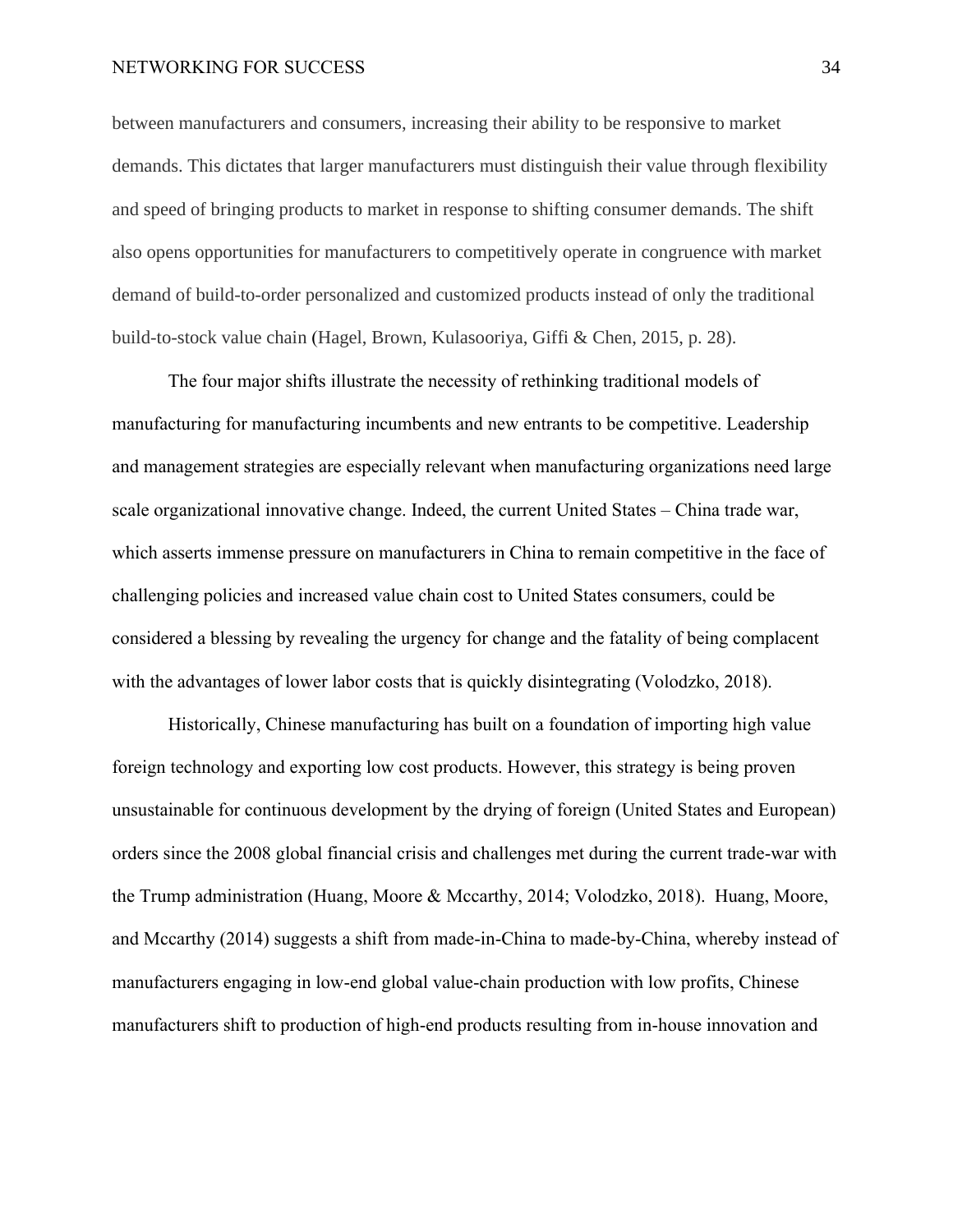<span id="page-10-0"></span>design, traditionally value added in other countries, and training of a high skilled labor force less susceptible to costing impacts.

## **Setting**

Footwear Group is a large-scale, Sino-foreign joint venture shoe manufacturing group comprising of enterprises in China and throughout southeast Asia, specializing in the production of footwear for well-known international brands. Headquartered in southern China, Footwear Group has multiple factory locations throughout China, Vietnam, Cambodia, Myanmar, and Indonesia. In addition to being a manufacturer to international name-brands, Footwear Group has served as the brands' first strategic partner and contract factories for manufacturing supply chain in Asia since the early 1990s (Footwear Group, 2018).

Footwear Group was founded on the principle of "human-centric management," viewing employees as valuable assets to be put first. At the foundation of Footwear group is the belief that technological advancements will all eventually be available to competitors, but the value of people within an organization are irreplaceable differentiators. Core values of the group are respect, trust, passion, and professionalism. The group operates in pursuit of three goals: reasonable profits, comfortable living, and sustainable survival, which supports the organizational ideology of a triple win: company win, employee win, client win. The mission of Footwear Group is "to create the greatest value for customer and society through quality, speed, and innovations" (Footwear Group, 2018). The overall vision of the group is being a world-class lean manufacturing facility.

Footwear Co. Ltd. (FCL) is Footwear Group's headquarter in southern China. In addition to manufacturing facilities and China area head offices, as headquarter, FCL also hosts Footwear Group's global leadership offices for all regions, including China, Vietnam, Cambodia,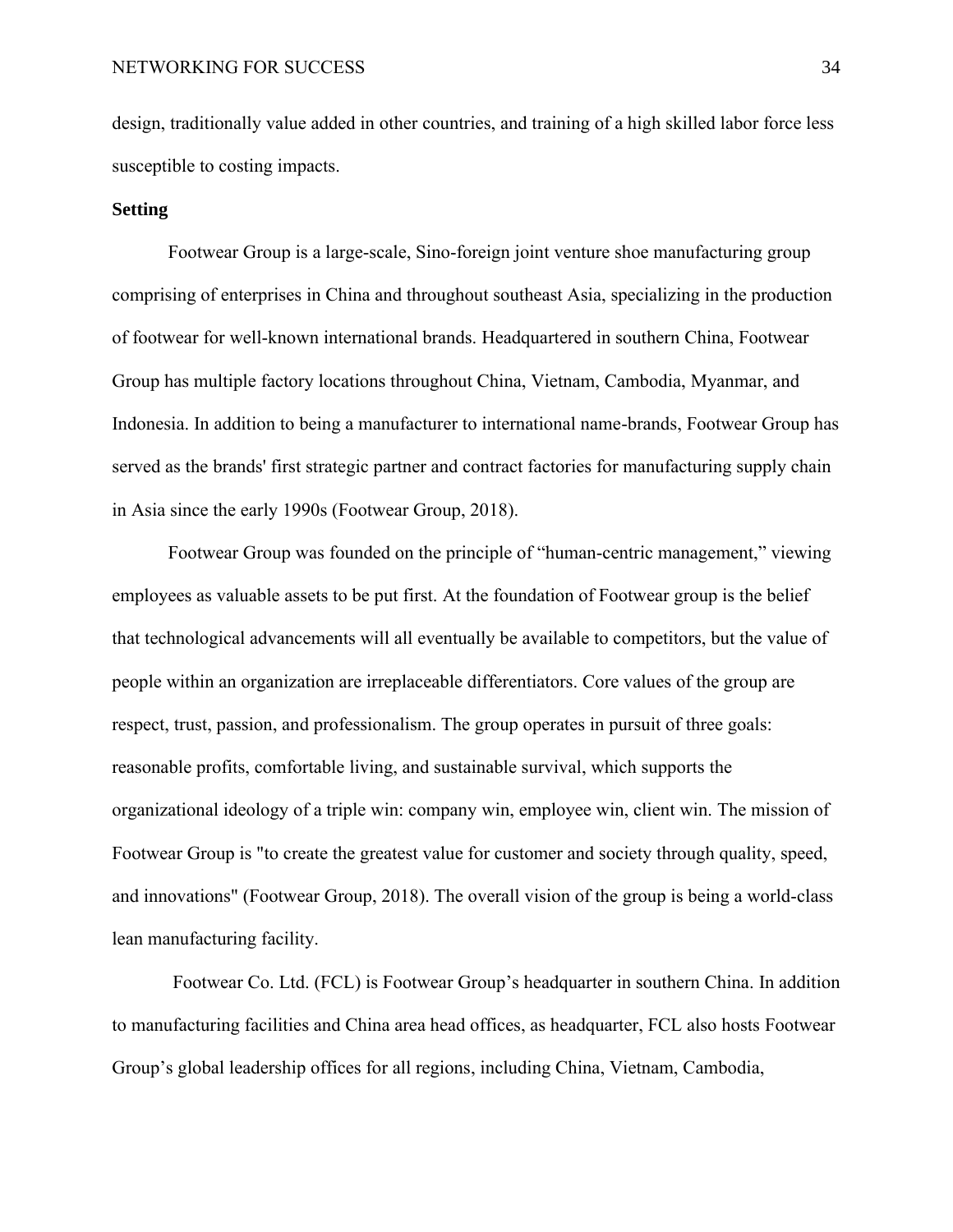Myanmar, Indonesia, Taiwan, and Korea (Footwear Group, 2018). Demographic of the labor force at FCL is diverse with an average of 95% migrant workers from various provinces throughout China, which is consistent with National Bureau of Statistics of China's (2017) finding that 29.9% of the 76.8 million migrant workers in China work within the Manufacturing industry (National Bureau of Statistics of China, 2018). Migrant workers are defined as laborers who work for a period of six months or more in employment away from their place of origin (National Bureau of Statistics of China, 2017).

Following the 2008 global financial crisis, where over 67,000 factories across China closed down due to a crippling slowdown in exports, FCL leadership strengthened believe and investment in full supply chain integration throughout the supply chain, forming strategic innovative partnerships with downstream suppliers and upstream clients (Wong, 2008). The goal is to ensure the sustainable survival of the organization through differentiation and creating and maximizing value-added. This has proven to be increasingly important as the complexity of product development for new footwear increases, and client demanded value chain end-to-end (E2E) innovation strategy to decrease product development time and production lead time by 20% each, rendering current processes insufficient to satisfy client demands.

As a part of supply chain integration, FCL partners with suppliers to create FCL subsidiary supplier supporting factories within its factory campus. This allows for strategic cooperation towards efficiency innovations and business solutions through increased opportunities for communication and information sharing. The goal is to maximize inherent creative and efficiency power to creating holistic solutions to common problems and wastes based on the premise that effective communication and teamwork from proximity and interdependence as well as the deliberate creation of a cohesive culture can reduce confusion and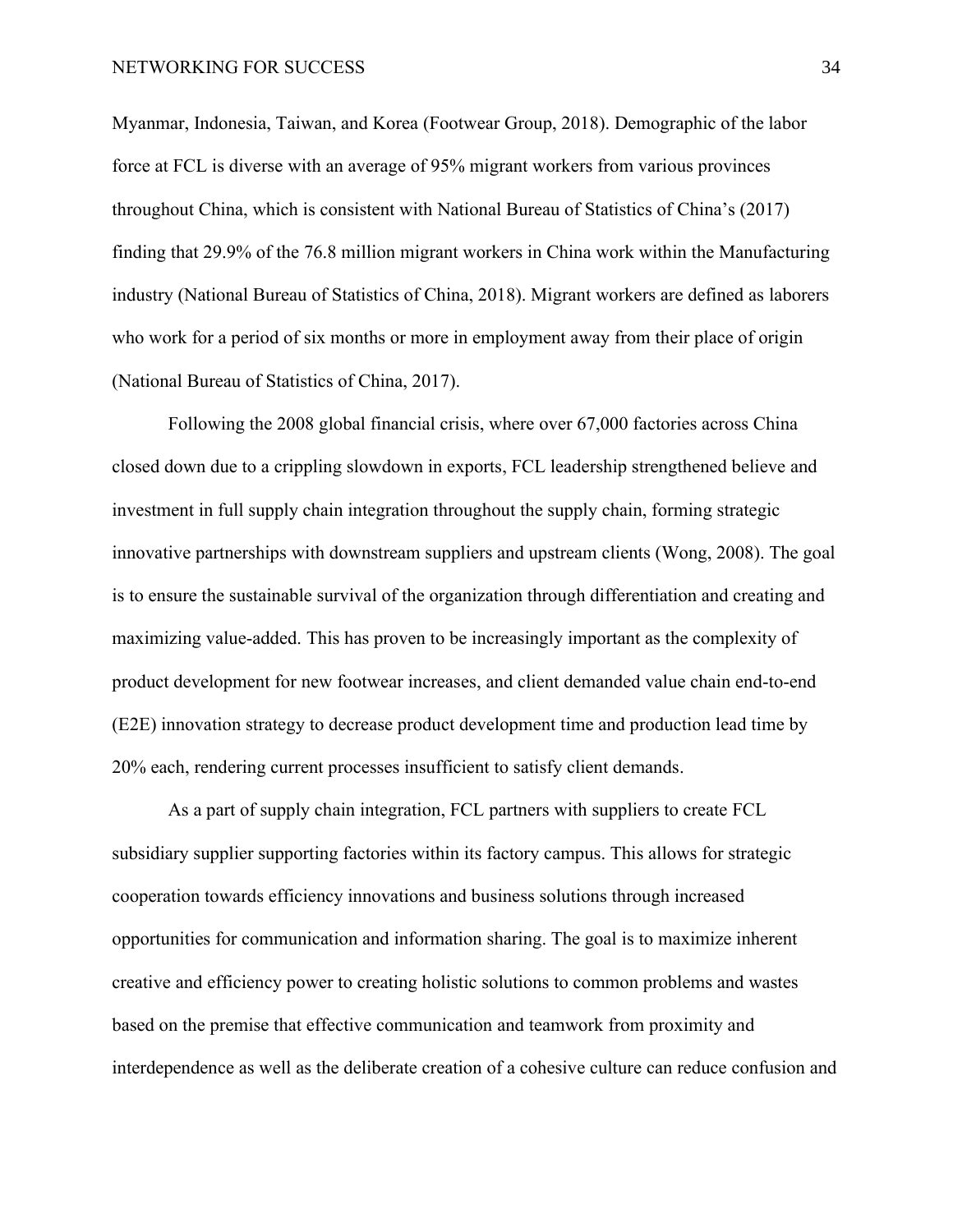problem-solving time. Therefore, instead of individual departments coming up with potentially conflicting or duplicate solutions to the same or similar issues, executive management at FCL believes that solutions generated through cohesive teamwork between FCL teams and subsidiary supporting factories can lead to holistic solutions that have optimal effects for all parties involved in the issue. This provides organization-wide benefits due to the contribution and involvement of multiple stakeholder teams.

Despite the intentions of FCL's executive management for cohesive interdependent teamwork between FCL and subsidiary supporting factories, communications between various FCL development and production departments and subsidiary supporting factories and between subsidiary supporting factories has not been as effective as anticipated. For example, the relationship between departmental teams and subsidiary support factories has become increasingly adversarial, affecting their ability to work together to solve problems. This has culminated into a detrimental inefficiency between FCL product development teams, FCL production teams, and the molding supporting factory (MSF) that significantly hindered the timely completion of production, which lead to significantly increased costs of overtime labor in the production line and shipping costs for expedited shipping.

## <span id="page-12-0"></span>**Purpose - Molding Project Management**

The purpose of this comprehensive examination paper is to examine FCL and MSF's improvement project focused on project management opportunities for effectively leading change in organizational attitudes and improving communication and processes. MSF has served as molding support for FCL since 2000. However, the increasing occurrences of tardiness of mold transfers to sole support factory with high quality inconsistency and need for multiple retrials have severely hindered the schedule for development and mass production. This is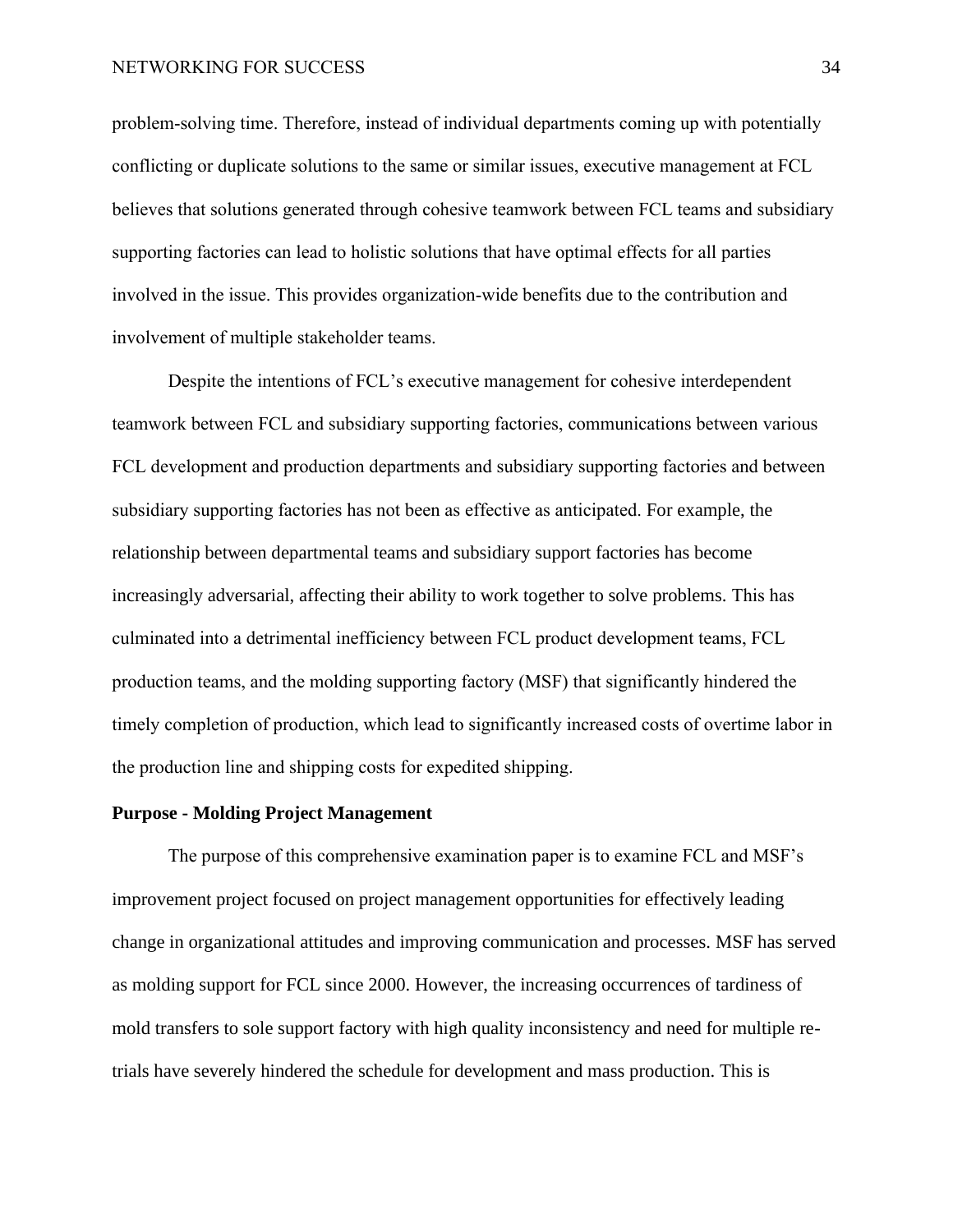especially detrimental with recent client E2E demands for 20% decrease in product development time and 20% decrease in production lead time, as well as the increasing complexity of footwear designs for development.

Executive management identified the leading hinderances to achieving optimal solutions to be tense and inefficient communication due to teams' attitudes of placing responsibility for issues with other parties. Despite FCL leadership holding the ideology of an organizational culture of cohesion, interdependency and teamwork, communication and relationship, the interaction between FCL departments and MSF did not demonstrate anticipated outcomes. In consultation to executive management at FCL, it is identified that the project objective of the molding project is not to create new technological advancement or technical expertise, but rather to improve management of cross-functional teamwork and communication to ensure organizational sustainability through sustainable organizational cultural change towards constant innovation and flexibility in the face of outside environmental changes.

The molding project serves as an opportunity and vehicle for FCL to carry out resource integration of people, processes and tools to achieve overall organizational efficiency optimization through improved communication and coordination. The identified key performance indicators (KPI) of project success are operational results that lead to increased production efficiency and decreased time through lean waste reduction in the process of product development.

The project goal for relevant departmental and MSF stakeholders will attempt to meet the needs and expectations of all relevant stakeholders, which include the FCL development team, FCL production team, MSF team and FCL project manager, by assimilation and application of knowledge from all directions and lean manufacturing strategies towards a holistic management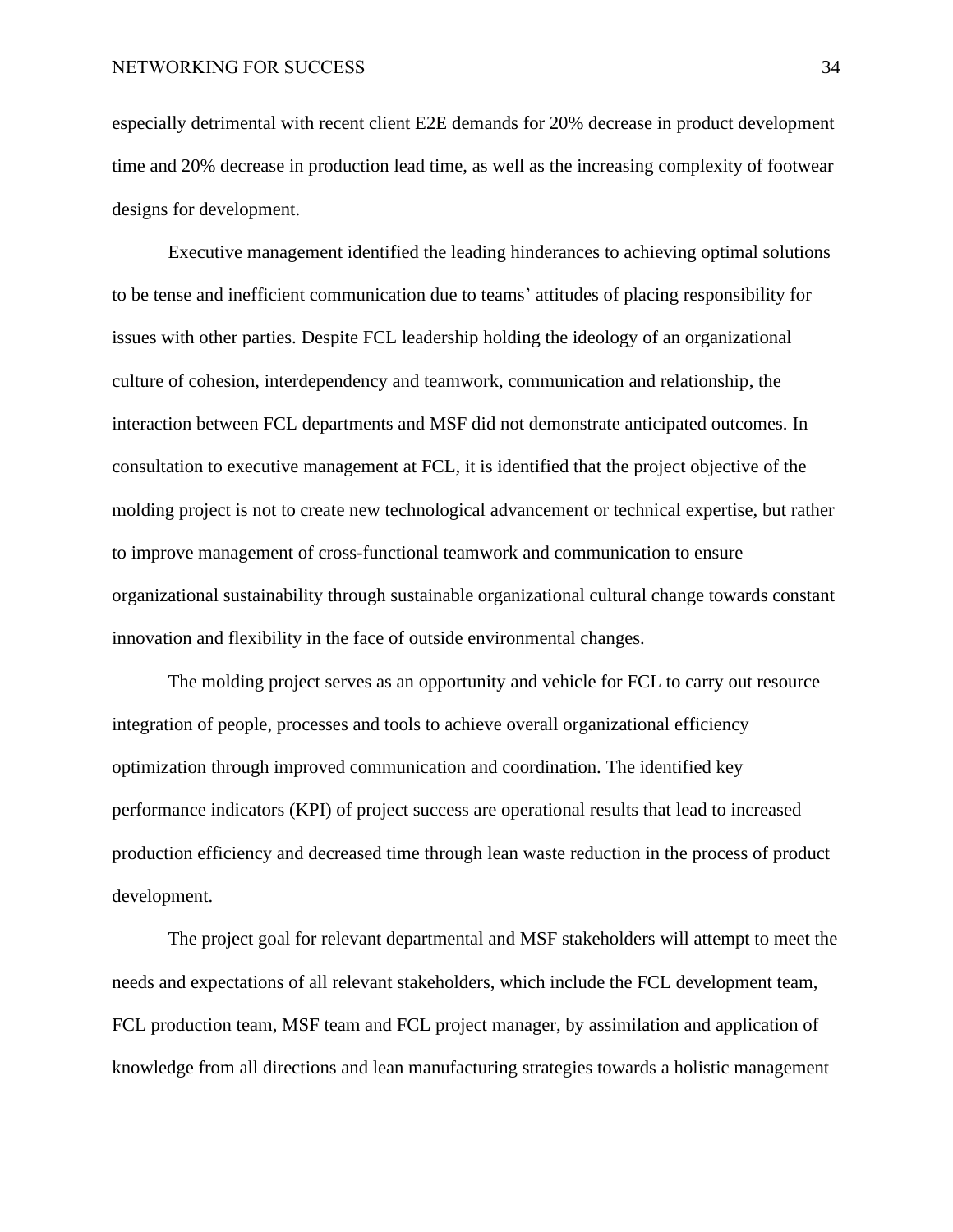solution for reasonable allocation of support resources. Initial project meeting identified 29 improvement opportunities, broadly categorized into people, machinery, items, and processes to be resolved by stakeholders. While these are integral issues FCL and MSF seek to resolve through the molding project, this paper will focus on exploring the change management practices for FCL executive management's overarching goal of organizational cultural change.

## <span id="page-14-0"></span>**Problem Statement**

FCL and MSF's problem is reflective of Footwear Group's overall developmental sustainability threat and the necessary shift in organizational structure to support increasing organizational agility and proactivity. Manufacturing organizational sustainability in Asia is increasingly difficult as factories face rising pressures from the external environment, including raising client expectations, complexation of product designs, technological innovation, legal and environmental factors. The sustainable survival of manufacturing organizations necessitates a cultural shift towards an environment conducive of innovation, adaptability, and flexibility. While organizations might be aware of the need and make efforts of training toward the shift, effective and sustainable change management requires commitment at the organizational structural level.

## <span id="page-14-1"></span>**My Role**

As a doctoral student in organizational leadership and certified lean six sigma black belt with a background in manufacturing, I was brought in as lead consultant for the management of sustainable change initiative for FCL utilizing the molding project as the vehicle of change. Within this role, I will be advising executive management on relevant leadership and management practices for sustainable change with knowledge and tools attained through her EDOL curriculum at Pepperdine University.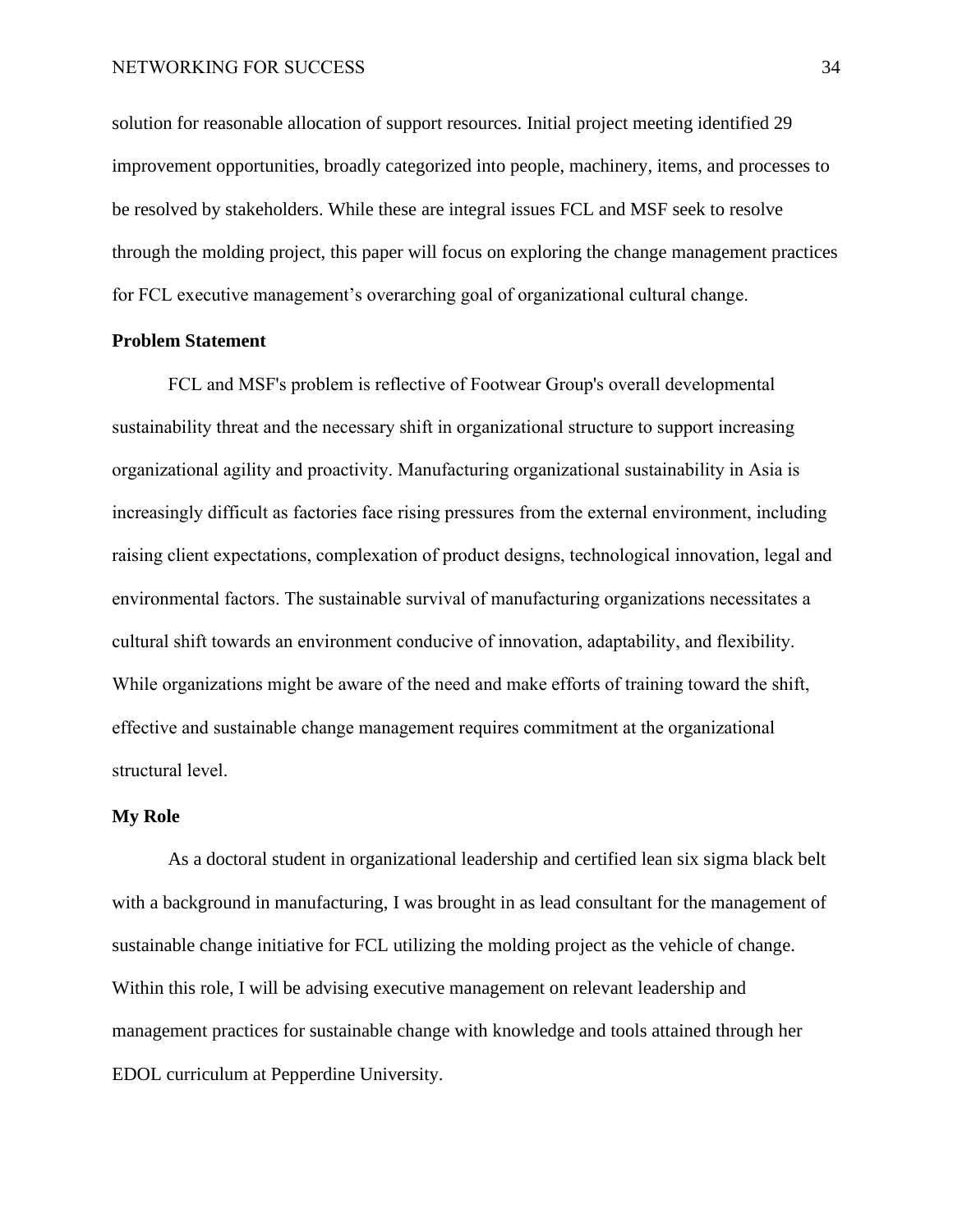## <span id="page-15-0"></span>**Summary**

The shifting landscape of manufacturing has provided a variety of challenges and opportunities for FCL. Competitively and sustainability facing continuous uncertainty requires FCL to fundamentally consider leadership and management strategies and the overall organizational structure and culture to agilely navigate through challenges and grasp arising opportunities. Chapter one has provided a backdrop to the collective shifts in manufacturing and specific issue faced at FCL. It is important to note that the purpose of this project is to go beyond solving the molding issue at hand but to utilize the issue as an opportunity to create organizational change towards higher organizational agility. Chapter two delves deeper with leadership analysis and organizational SPELIT analysis. Chapter three will propose leadership theories for implementing organizational change. Finally, chapter four will provide concluding remarks for the change initiative.

#### **Chapter II: Leadership and Organizational analysis**

## <span id="page-15-2"></span><span id="page-15-1"></span>**Leadership**

Leadership, followed by organizational values and communication, is the key to successful organizational change (Gill, 2009). Footwear Group is a Sino-foreign joint venture, operating in China and multiple southeast Asian location, serving Chinese, American and European clients worldwide, creating a highly culturally diverse operational environment. The cultural inclination of an organizational leader has a direct impact on leadership practices, values, and communication in an organization. It is therefore worthy to explore the cultural inclinations of top leadership at Footwear Group, Chairman C, in the context of Erin Meyer's (2014) eight scale culture map and discuss implications of interaction with the cultural norms of other cultures within the operational environment according to House, Hanges, Javidan,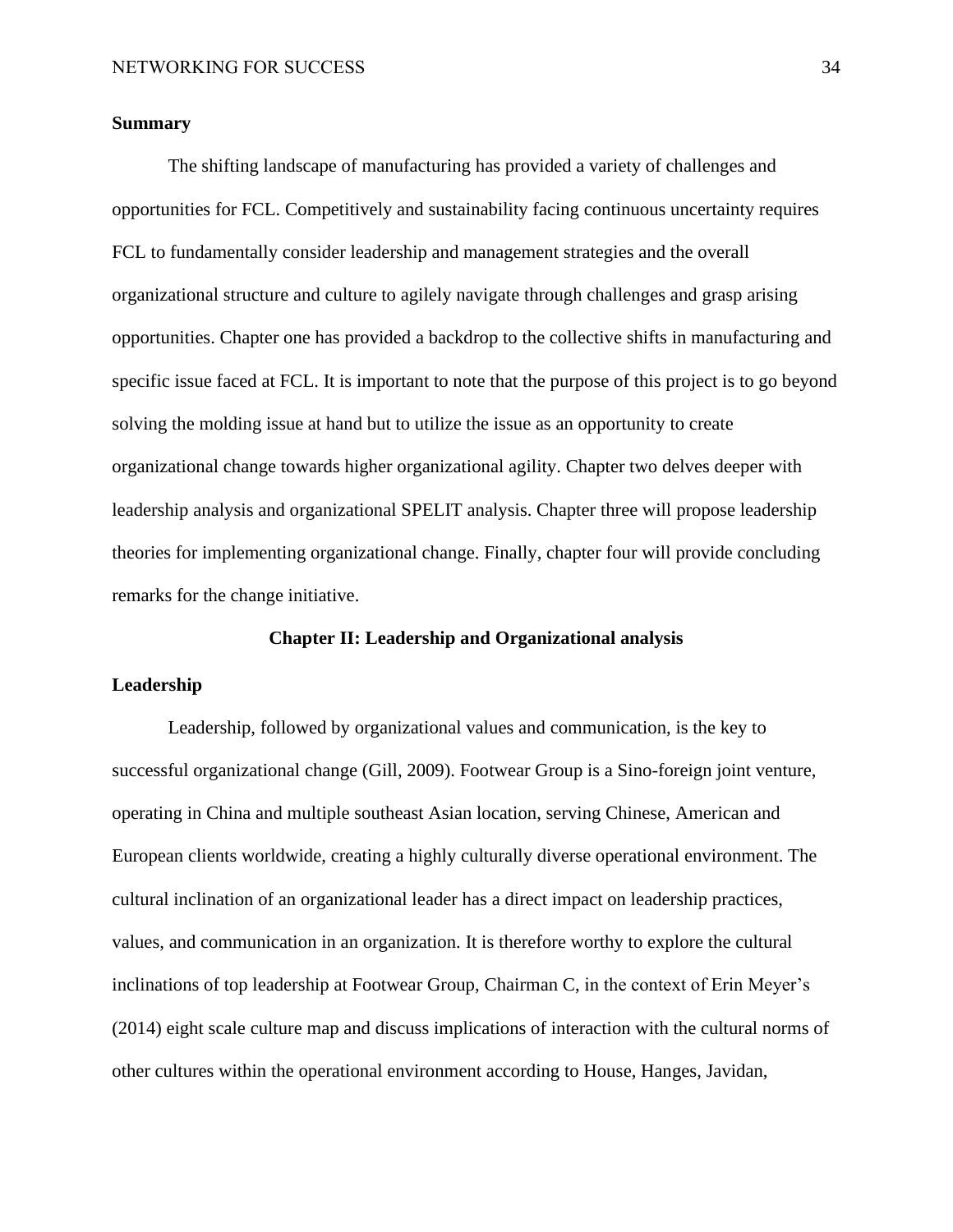Dorfman, and Gupta's (2004) Culture, leadership and organizations: The GLOBE study of 62 societies (Northouse, 2016). Both Meyer's (2014) eight scales culture map, composing of communicating, evaluating, persuading, leading, deciding, trusting, disagreeing, and scheduling, and the GLOBE study's (2004) nine cultural dimensions, comprising of uncertainty avoidance, power distance, institutional collectivism, in-group collectivism, gender egalitarianism, assertiveness, future orientation, performance orientation, and humane orientation, stem from Geert Hofstede's five dimensions of culture: power distance, uncertainty avoidance, individualism – collectivism, masculinity – femininity, and long-term – short-term orientation (Northouse, 2016).

**Cultural profile: FCL Chairman C.** The cultural profile of Chairman C according to Meyer's (2014) Harvard Business Review assessment is available in Appendix A. The results provide a comparison of Chairman C's personal inclinations with norms of the Chinese culture, Chairman C's self-identified host culture.

**Communicating** measures how messages are expressed and understood. Chairman C aligns more closely with the United States and German's low-context style of communication, as opposed to the norm of high-context communication in Chinese culture. This means that clarity, precision, and explicit simplicity are valued over nuanced and layer communication open to interpretation.

**Evaluation** is one's preference for direct or indirect negative feedback. Chairman C scores at the center of the scale, between direct and indirect, while norms for the Chinese culture indicate a preference for indirect feedback.

**Persuasion** measures a person's use of inductive or deductive reasoning to persuade. Chairman C's result showed a slight preference for utilizing application before supporting with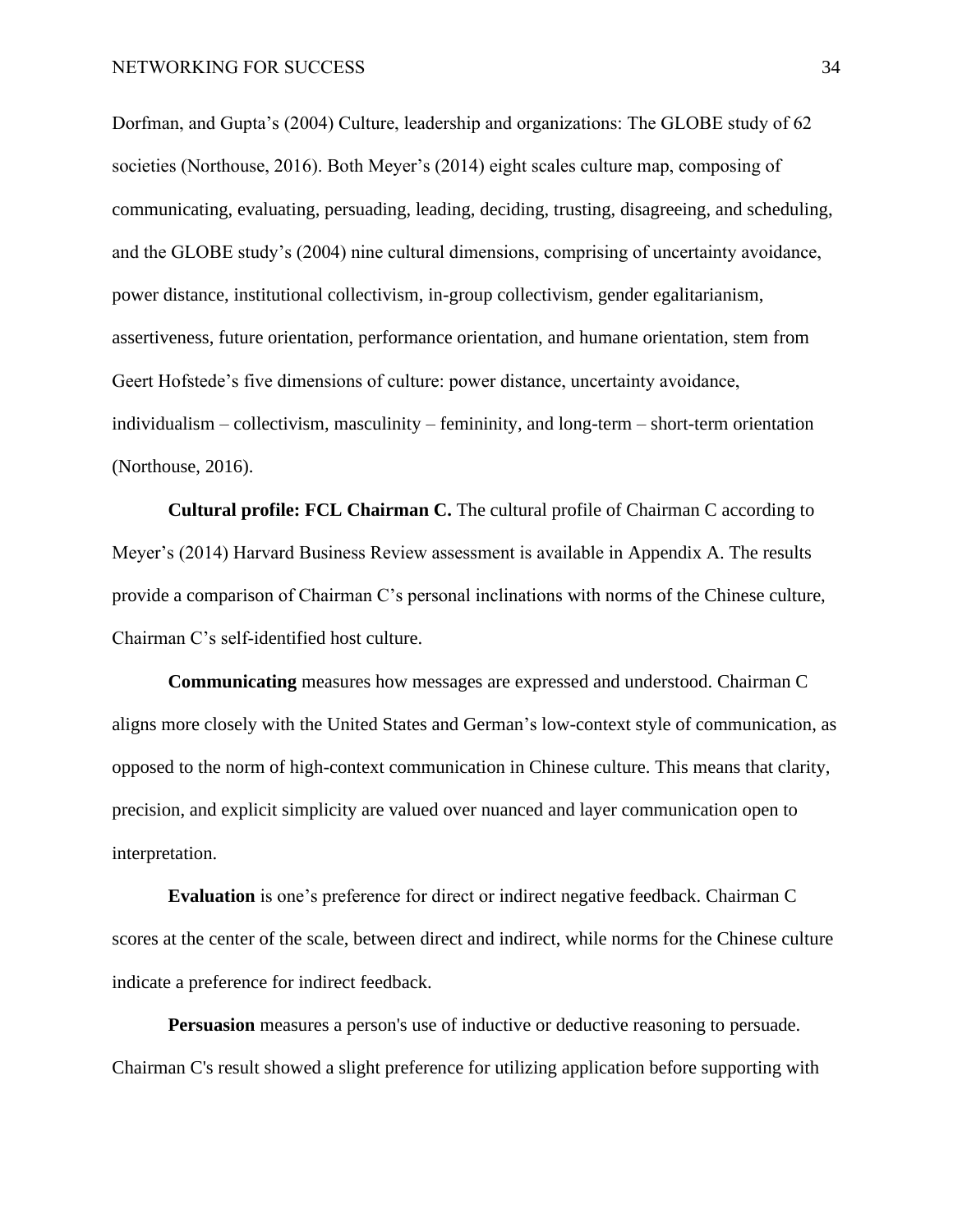concepts after as necessary in the argument. The central scoring could also mean congruence with Chinese use of holistic persuasion tactics.

**Leading** measures how leadership is viewed, between hierarchical and egalitarian. For this measurement, Chairman C's high hierarchical inclinations are in congruence with Chinese culture.

**Deciding** is also a measurement of how decisions are made on the scale of consensual group agreement and top-down leadership decision. While Chinese culture is strongly top-down in decision making, Chairman C scores closer to the middle of the scale between consensual and top-down.

**Trusting** measures what decisions to trust is based upon**.** Chairman C has a slight inclination towards basing trust on the relationship built. On this scale, the United States and Germany are considered task-based cultures where trust is based upon work accomplished, while China is highly relationship-based.

**Disagreeing** measures how confrontational one is, whether someone views confrontational as beneficial or detrimental to group dynamics. Chairman C leans towards avoiding confrontation, viewing it as harmful to team dynamics.

**Scheduling** measures one's view on time and their value on structure versus adaptability. Chairman C measures between a linear and flexible view of time, while the United States and Germany lean towards plan, structure and strict linear time, while Chinese cultural norm leans towards flexible time, seeing schedule and plans as suggestions rather than a structured plan.

Chairman C's balanced tendency of cultural dimension inclinations between Chinese and western (the United States and Germany) cultural dimension norms contribute to Footwear Group's navigation in its diverse operational environment. House, Hanges, Javidan, Dorfman,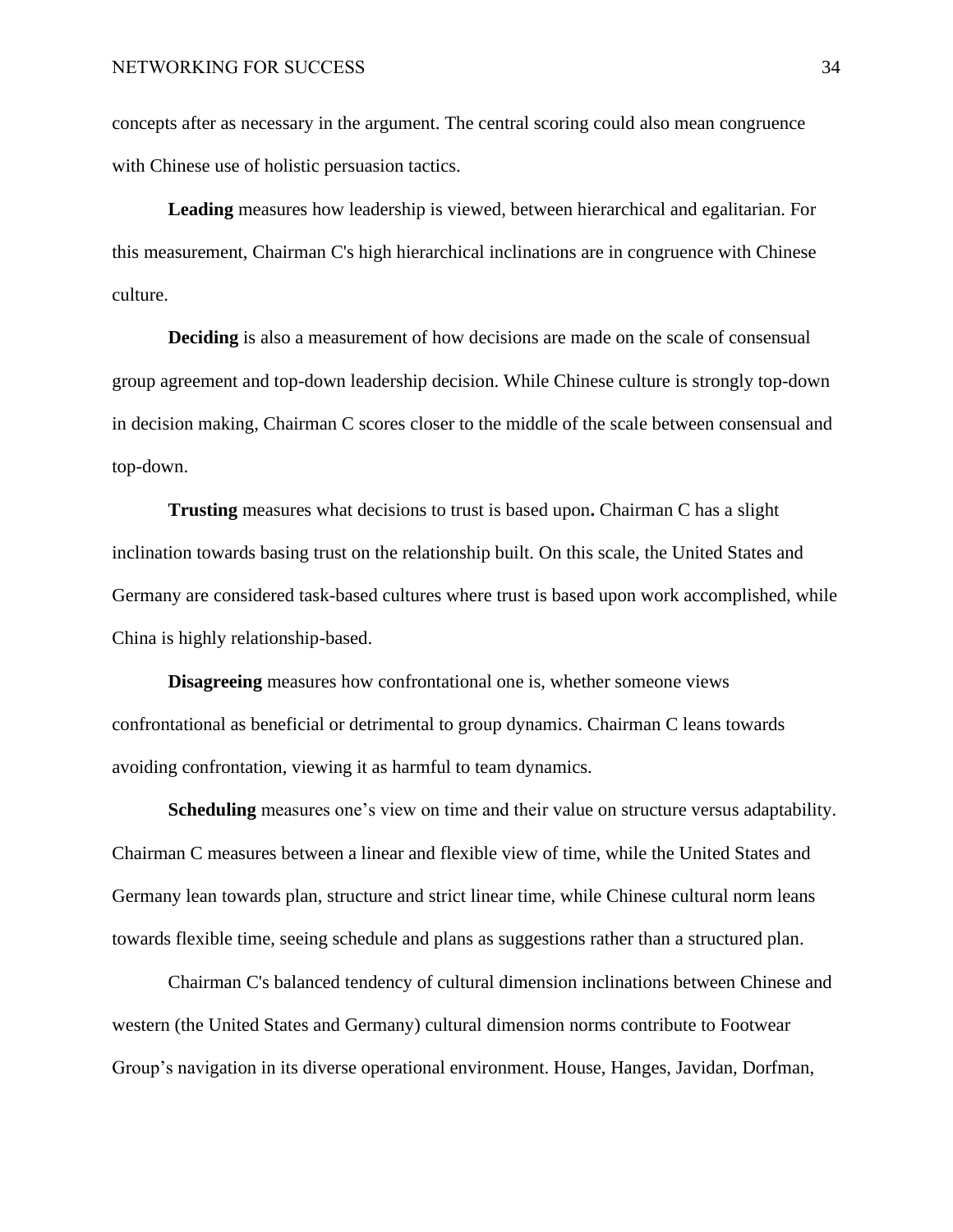and Gupta (2004) identified 10 clusters of world cultures, which can be seen in more detail in Appendix B. In accordance of the cluster categorizations, Chairman C and FCL belongs to the Confucian Asia cultural cluster, while other parts of Footwear Group fall within the Southern Asia cluster and clients of the organization falls within the Anglo categorization. The Confucian Asia cluster is characterized by high-performance orientation, institutional collectivism, and ingroup collectivism, which is in congruence with Chairman C and FCL's organizational leadership culture. In contrast, Anglo cultures reflect individualistic tendencies and south Asian cultures are community and family-centered with focus on in-group loyalty (Ashkansay, 2002; Northouse, 2016). Ashkansay (2002) supports that Confucian Asia cultures are flexible and malleable to influences from other cultures, which is consistent with Chairman C's result deviation from Chinese cultural norms. Appendix C shows a polar graph comparison of the three cultural clusters, with significant differences in dimensions of in-group collectivism, power distance, and humane orientation (Ashkansay, 2002).

House, Hanges, Ruiz-Quintanilla, Dorfman, Javidan, Dickson, Gupta & GLOBE Associates (1999) proposed the culturally-determined implicit leadership theory (CLT) which theorizes that cultures are characterized by the most commonly utilized, acceptable and effectual leadership attributes and behaviors within the culture. House et al. (1999) derived six dimensions of leadership base on the GLOBE project results: charismatic, team-oriented, self-protective, humane, participative, and autonomous.

Appendix D shows the leadership dimension measurements of Confucian Asia, South Asia, and Anglo cultural clusters. Within the three clusters, findings indicate close alignment between leadership dimensions, with a higher positive endorsement for team-orientated and humane leadership and negative endorsement for autonomous leadership. The only leadership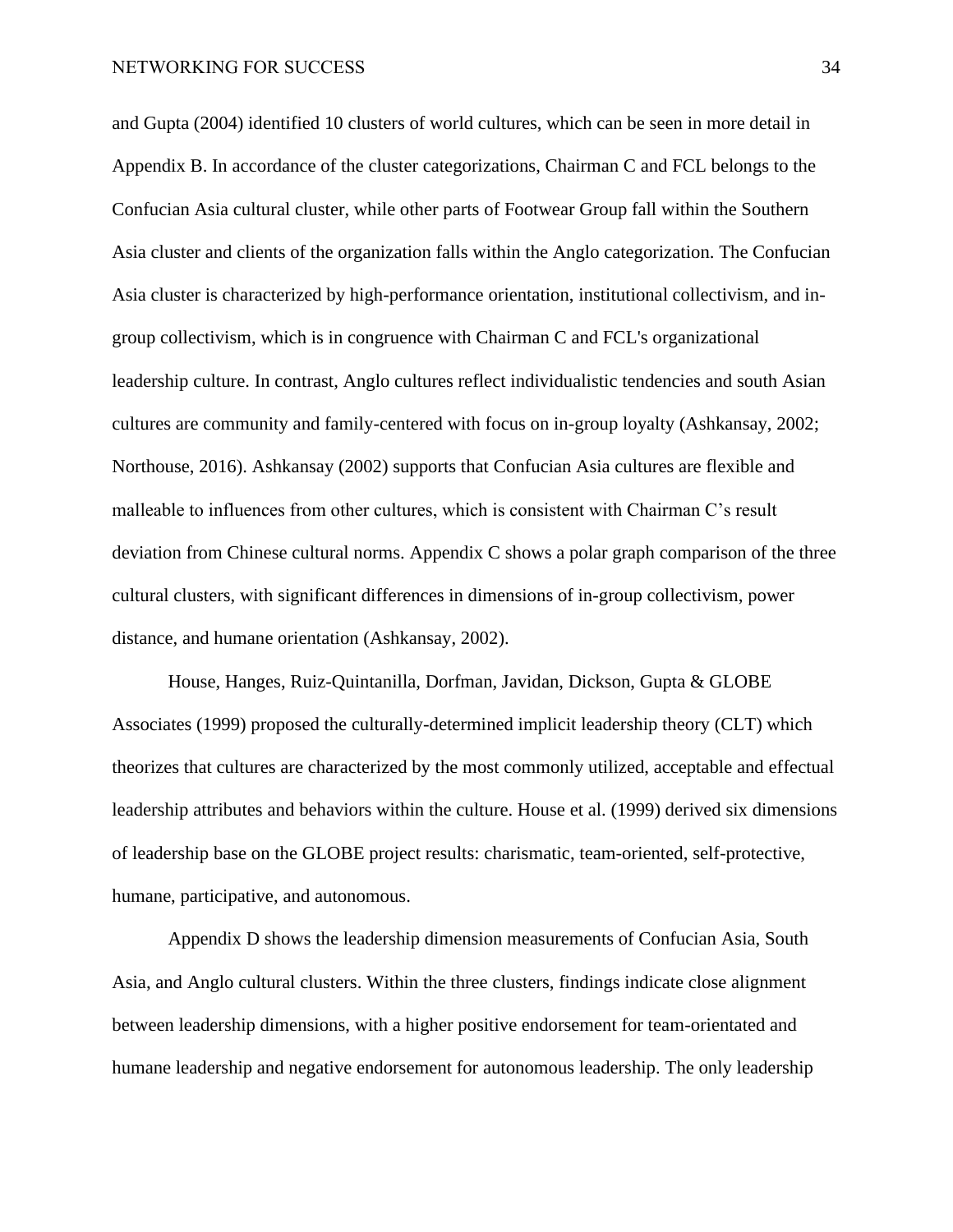dimension that varied substantively between the clusters is participative leadership, being more highly endorsed by Anglo cluster than the Asian clusters. A leader in Confucian Asia cultures is trusted to make decisions on behalf of his or her subordinate due to cultural affinity to high power distances and social collectivity. Southern Asian cultures also have high power distances but are more inclined to in-group collectivism and humane orientation, therefore leaders are viewed as higher level representatives responsible for taking care of lower level subordinates. Anglo cultures value individualism, meaning that leadership contribution at all levels is expected (Ashkansay, 2002). Appendix E lays out rankings of leadership dimensions for the three clusters discussed, from most valued to least valued.

Consideration of these cross-cultural leadership differences is crucial to understanding the development of leadership and organizational culture at Footwear group and FCL and frameworks for their interaction with client and subsidiary organizations. Based on Confucian Asia cluster norms and results of Chairman C's cultural profile, leadership at FCL is hierarchical, values social collectivity and is team and humane-oriented.

## <span id="page-19-0"></span>**Organizational Characteristic**

To manage the diverse and large number of employees, FCL adopts an amalgamation of organizational perspectives, in accordance with the function of various parts of the organization. The organization at the leadership and management level takes an overall systemic approach with social collectivity and people-centric values, which is reflected in the interdependence of organizational components and focus on flexibility, innovation, and change (Bertalanffy, 1950; Wheatley & Kellner-Rogers, 1996). This is effective for managing the complexity of the organization with five broad operational functions and multiple categories under each function. The five broad functions are production, quality control, development, business services, and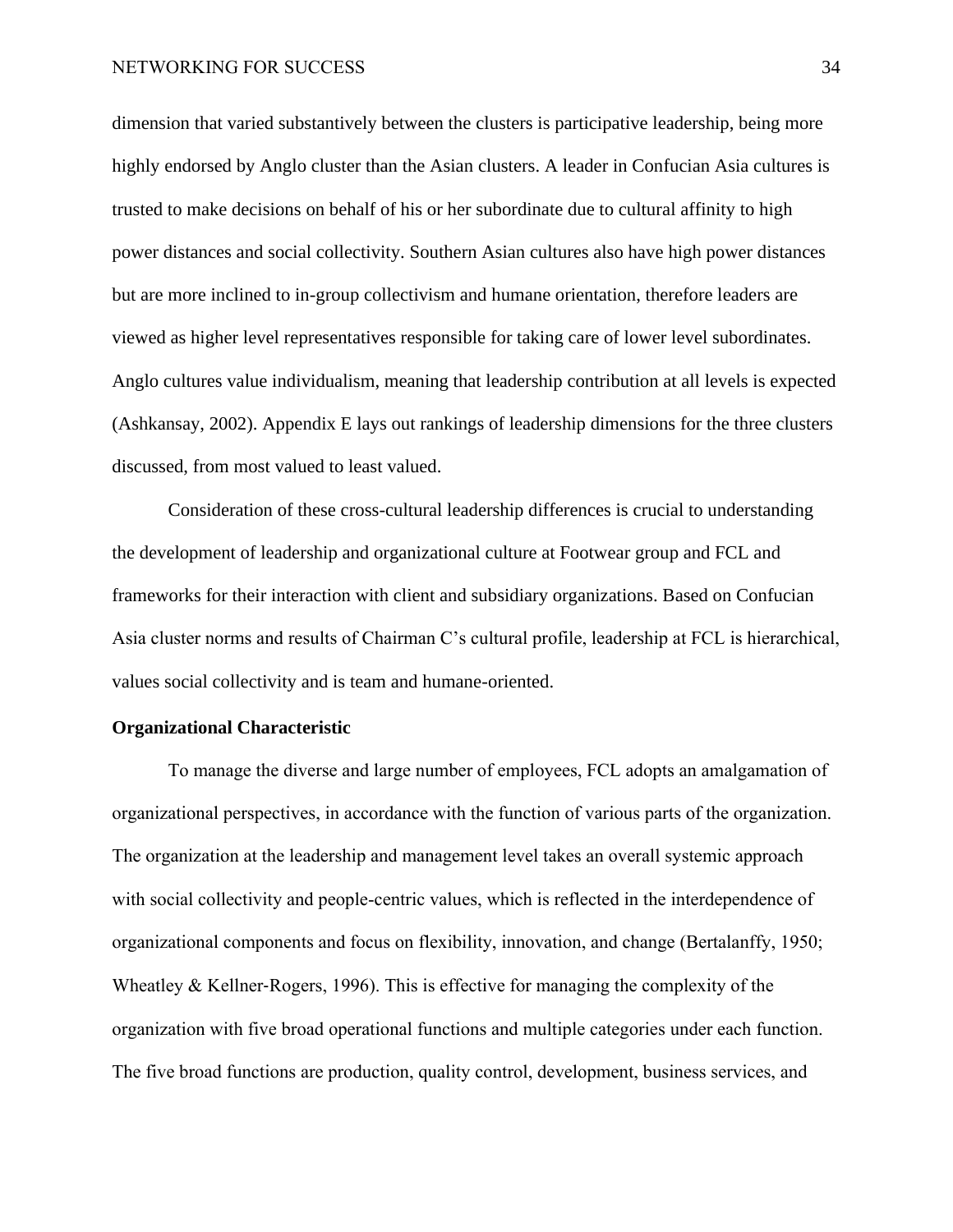service and maintenance. However, at the production line level of laborers, a more classical approach utilizing simplification, specialization, and predictability to achieve efficiency, consistency, and timeliness (Taylor, 1947; Weber, 1947).

FCL's systemic approach extends to the systemic integration of their supply chain, forming strategic partnerships and investments from top to bottom of the supply chain. The approach, alongside the organizational leadership culture at Footwear Group primes FCL with the ability to become an agile organization.

#### <span id="page-20-0"></span>**Ethics and Accountability**

According to Northouse (2013), ethical leadership is founded in five principles: respect for others, service to others, justice, honesty, and building community. These principles are embodied in FCL's Confucian and Taoist cultural ethics. Which, besides being adopted by leadership to make decisions to create a harmonious community with a focus on co-existence and interdependency within FCL, is taught to employees through group study of Confucian texts. Visual reminders are posted throughout FCL's facility, reminding employees the value of service to others, respecting the value others provide, and putting the community's goals and purpose before their own (Northouse, 2016).

## <span id="page-20-1"></span>**SPELIT analysis**

The SPELIT analysis provides a systematic analysis methodology for diagnosing organizational environments in preparation for organizational change processes. The methodology is based on the need for environmental evaluation to identify driving forces for opportunities or threats within an organizational environment. Clear identification and analysis of threats and opportunities within the organization provide informed strategic direction for implementing organizational change. SPELIT is an acronym for the six factors within the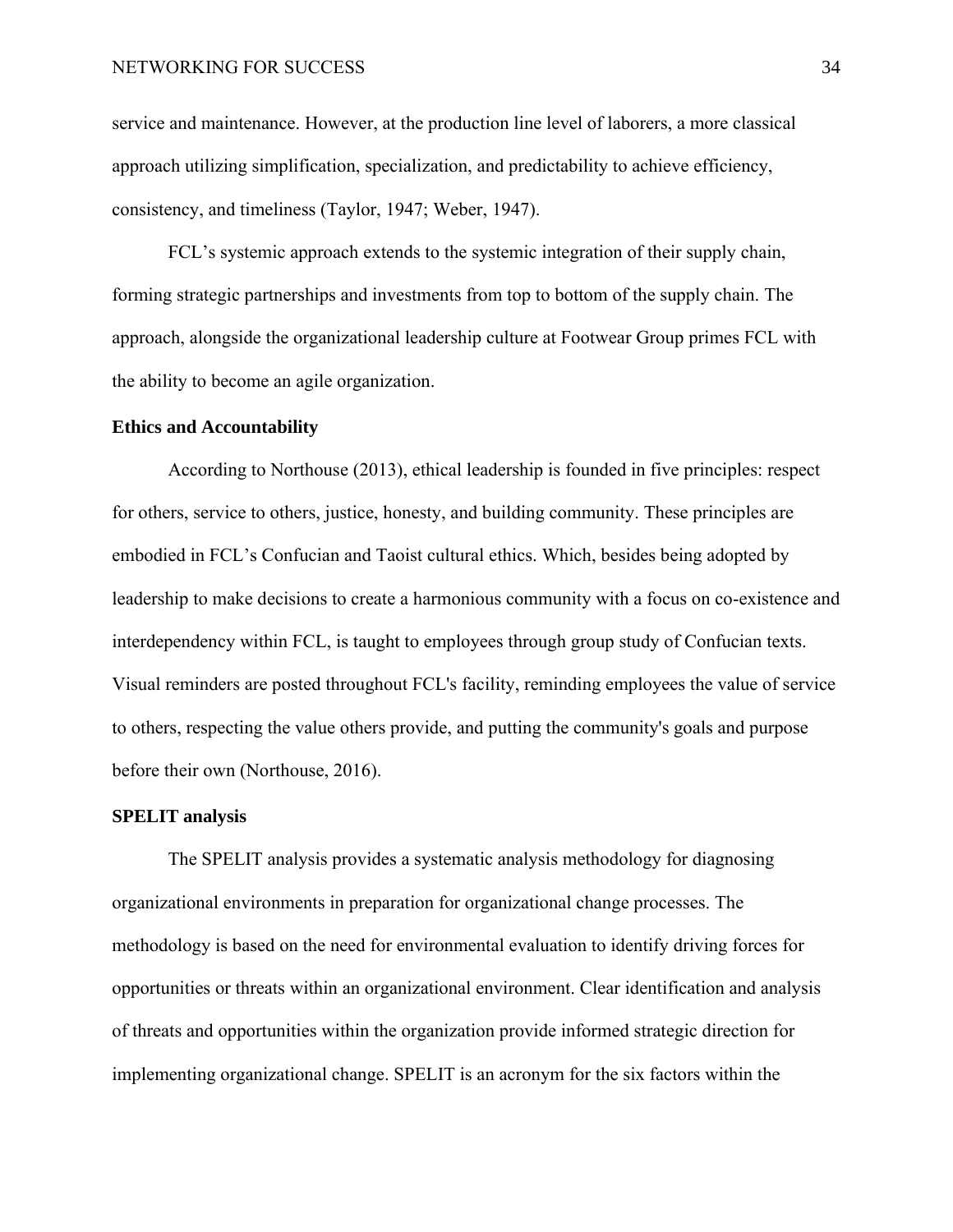methodology: social, political, economic, legal, intercultural and technological. Additionally, environments for analysis can be added or removed from the SPELIT analysis, which allows the methodology to be flexible and adaptable to organizational change needs (Schmieder-Ramirez & Mallette, 2013).

<span id="page-21-0"></span>**Social analysis**. The social environment looks at how people within an organization interacts (Schmieder-Ramirez & Mallette, 2013). Consistent with Footwear Group's principle of "human-centric management" and cored values of respect, trust, passion and professionalism, FCL's organizational environment is relationship and trust focused. This is consistent with leadership dimension and cultural cluster norms for Confucian Asia, where social collectivism, relationships, and trust in leadership is valued (House, Hanges, Javidan, Dorfman & Gupta, 2004). Relationships at FCL are deep-rooted and cultivated from the moment an employee joins the company. The general sense that employees, strategic partners, suppliers and clients get of FCL is that FCL is a family. At FCL, there is conscious effort to build a strong organizational culture and way of life. Some examples of this effort include FCL family day events where employees are encouraged to bring their family to FCL to enjoy events, activities and raffles, a premiere learning center for employee development, various culture and team building initiatives, and the FCL Kindergarten.

The implementation of the FCL Kindergarten is taking the idea of raising and selfcreating perfect-fit employees from within rather than hiring best-fit candidates from outside the organization to the next level. By providing employees with the option of sending their child to FCL Kindergarten, the company shows its commitment to taking care of the whole community that it operates within, but more importantly, begin introducing the younger generation to the FCL culture and way of life. This creates a self-sustaining cycle of workers aligned with FCL's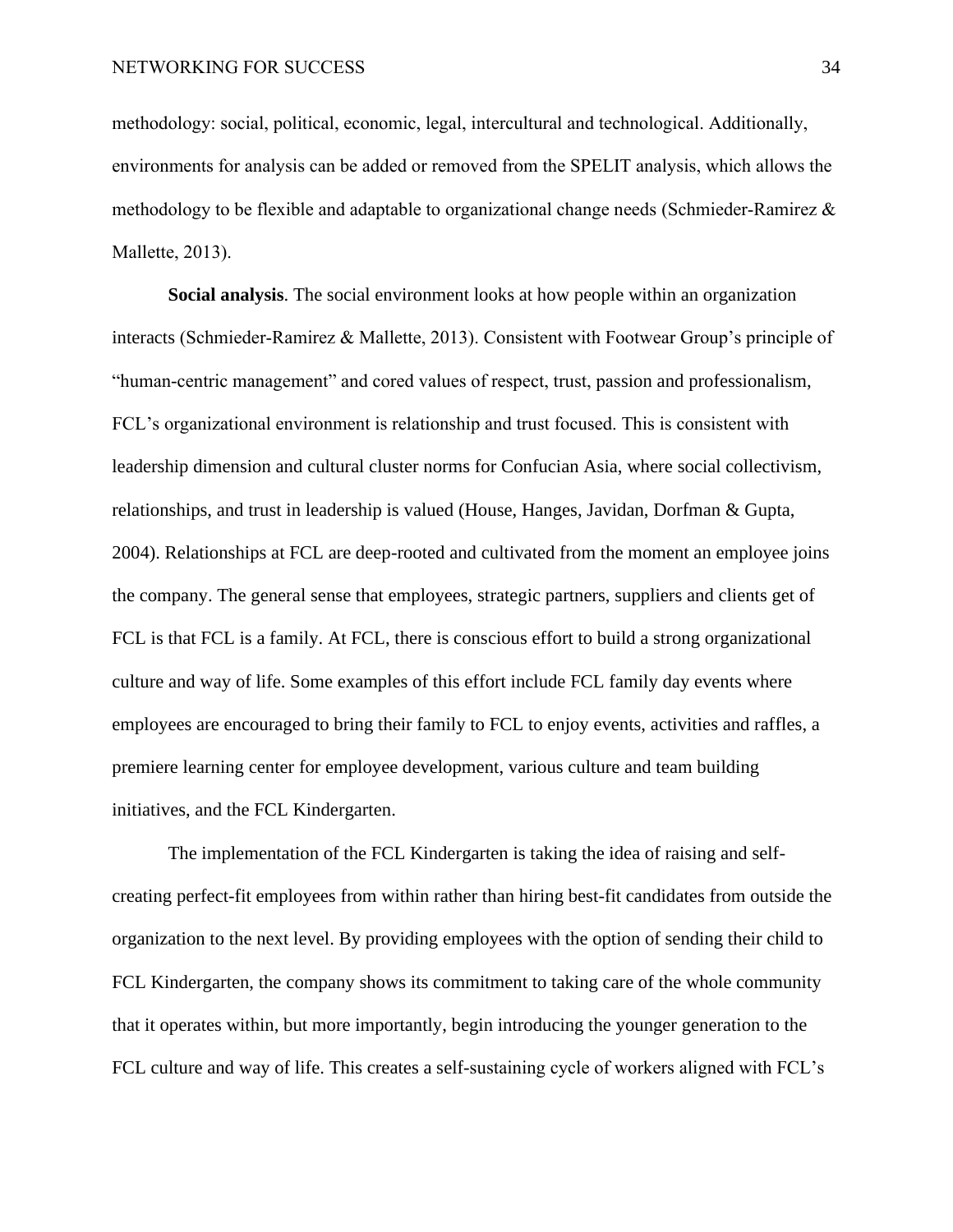values. Additionally, FCL has taken the initiative to help employees establish a Worker's Union to help communicate needs with leadership, further developing a culture of trust and care. The social environment at FCL is based on the building of trusting relationships grounded in deals of organizational support and service to employees and familial loyalty to the organization. The same ideals are expected by leadership at FCL to be upheld with and by MSF.

<span id="page-22-0"></span>**Political analysis.** The political environment looks at the power within an organization, such as how decisions are made within groups and sources of power for leaders (Schmieder-Ramirez & Mallette, 2013). FCL is led by values of charismatic leadership, team-oriented leadership, and humane-oriented leadership. At the top of the organizational pyramid, Chairman C leads as a charismatic leader based on principles of being visionary, motivational, inspirational, self-sacrificing, trustworthy, decisive, and performance-oriented (Northouse, 2016). This is demonstrated by the clear identification of and focus on ensuring that the core values of FCL are considered and respected in all decision processes throughout the organization. The general consensus from the employees is respect of the Chairman, trust that the organization's leadership will take care of them, and empowerment to grow holistically in their work and life. Team and humane oriented leadership are apparent in the organization through team-building, and heavy investment in skill training programs for employees are all levels to help their progress within the organization. However, despite an environment of collectivity, the power structure of FCL is highly hierarchical. While leaders encourage and empower employees to think critically and propose ideas, respect the value they bring to the organization, decision making is trusted to a top-down process, where leaders are entrusted with the responsibility of making the best decision for the whole community.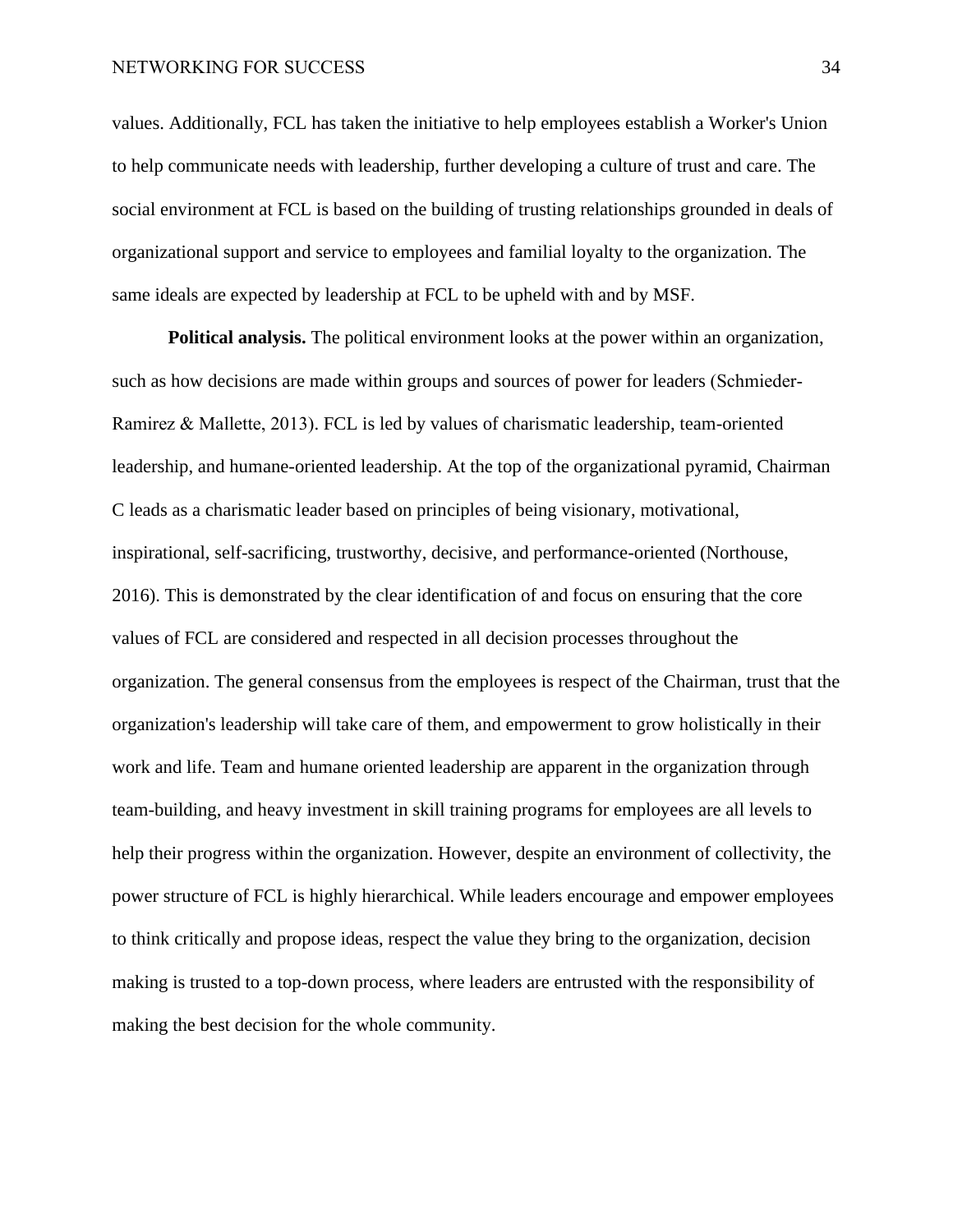Additionally, Chairman C is a significant shareholder of MSF and other subsidiary supporting factories to FCL. Therefore, optimizing the potential of FCL and MSF's partnership is of high interest for leadership from both sides.

<span id="page-23-0"></span>**Economic analysis.** The economic environment refers to the production and consumption of resources within an organization (Schmieder-Ramirez & Mallette, 2013). FCL's facility in southern China occupies over 600 acres of land and employing over 16,000 employees. Total investment in FCL is over \$80 million US dollars (USD). FCL averages an annual production capacity of 20 million pairs of shoes, with an annual output value of 3.5 billion Chinese yuan (RMB) (approximately \$521 million USD) (Footwear.com, 2019). MSF operates on 20 acres at the back-left side of FCL's facility. In addition to MSF, FCL's facility also hosts five other subsidiaries that form a holistic conglomerate of the footwear production value chain. The goal is that instead of individual small-medium scale suppliers inefficiently performing tasks and investing in resources, the integration of the value chain into a large-scale conglomerate operating at the economics of scale will help maximize the efficiency of information, tasks, and allocation of shareable resources.

<span id="page-23-1"></span>**Legal analysis.** The legal environment describes official laws and accepted rules within an organizational environment (Schmieder-Ramirez & Mallette, 2013). FCL is first subject to operating within the boundaries of official laws of the Chinese federal government and the local government in southern China. Relevant challenges from recent official policy development for FCL include the raise of minimum wages, lifting of the one-child policy, and changes in maternity leave and allowances law. Raise in the minimum wage has a significant impact on manufacturers like FCL, who employs a large number of production floor employees and engages in labor-intensive production. The lifting of the one-child policy and encouragement of a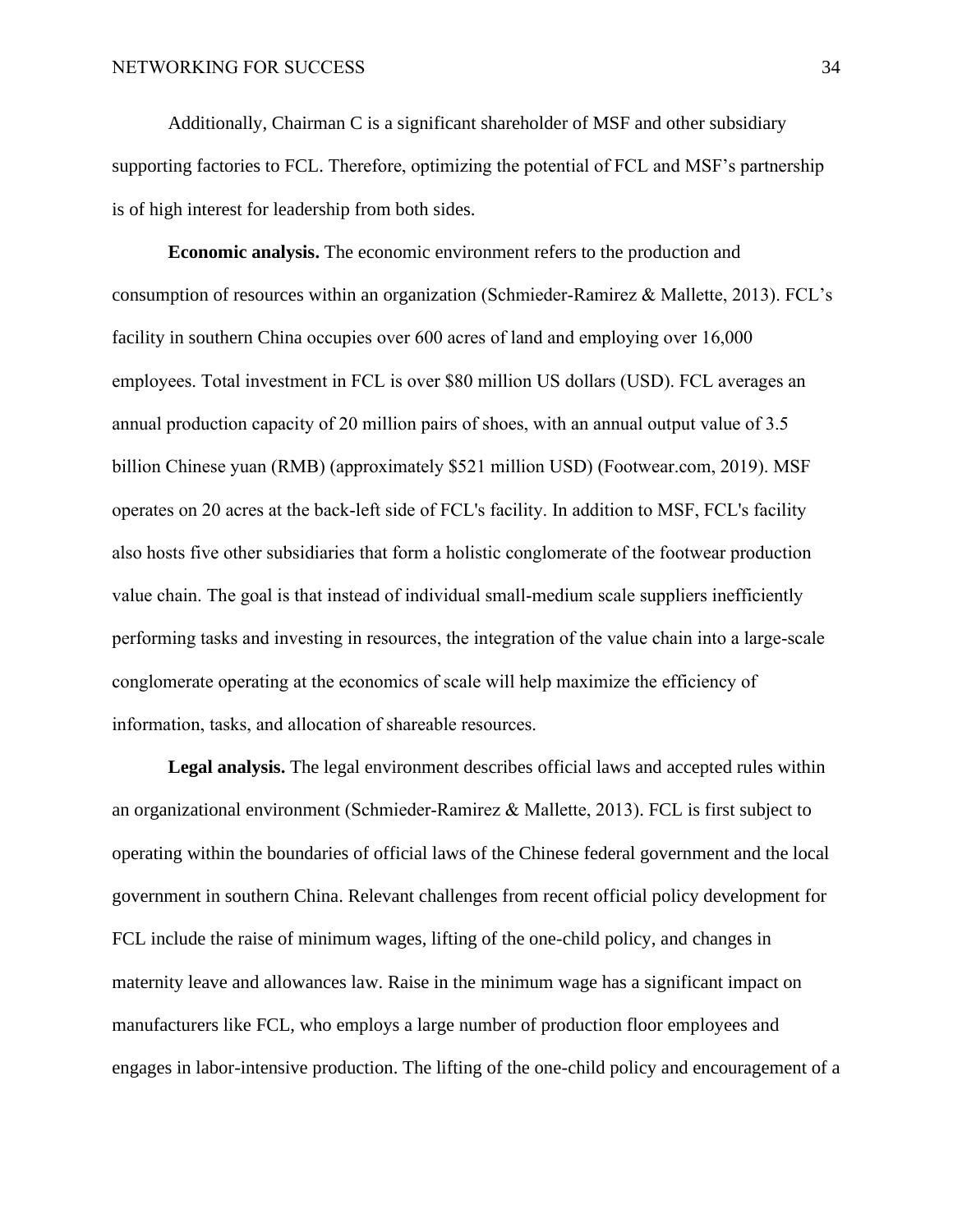second child impacts manufacturers such as FCL because of the large number of female laborers employed, with young women having increased chances of requiring maternity paid leave to have children. Pertinently, in addition to various new benefits during pregnancy, the minimum length of maternity leave was increased from 90 days to 14 weeks, with additional days given for special circumstances (Hu, 2017). These governmental policies have a significant impact on FCL hiring decisions and economical bottom-line. In addition to governmental policies, FCL is also subject to rules in a set of code of conduct laid out by clients, with its own labor policies.

<span id="page-24-0"></span>**Intercultural analysis.** The intercultural analysis involves consideration of cultural differences within an organization (Schmieder-Ramirez & Mallette, 2013). While Footwear Group is composed of a mixture of Confucian Asia cultural norms and South Asia cultural norms and with Anglo clients, FCL is predominately of the Confucian Asia cluster, with Anglo clients. Chairman C has expressed cultural differences and tension in communication with clients as a point of challenge for FCL. The tension stems from differences in the understanding of the cultural environment in southern China and clients' often ethnocentric mindset in their enforcement of the code of conduct's requirements.

<span id="page-24-1"></span>**Technological analysis.** The technological analysis looks at man-made tool advancements that help the organization to become more efficient (Schmieder-Ramirez & Mallette, 2013). FCL is successful in the implementation of lean manufacturing and is now pledged to implement Industry 4.0 throughout its manufacturing process. Industry 4.0 factories are the autonomous factories of the future. Industry 4.0 is the adoption of industrial robotics, internet of thing (IoT) and automation in the production process, optimizing information through data-mining, artificial intelligence (AI), and machine learning (Sikka, 2018). The effective implementation of Industrial 4.0 is increasing important for FCL due the 64% rise in minimum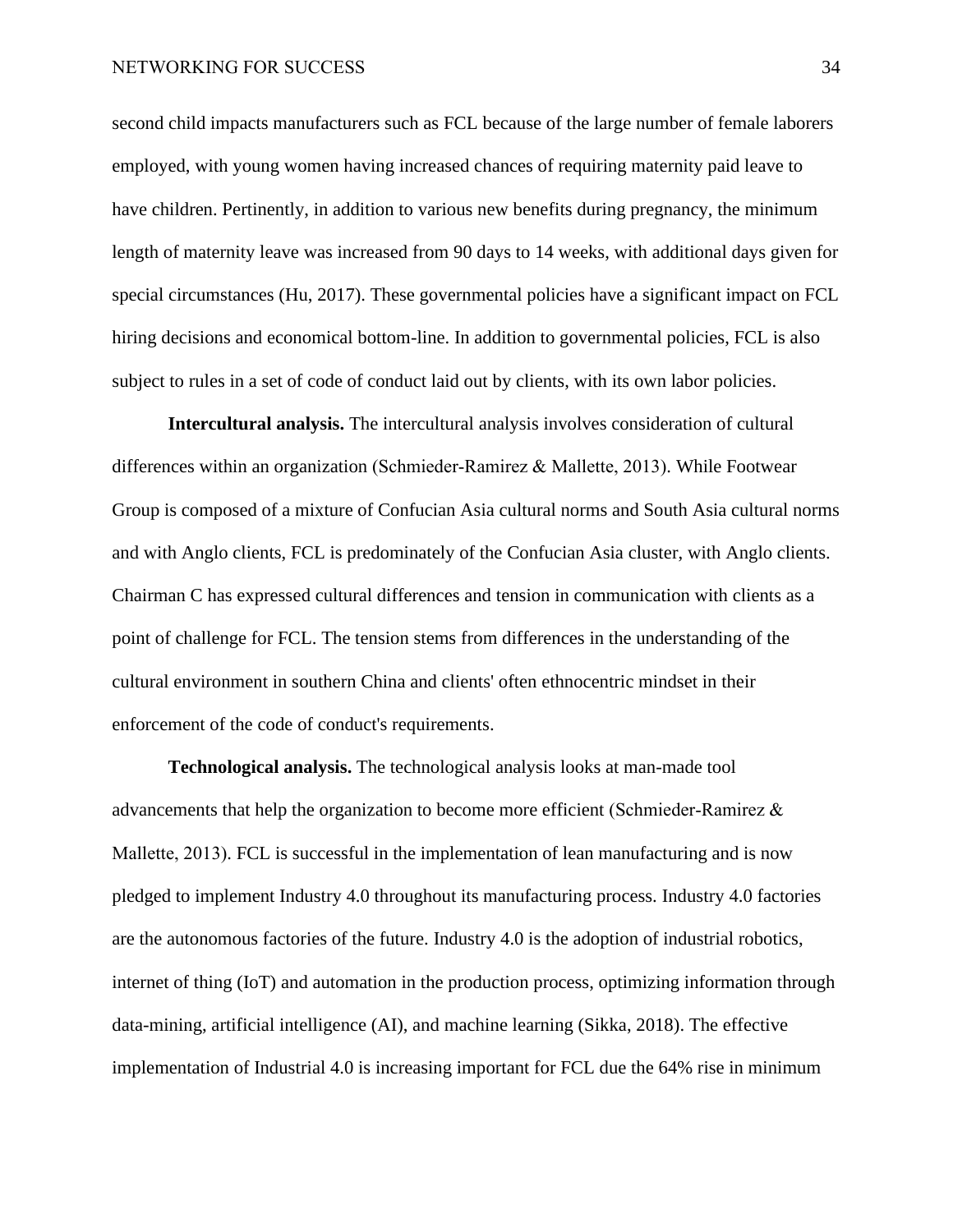wage within the past four years in southern China, with expectation that by 2019 China's minimum wage would be 218% of India's and 177% that of Vietnam's (Hagel, Brown, Kulasooriya, Giffi & Chen, 2015, p. 21).

Additionally, Industry 4.0 will allow factories to more fully tap into an end-to-end value chain and supplier ecosystem that will significantly increase FCL's ability to identify and implement value-added services and innovations. Experts in Industry 4.0 posit that successful implementation will create twice the advances in manufacturing efficiency through the decrease of quality issues by half and effective preemptive maintenance measures against machine downtime. Additionally, Industry 4.0 will provide a basis for a tighter supplier, manufacturer, and customer integration through the transparency of information, with the potential to boost forecasting accuracy by a third, lead time by up to 15 weeks, and lowering inventory holding costs by 20-40% (Sikka, 2018). While the benefits are apparent, challenges in implementation exist in terms of technological capability and employee adoption of the advancements.

#### **Chapter III: Change Management**

## <span id="page-25-1"></span><span id="page-25-0"></span>**Lean six sigma (LSS)**

FCL envisions itself as a "world class lean manufacturing facility" (Footwear.com, 2018). As such, lean production has been permeated throughout FCL production processes since the early 2000s. The model for lean production used at FCL was adapted from a client-driven training module for their contract manufacturers focused on cultural empowerment with lean. FCL utilizes lean problem solving and planning tools such as Plan, Do, Check, Act (PDCA). Although PDCA is a straight forward tool for strategy deployment, it is too broadly defined to fix individual problems (Lean six sigma, 2016).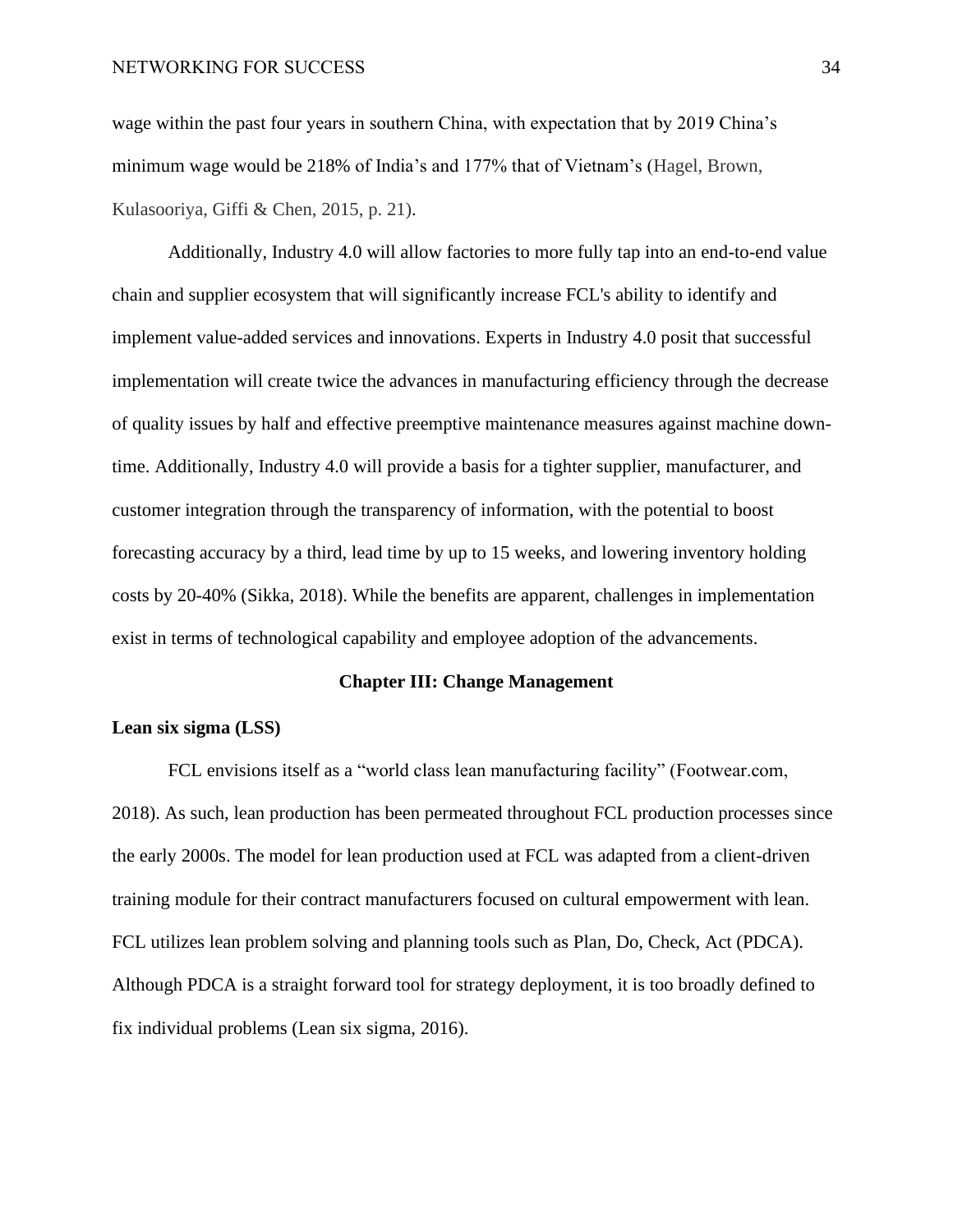The core principles and steps of being a lean facility are: identify value, map the value stream, create flow, establish pull, and seek perfection. Lean implementation is saturated throughout FCL as multiple levels of the organizational hierarchy. Executives form strategic organizational planning with the use of waste elimination metrics scorecards; middle management is charged with the integration of lean projects across departments; and employees are tasked to perform optimization tasks and empowered to identify opportunities for waste elimination.

While FCL views the process as a lean approach, in fact, the global brand client drew content for their module from a stronger lean six sigma (LSS) model. It is important to note that lean and six sigma are different process management strategies that are brought together to form a stronger process management model: LSS (Lean six sigma, 2016). Lean production focuses on the identification and reduction of eight types of wastes through process streamlining. Within the lean framework, anything that doesn't add value to the final product is identified as waste. The eight types of wastes, also known was DOWNTIME, are defects, overproduction, waiting, nonutilized resources/talent, transportation, inventory, motion, and excess processing. Six Sigma is a problem-solving management tool for the prevention and elimination of defects through striving for perfection and seeking consistency. The six sigma approach is also known as DMAIC: define, measure, analyze, improve, control. Together they form the LSS model, which is a managerial methodology that encompasses the processes and values of lean and six sigma to consistently seek ways to eliminate waste and improve quality while continuously improving the production processes.

LSS will work well with FCL's systematic organizational perspective because it is consistent in the ideology of the organization as an organism, where departments are parts of a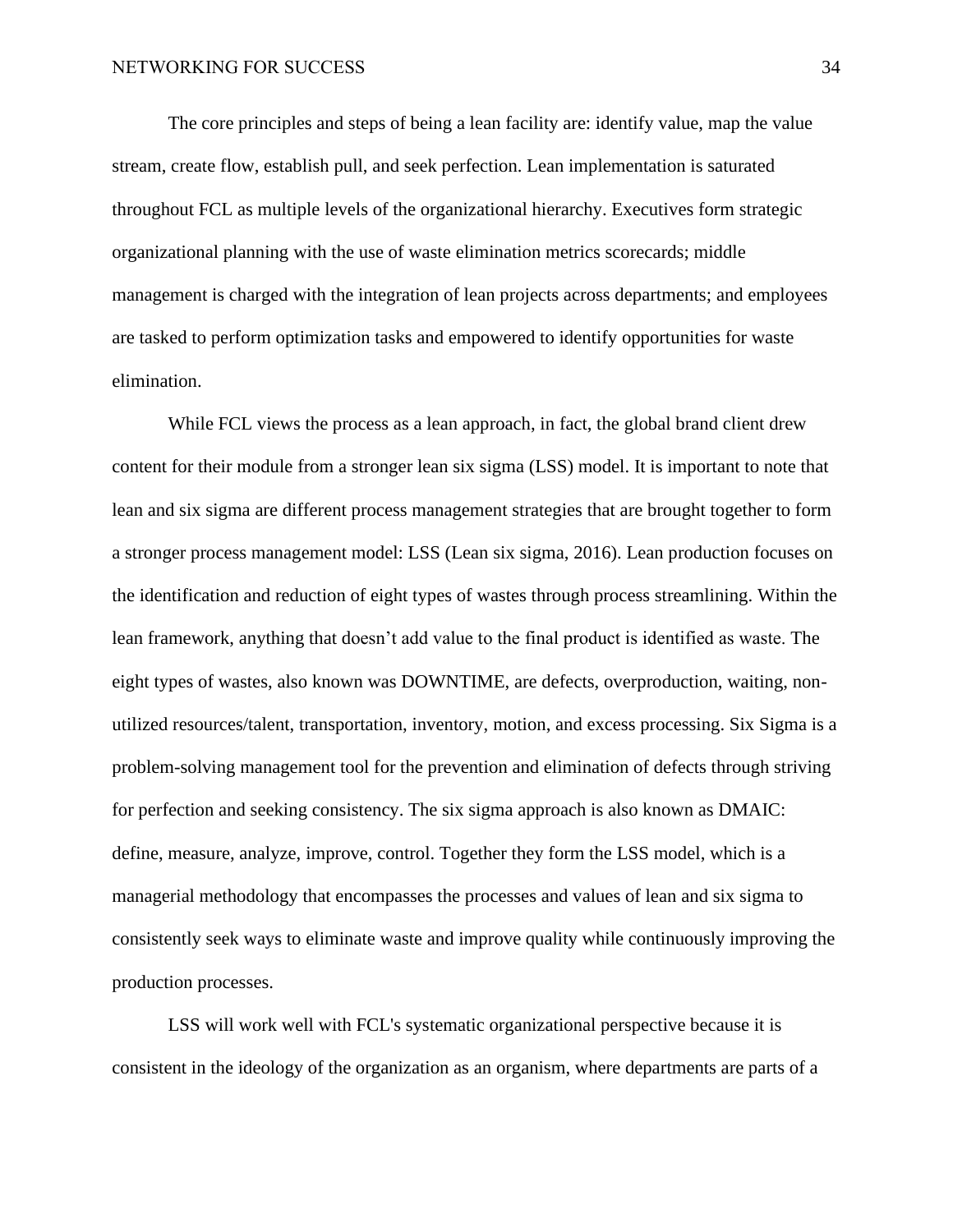whole that when working effectively and in concert create value greater than the sum of its parts. While lean provides customer value focus on an end-to-end perspective, six sigma focuses efforts on sub-optimization in manufacturing processes to optimize efforts of the whole organization. Lean seeks continuous improvement while six sigma seeks to systematically standardize the improvement. Moving forward, FCL should integrate six sigma practices into its existing lean process to take advantage of a more consistent, sustainable and detailed change management practice. While PDCA can be effective for forming an organizational strategy, the DMAIC tool will provide FCL a more detailed approach to driving change for process optimization. The use of six sigma with the existing lean process will help resolve on of the core issues between FCL and MSF, which is the lack of standardizing processes for optimized partnership between teams and the creation and testing of molds.

While LSS is well suited to the production process management of FCL, even with the addition of six sigma tools, effective sustainable change management for the FCL and MSF molding project requires leadership change frameworks. LSS provides a management framework for change driven by data analysis, which is effective up to a point. However, beyond requirements of process optimization within the project time frame, I was brought in to consult on management and employee issues identified by executive management as lack of synergy and attitudes of blame and irresponsibility toward issues.

Additionally, while lean training is consistently provided to management and employees throughout the organization, one of the major causes of issues between FCL and MSF is understanding of problems and needs between the two sides which stem from inefficiency in communication. Ideally, this disconnect should have been eliminated by the lean process of *Gemba* walks, which is the idea of managers at all levels and across departments periodically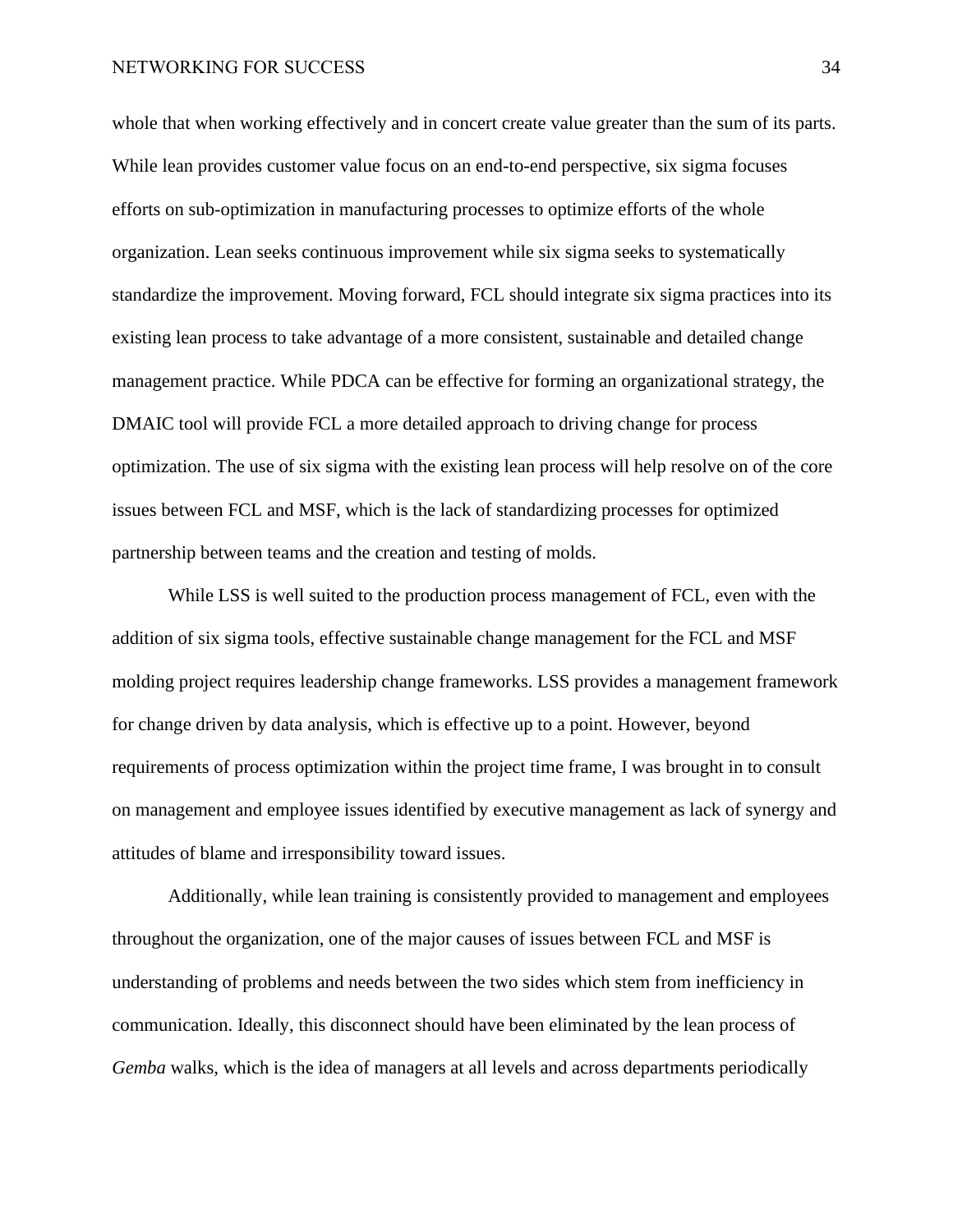walking through production floors to observe and recognize problems, cooperation and communicate with employees, so that they know you are there to help, and problem solve consistently through creating *Kaizen* events, or events for continuous improvement (Lean six sigma, 2016). However, executive management at FCL found that managers are walking through production floors without engaging in the values of *Gemba*.

Kotter and Cohen (2012) posit that effective organizational change comes from achieving behavioral change, which typically comes from a core methodology of see-feel-change, while analysis-think-change is less effective. Thinking differently comes from the presentation of logical information through data collection and analysis, while feeling differently is inspired by compelling experiences (Kotter & Rathgeber, 2005).

## <span id="page-28-0"></span>**Dual operating system and Kotter's 8 accelerators**

FCL operates within an environment that requires both agility and precision. Quality, speed, timeliness, precision, and consistency are core, unchanging performance indicators of FCL's manufacturing process that requires a systematic and managerial system. However, the changing landscape in manufacturing, the exponential technological advancements manufacturers must stay abreast with to remain competitive, the client demanded decrease in product development and production lead time, and the increasing complexity of designs all require agile manufacturing capabilities to adapt and change. Effective management comprises of planning, budgeting, organizing, staffing, measuring, problem-solving, and performing well to consistently producing dependable results, whereas leadership establishes vision, direction, and aligns, motivates, inspires and mobilizes people to achieve (Kotter, 2014, p. 61). Kotter (2014) proposes a dual operation system that comprises of hierarchal and network structures that work conjunctionally within an organization (See Appendix F). The two systems represent the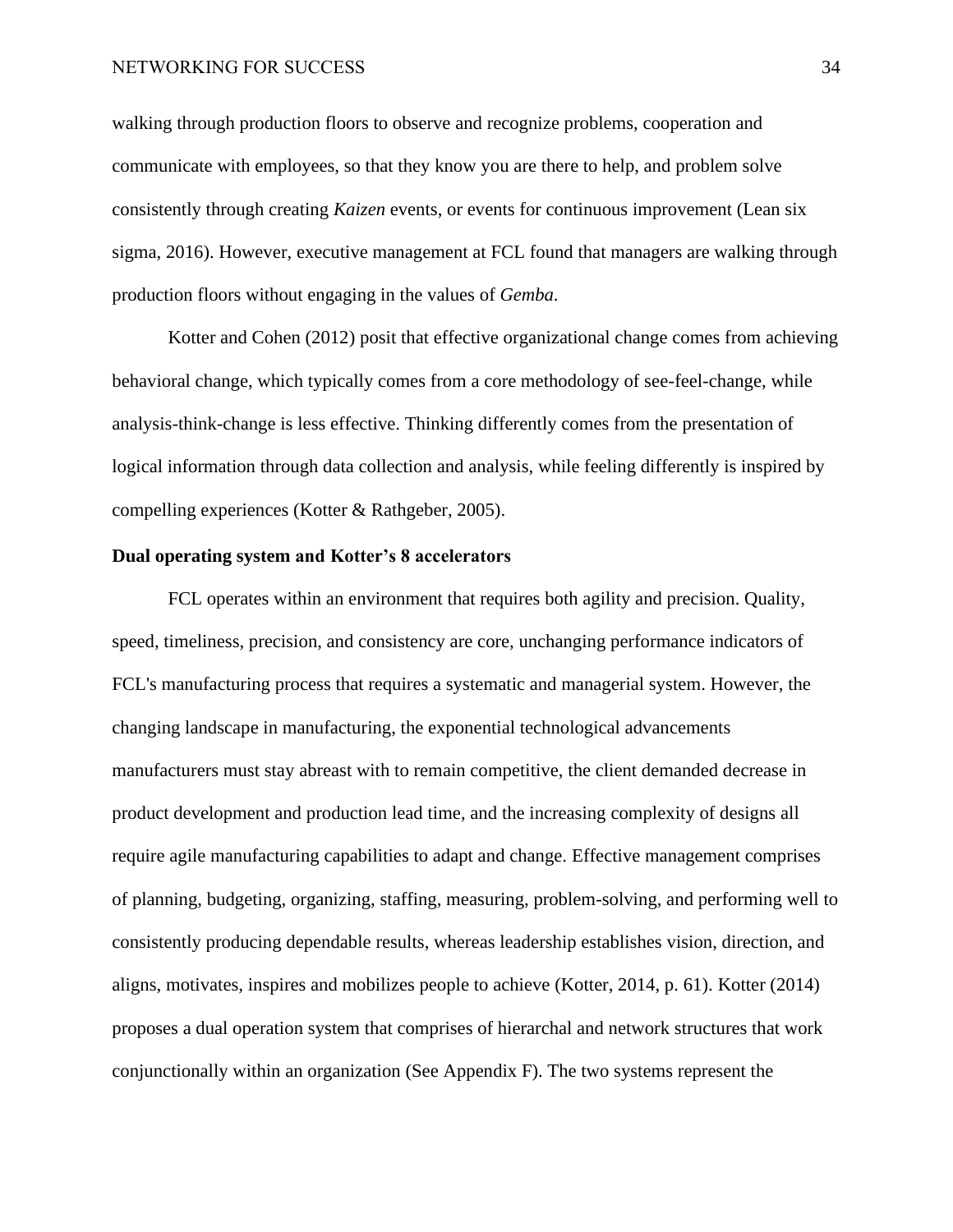coordination of a reliable and efficient rational system (management) with a creative and agile emotional system (leadership). The network side will serve to "turbo-charge" the benefits of Kotter's (2010, p. 13) 8 steps to change management while allowing the hierarchy to focus unencumbered on efficiently performing daily tasks and producing predictable and incremental improvement initiatives (Kotter, 2014, p. 21).

The dual operating system is guided by five basic principles. The first is that instead of change being driven a powerful chosen core group, a "volunteer army" of insiders, comprised of 5-10% of the hierarchy's managerial and employee population from all over the organization, each with different pieces of the organizational puzzle to drive change needs (Kotter, 2014, p. 35). This also serves as a major differentiator between implementing the eight accelerators within the dual operating system and Kotter's traditional eight steps within a hierarchal system,

The second basic principle is having a "get-to" mindset instead of "have-to." Key change drivers for the network can be found within the existing organizational framework and can be empowered with the privilege of joining in a network of exciting and innovative change agents. This goes hand in hand with the third principle of driving action through both heart and head by appealing to people's fundamental desire be a part of a greater purpose and to serve and contribute towards a better future.

The fourth basic principle speaks to the inseparable dual of leadership and management processes, with management performing crucial duties to enable leadership processes and leadership ensuring organizational survival and success. This leads to the fifth principle which stresses the importance of complete integration between the hierarchy and the network by working as a singular whole, with constant and free flowing of information and activities (Kotter, 2014, p. 25).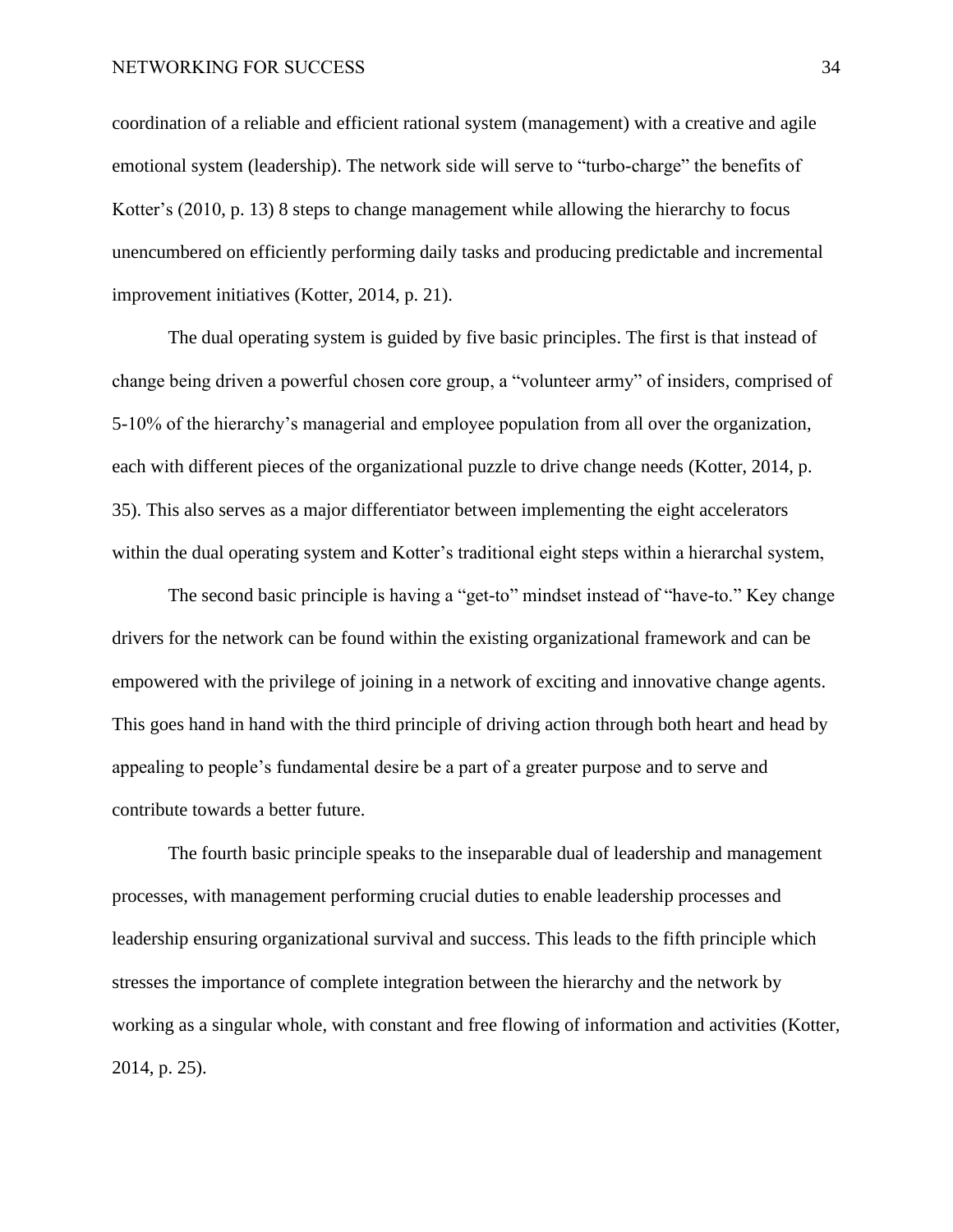On the surface, Kotter's (2014) eight accelerators provide a near identical framework to Kotter's (2010) eight steps to change management, but their difference comes from their fundamental purpose and application. Kotter's (2010) eight steps provided a sequential framework for enacting episodic change by a core power group within the constraints of a traditional hierarchical organization (Kotter, 2012). On the other hand, Kotter's (2014) accelerators are designed to guide a large volunteer army of employees and managers, pulled from all over the organization, in a flexible and agile network system. Comparison of key characteristics between the dual operating system's management-driven hierarchy and a leadership-driven strategic network can be found in Appendix G.

FCL will benefit from the structural shift and executive endorsement of a dual operating system for several reasons. As mentioned earlier, the combination of rational managerial and visionary strategic components aligns with future developmental needs of manufacturing firms such as FCL. Additionally, FCL's vision for synergic integration throughout the value chain with interdependency of supplier teams, E-2-E information systems, and subsidiary partner factories will benefit from the fully integrated network system that will allow the systemic whole to operate with greater agility in quickly recognizing and grasping opportunities as well as mitigating threats.

In terms of FCL and MSF's molding project, the organizational environment and context of the project provide an optimal structure and opportunity for driving the organization towards a dual operating system. It provides an opportunity for executive management to consider and instigate the formation of the network structure and provide the network with a context to come together and norm together on. The ultimate goal is for the network to drive a culture of speed and agility that can quickly recognize future opportunities and solve issues such as the molding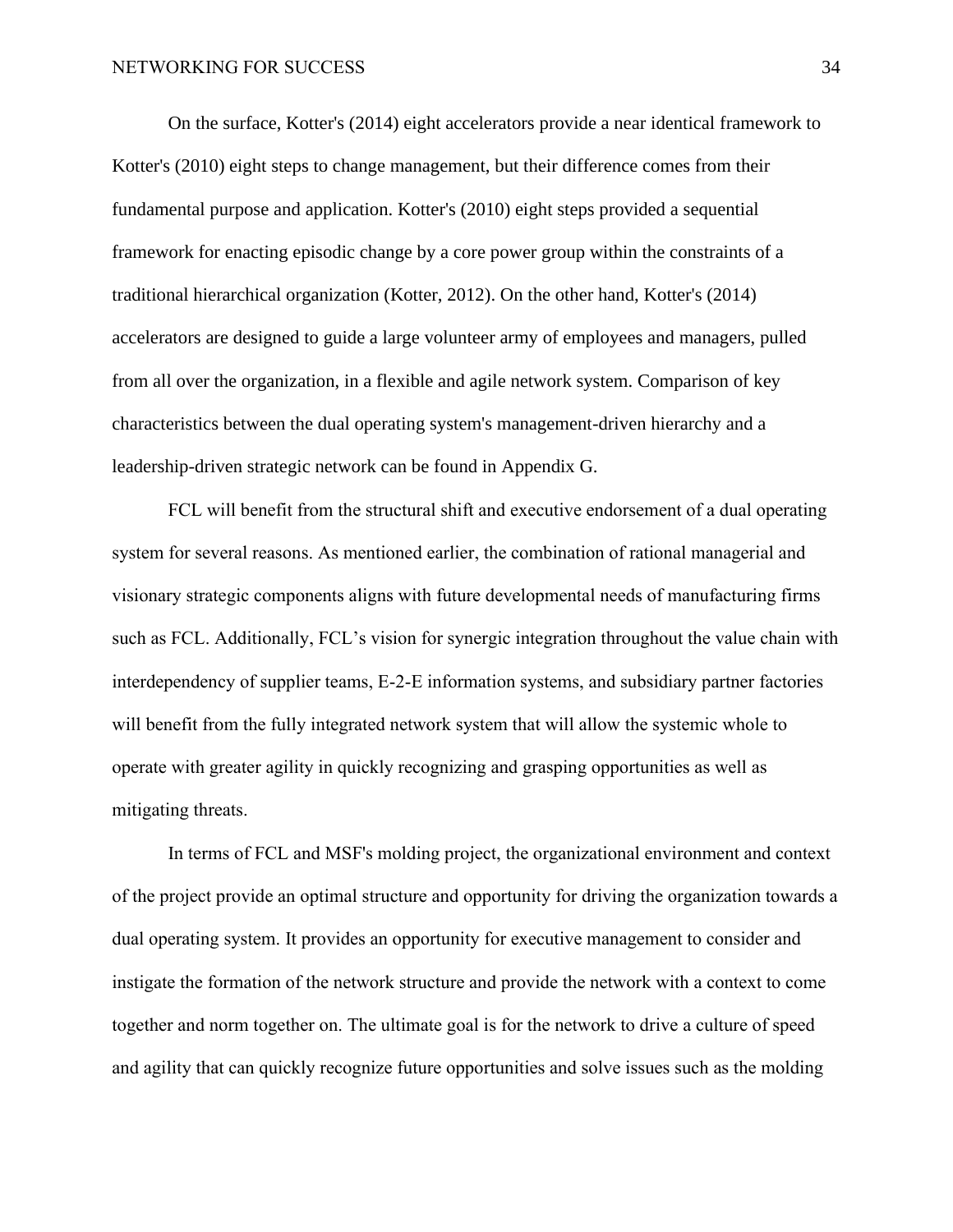crisis before the organization suffers a financial loss. Beyond the benefits of agility, the network also provides a wider opportunity for employees within the coalition and volunteer army to grow and develop leadership capabilities and knowledge about the big-picture organization previously unavailable to them in their position in the hierarchy. The dual structure allows employees and managers at all levels to communicate in a way that breaks apart and transcends their hierarchal constraints free crucial information from the bureaucratic silos of the traditional structure (Kotter, 2012).

Kotter's 8 steps and accelerators can be classified into four major action categories: setting the stage (steps 1 and 2), deciding what to do (step 3), making it happen (steps 4, 5, 6, 7), and making it stick (step 8) (Kotter & Rathgeber, 2005). Outlined below is a proposal for how each accelerator step can be implemented in the context of FCL and MSF's molding project.

<span id="page-31-0"></span>**Accelerator 1: Create a sense of urgency.** The molding project was necessitated by the occurrence of multiple (15+) failure attempts to create proper molds for the mass production line, leading to FCL's first ever negative revenue month since it began operations. C-level executives at FCL identified this problem as stemming from a disconnect in communication, lack of shared vision between FCL and MSF and employees' tendency to assign blame to others instead of taking the responsibility and initiative to quickly focus efforts in resolving issues completely. Additionally, while training modules are in place for collaboration and teamwork, and everyone appears familiar with effective teamwork practices, principles are not being integrated into daily work. Therefore, sustainable resolution to the fundamental problem of cultural attitude will benefit from the instigation of the dual operating system that provides structural support that empowers and encourages the practice of training materials.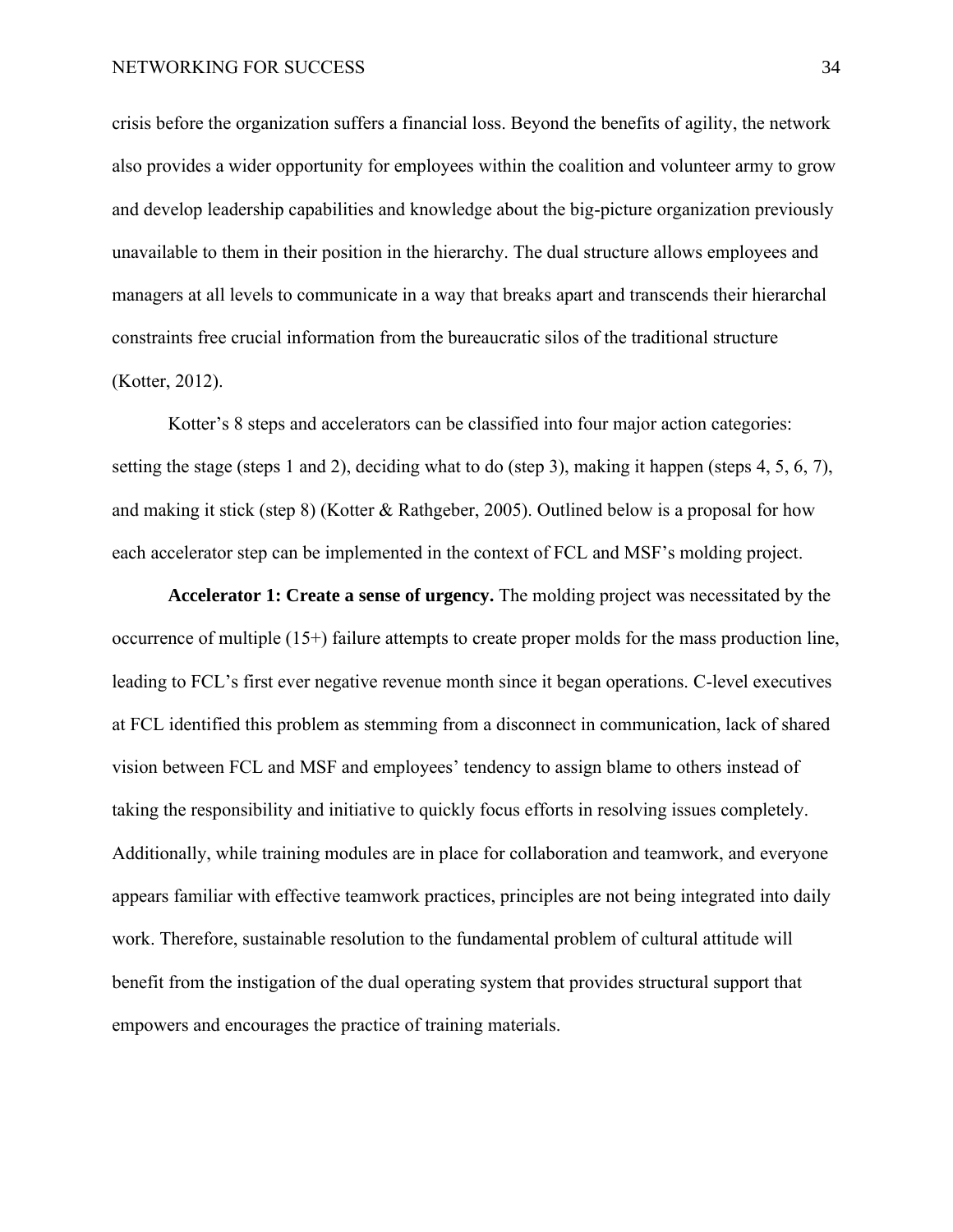The molding project provides an emotionally charged opportunity for FCL executives to create a sense of urgency. The big opportunity, as specified by Kotter (2014), extends beyond recognizing the issue of the current loss in revenue and specifics associated with the case, but rather the underlying threats the issue represents: the increasing challenges of client and product demands and the shifting future of manufacturing that requires swift adaptation of exponentially volatile technological advancements. Complacency, especially likely to occur in organizations that have been operating successfully, is detrimental to organizational competitiveness (Kotter, 2010). It is therefore imperative that FCL and MSF employees in the molding project recognize that the current failure is not just an outlier event in an otherwise successful operation process but the culmination of unresolved issues due to complacency. The faults of the complacency are finally exposed by outside forces that will continue to grow increasingly challenging. Strategies to increase urgency include presenting and highlighting troubling data of threats from the external environment and potential results of FCL's inability to agilely adapt and keep up with consumer demands.

<span id="page-32-0"></span>**Accelerator 2: Build a guiding coalition.** While the network structure calls for largescale participation from all parts of the hierarchy, formation of the core of the network begins with the assembling of a guiding coalition. A guiding coalition is a group of people from across the organization passionate about enacting change, wants to participate in urgently responding to strategic challenges and with enough connections, skills, information, and motivation to lead change efforts (Kotter, 2012; Kotter, 2014, p. 29). The group must be supported, empowered and endorsed by the organization's executives but does not necessarily comprise of top-level executives.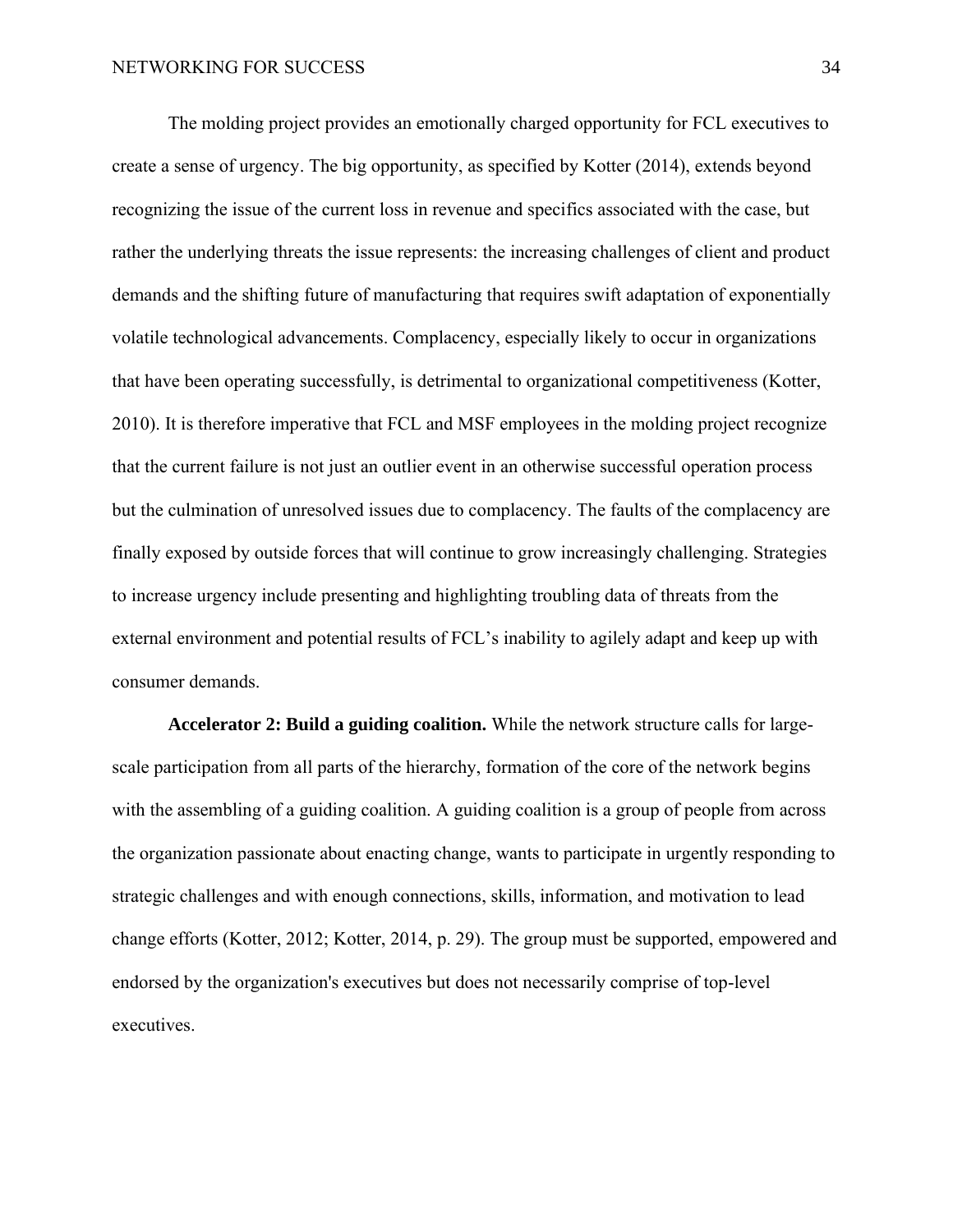FCL and MSF guiding coalition members would include employees and managers from all different parts of both facilities, not just those hierarchically relevant and connected to molding and production. These individuals are not necessarily horizontally or vertically related on the hierarchy, but rather because they feel the urgency for change and wishes to contribute their knowledge and expertise to driving innovation and change. The benefits of such a mixture of individuals in terms of positions and knowledge are it allows an opportunity for the overall view of the whole organization to be considered in forming strategic decisions. Specifically, in terms of the molding project, this mixture of expertise would be advantageous for technological department employees or managers familiar with Industrial 4.0 market predictability capabilities, customer relation employees or managers familiar with outside environment of the footwear market, and production line workers that operationalize the molds created to come together and openly share knowledge and information to innovatively find opportunities for better processes.

Once the guiding coalition is formed, it can function to be a continuous source of information sharing across the organization, constantly identifying and seeking new initiatives to drive organizational innovation, development, and growth. In contrast, the normally used project teams or work streams for organizational innovation, individuals within the network are not tasked with additional job requirements outside their normal job descriptions, but rather share information that is already a part of their normal jobs in the hierarchy with the network.

<span id="page-33-0"></span>**Accelerator 3: Form strategic vision and initiative.** FCL has an overall strategic vision to be a world-class lean manufacturing facility (Footwear Group, 2018). While this vision is clear in its purpose and broad enough to remain relevant, it was created at the inception of FCL. The guiding coalition could reevaluate and propose potential additions or amendments as they see suitable to executive levels within the hierarchical organization. These amendments should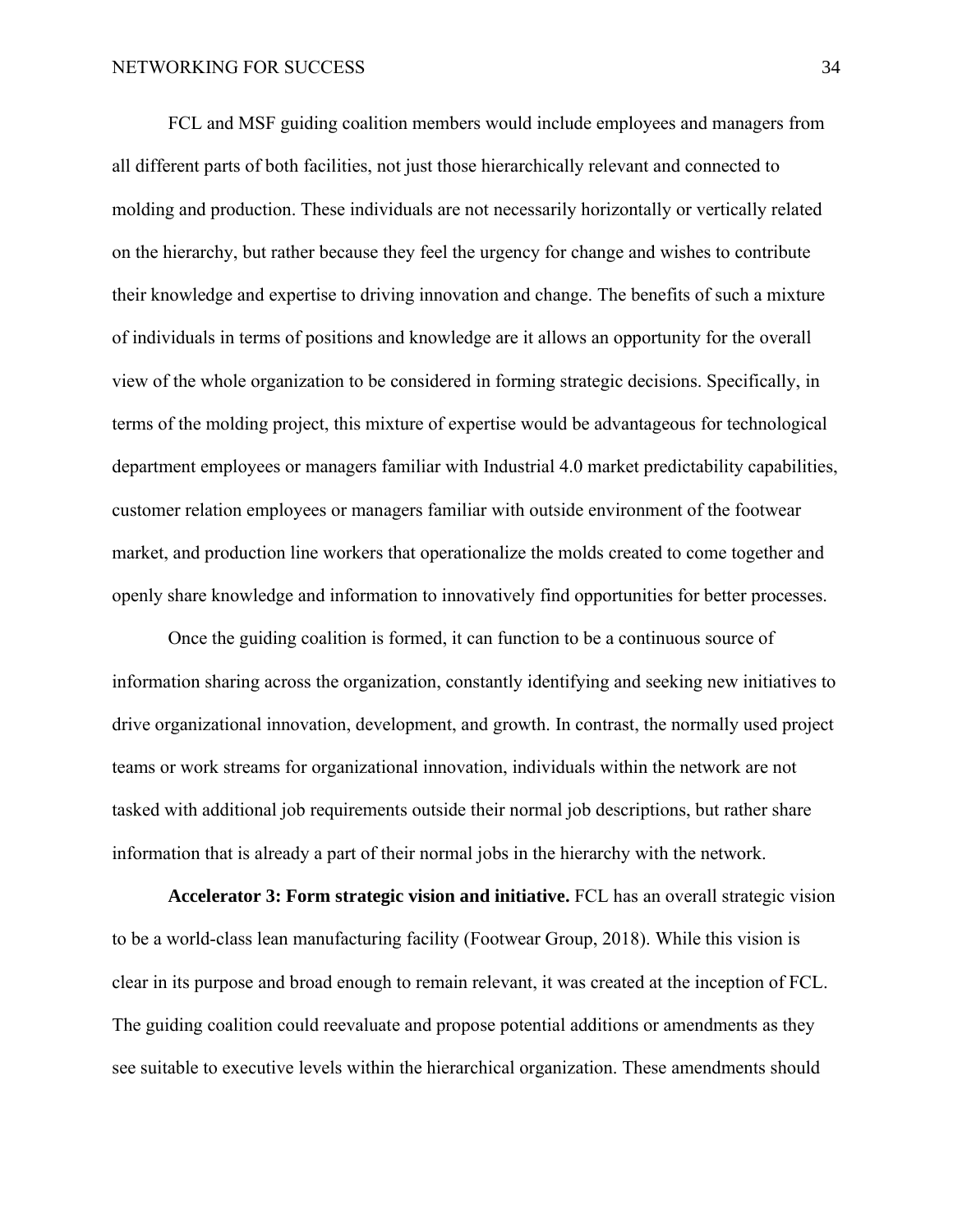be directed towards support strategic initiatives for the network identified by the guiding coalition (Kotter, 2014, p. 31).

<span id="page-34-0"></span>**Accelerator 4: Enlist volunteer army.** In Kotter's original 8 steps process, this step is also known as communicating the change vision, which is focusing on creating buy-in and having the guiding coalition drive behavioral change by example. This includes using every vehicle possible to communicate the new vision and strategies and teaching new behaviors by the example of the guiding coalition. While the general principle remains, enlisting a "volunteer army" expands this process to involve not just inspiring a singular behavioral change, but to pull others within the organization to participate specifically or generally in the network (Kotter, 2010; Kotter, 2014).

FCL and MSF employees in the "volunteer army" will freely participate in various relevant strategic initiatives identified by the guiding coalition. Members in these initiatives can move from one initiative to another as needed depending on their skills and knowledge. This can empower employees in knowing that they are participating in the significant strategic growth of the company, as well as give them opportunities to interact with parts of the organization they normally would not in the traditional hierarchy, hence expanding their knowledge horizon, and growing their personal leadership capabilities. Kotter (2012) found that feedback from employees and their managers participating in the dual operating system network found exponential capability development that significantly benefits the organization and employee's personal career growth. This step also holds specific significance for the molding project because it provides internal motivation for employees to participate and seek responsibility instead of pushing responsibility for change initiatives.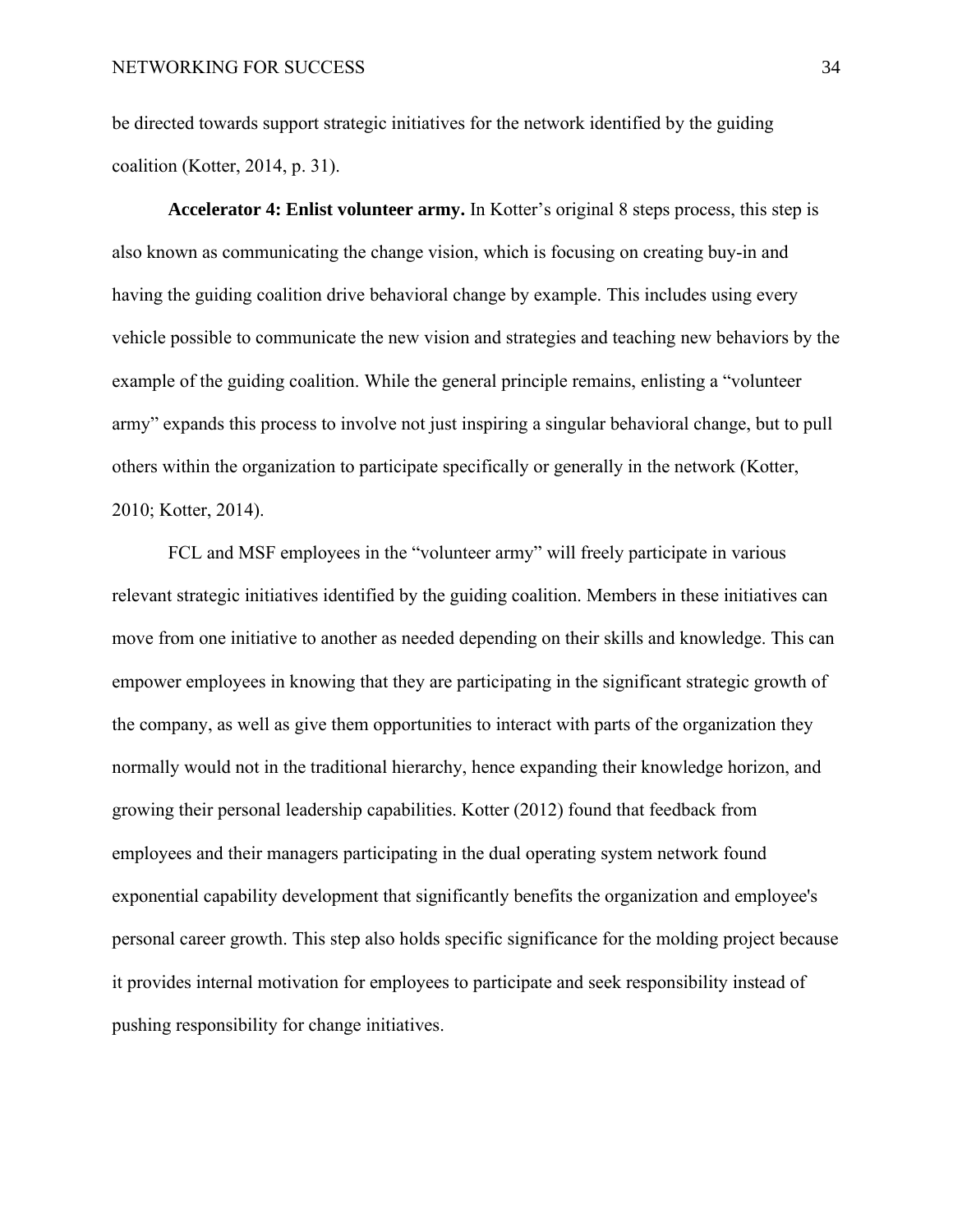<span id="page-35-0"></span>**Accelerator 5: Enable action by removing barriers.** Traditionally, the fifth step seeks to eliminate obstacles to change by restructuring organizational structures to better support the change vision, encouraging innovative ideas and activities, and taking stock and dealing with people who seek to undermine the change (Kotter, 2010; Kotter & Whitehead, 2010). However, within the new dual operating system, the new network structure is already set up to support agility and change initiatives, creating a minimal need to remove any barriers. Therefore, enabling action in the context of the dual operating system means consciously and meticulously ensuring network activity alignment with the hierarchy's operational goals and processes and avoidance of redundant and overlapping actions (Kotter, 2014, p. 32).

In the context of FCL and MSF, this entails network members openly sharing knowledge from their hierarchical positions on what has been done, what is being tried and the goals and improvements each department is trying to achieve. Constant reviewing of alignment with the hierarchal activities is crucial to ensure the practicality, relevance, and effective functionality of the network. Communication can also flow both ways from the network to the hierarchy. Communication of network activities from members to their co-workers within the hierarchy can help pull new volunteers into the network "volunteer army" and generate buy-in from the whole organization for network initiatives.

<span id="page-35-1"></span>**Accelerator 6: Generate short-term wins.** Short-term wins are crucial to the legitimization of the network in the overall organization. In this step, it is important to ensure the visibility of network outcomes and have organization-wide celebrations in large and small ways (Kotter, 2014, p. 32). FCL and MSF's molding project is aimed to decrease product development and production lead time by 20% each. The achievement of this goal would be a great cause of celebration of the overall organization, which could increase faith in the ability of the network,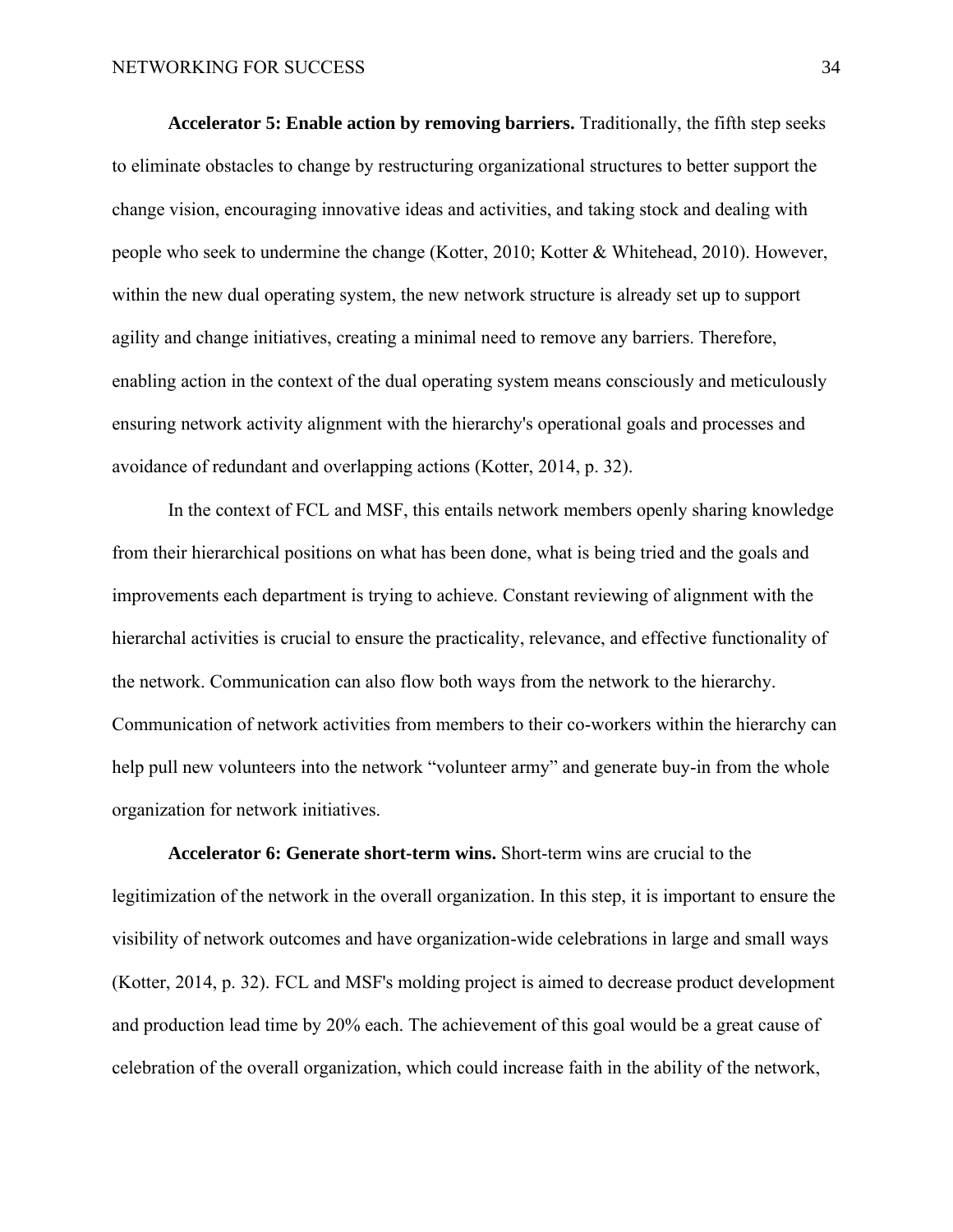win support for future initiatives and pull in employees to the volunteer army. However, even before achieving the 20% reductions, ability to achieve faster and more precise development and production of quality molds are a cause for small celebrations and recognition in weekly managerial meetings and the company-wide newsletter. In order to draw in other subsidiaries and suppliers to engage in the network, FCL and MSF's achievements could be shared with others within the value chain through invitation to participate in monthly meetings that recognize these achievements, or posting on a shared online platform, such as the official FCL Wechat account (a common social media platform in China).

<span id="page-36-0"></span>**Accelerator 7: Sustain acceleration.** Acceleration of innovation and change initiatives can be sustained through the consistent flow of energy in ensuring that the urgency is sustained on both ends of the change process. On the front end, a continual urgency to seek new opportunities and potential challenges must be fostered. This can be done by bringing constant updates of the outside market environment into the organization. In the case of FCL and its subsidiaries it can be gathering visuals, videos and articles about industry achievements, risks and client challenges to be shown to the network volunteers (Kotter, 2010). This can be accomplished through social network groups on Wechat established and managed by members of the guiding coalition. On the other end of the process spectrum, it is important that besides support for major strategic initiatives effort is given to completing sub-initiatives related to the major initiatives. In the example of FCL and MSF, effort must be made to ensure that subinitiatives such as production line employee training efforts, quality assurance renovation, or visual decorative facility improvements for efficiency encouragement are completed to support the major initiative of decreasing overall lead time. The accomplishing of the sub-initiatives will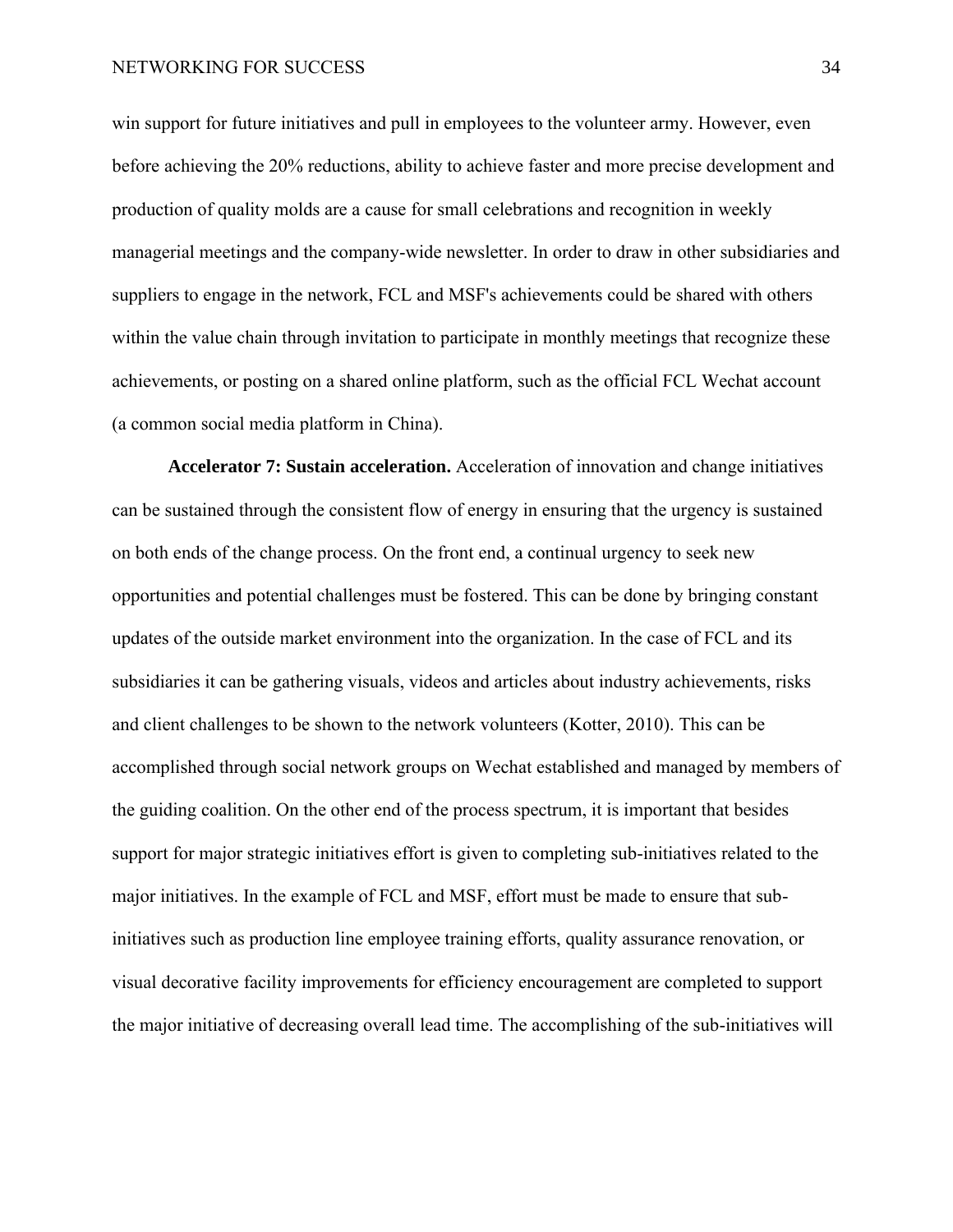allow employees to see the larger initiative as increasingly attainable and be empowered to aim for further changes.

<span id="page-37-0"></span>**Accelerator 8: Institute change.** This step is about the articulation of network successes and integration of the strategic initiatives into the hierarchy's systems, procedures, processes, and behavior, effectively ingraining the network as a fundamental system of the organization (Kotter, 2014, p. 33). FCL and MSF's molding project is a starting point for implementation of the dual operating system into the FCL, subsidiaries and supplier integrated conglomerate. Achievements of the network in creating a more agile, responsive, urgent and motivated culture focused on strategically innovating and problem-solving will provide a framework for implementing the network across a wider body of the FCL conglomerate. It is crucial to note that once the network is established, all the accelerators are constantly operating within the organization as the leading coalition identifies opportunities or threats and various strategic initiatives and sub-initiatives are being performed across the organization. The successful integration of accelerators one through seven into FCL's systemic integrated value-chain structure will provide increased agility and engagement of employees throughout the large conglomerate, leading to competitive innovative potential from the influx of expertise and knowledge being shared from all departments and levels.

## <span id="page-37-1"></span>**Further implications**

The network's ability to create agility in FCL's conglomerate will have implications for the application of the network structure for integration of Footwear Group's global enterprises, allowing facilities around the world to effectively support and integrate knowledge to seek opportunities and avoid threats. This would hold paramount value for Footwear Group as facilities with the group hold experiences from different operational environments around the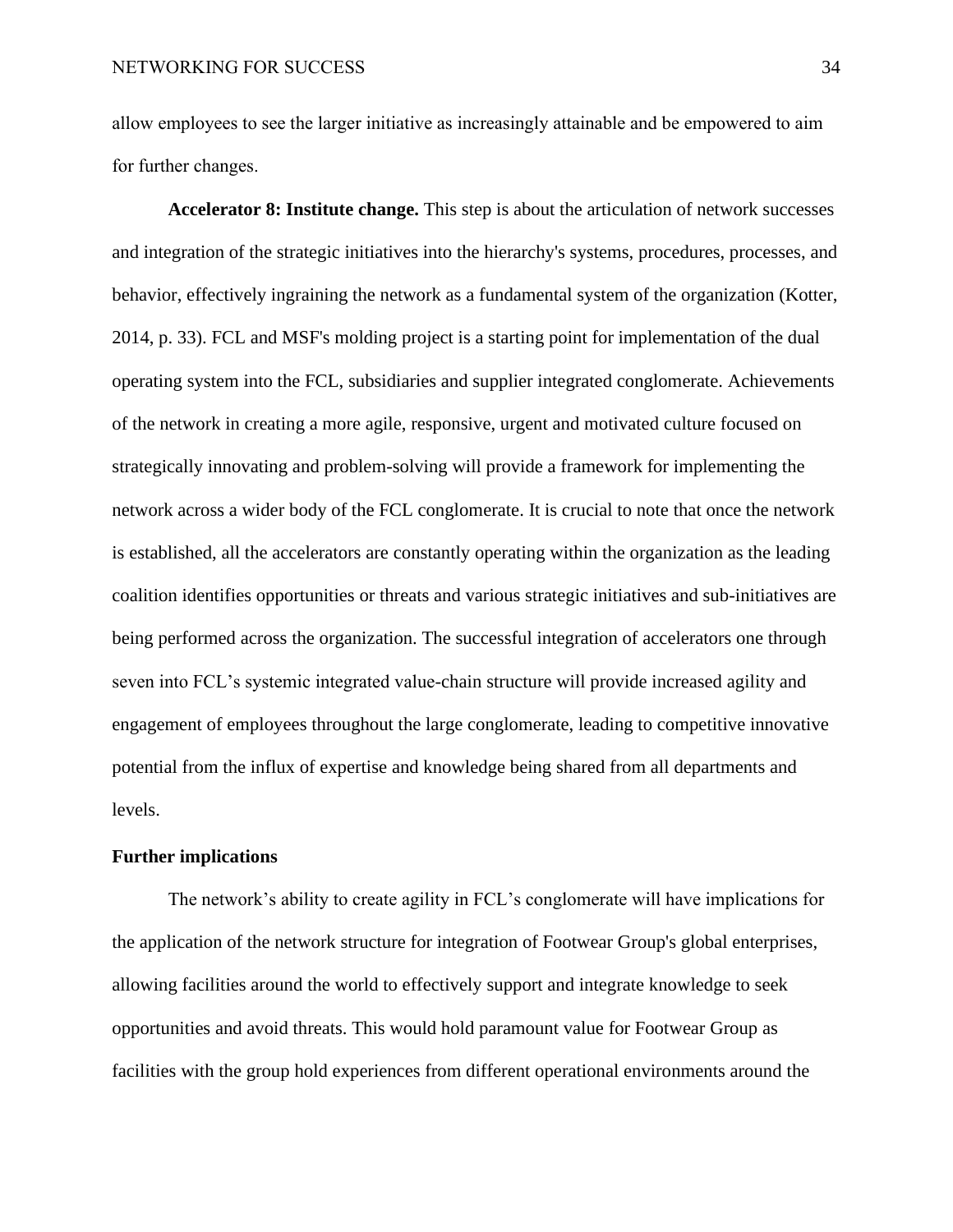world (China, Vietnam, Cambodia, Myanmar, and Indonesia), serving different global footwear brands with different corporate social responsibility (CSR), product designs, product development, and production lead time requirements. The full integration and mutual learning a group-wide network could provide would be invaluable in driving Footwear Group towards being the top global footwear manufacturer.

## <span id="page-38-0"></span>**Evaluation**

To validate the implementation of the dual operating system structure throughout the global group meticulous evaluation of the effectiveness of the implementation strategy and success of the operating system in FCL is imperative. Kirkpatrick (2006) proposes four levels of evaluation for training: reaction, learning, application, and business impact. While evaluation of the first two levels could be used to measure employee personal gains from the shift and be used to determine necessary strategic changes in the implementation, evaluation of application and business impact has greater value to evaluating structural change. In the case of FCL and MSF, tangible results that can be evaluated are the degree of reductions in product development and production lead time. Furthermore, evaluation for the overall impact of the structural change can come from a comparison of number and quality of innovative decisions from before the change to after.

## **Chapter IV: Conclusion**

<span id="page-38-1"></span>At the inception of this project, various change management models and theories were considered to provide resolution to FCL and MSF's project needs. Major models considered include Lewin's theories and Kruger's iceberg model of change management. However, while Lewin's theory provides a simple model for driving change through increasing positive forces to support change or decreasing resistant forces of change, its desire to reestablish equilibrium of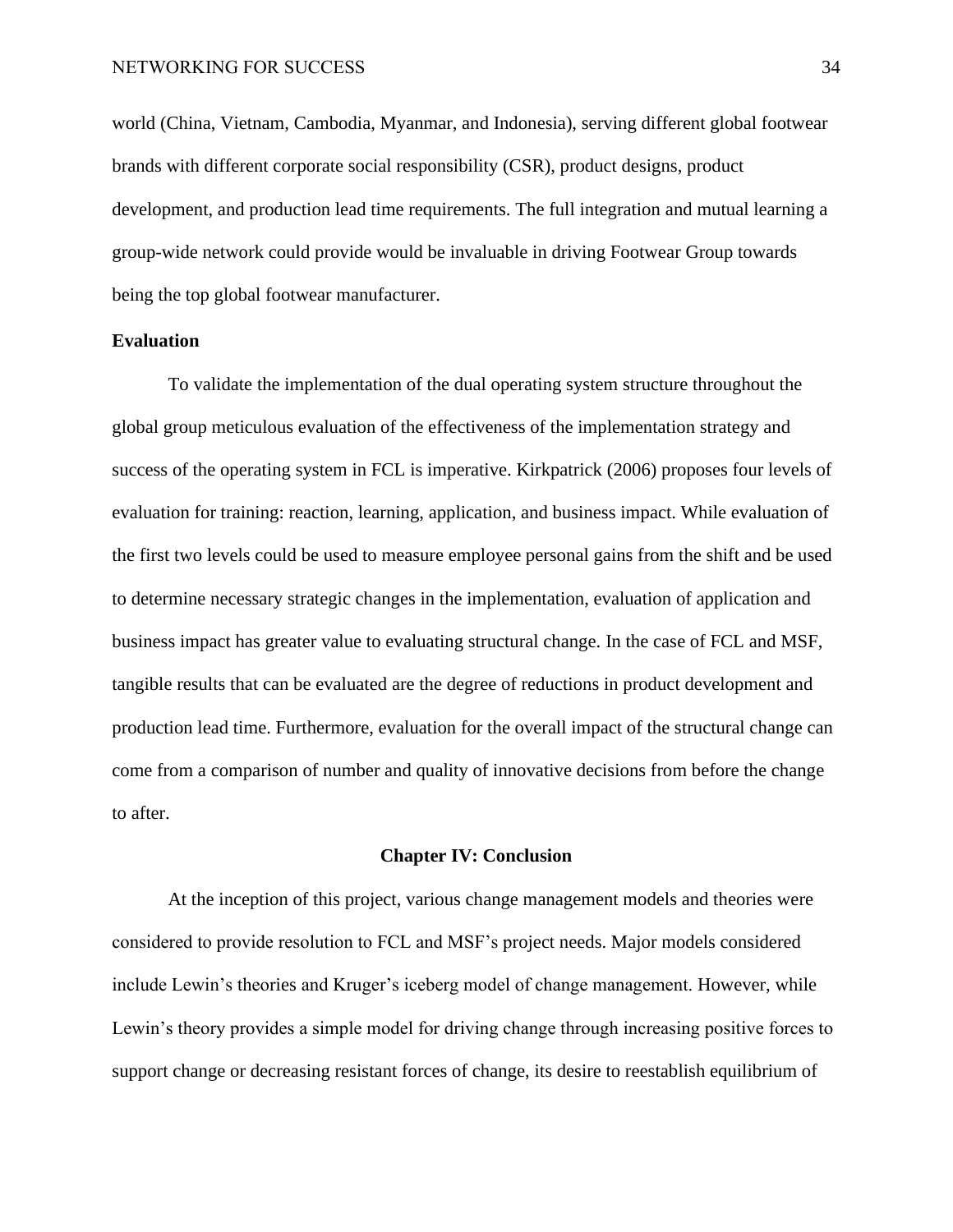the change force field after reaching desired change to prevent further changes does not speak to the required agility required of contemporary organizations. Kruger's iceberg model provides a model for pursuing constant change through the identification of opponents, promoters, hidden opponents, and potential promoters. However, the scope of Kruger's model is only focused on identifying and managing barriers to change by organizational managers and would be less effective in enacting the organizational wide sustainable agility desired by FCL.

Ultimately, I determined that Kotter's (2014) dual system aligns with the organizational needs of FCL in their need for both management for reliability and leadership for agility. The results of the SPELIT environmental analysis and application of the dual system to FCL indicates that the optimal operation structure for FCL is the application of the lean six sigma model and tools to manage the hierarchal side, while the network is guided by Kotter's 8 step accelerators (Kotter, 2014).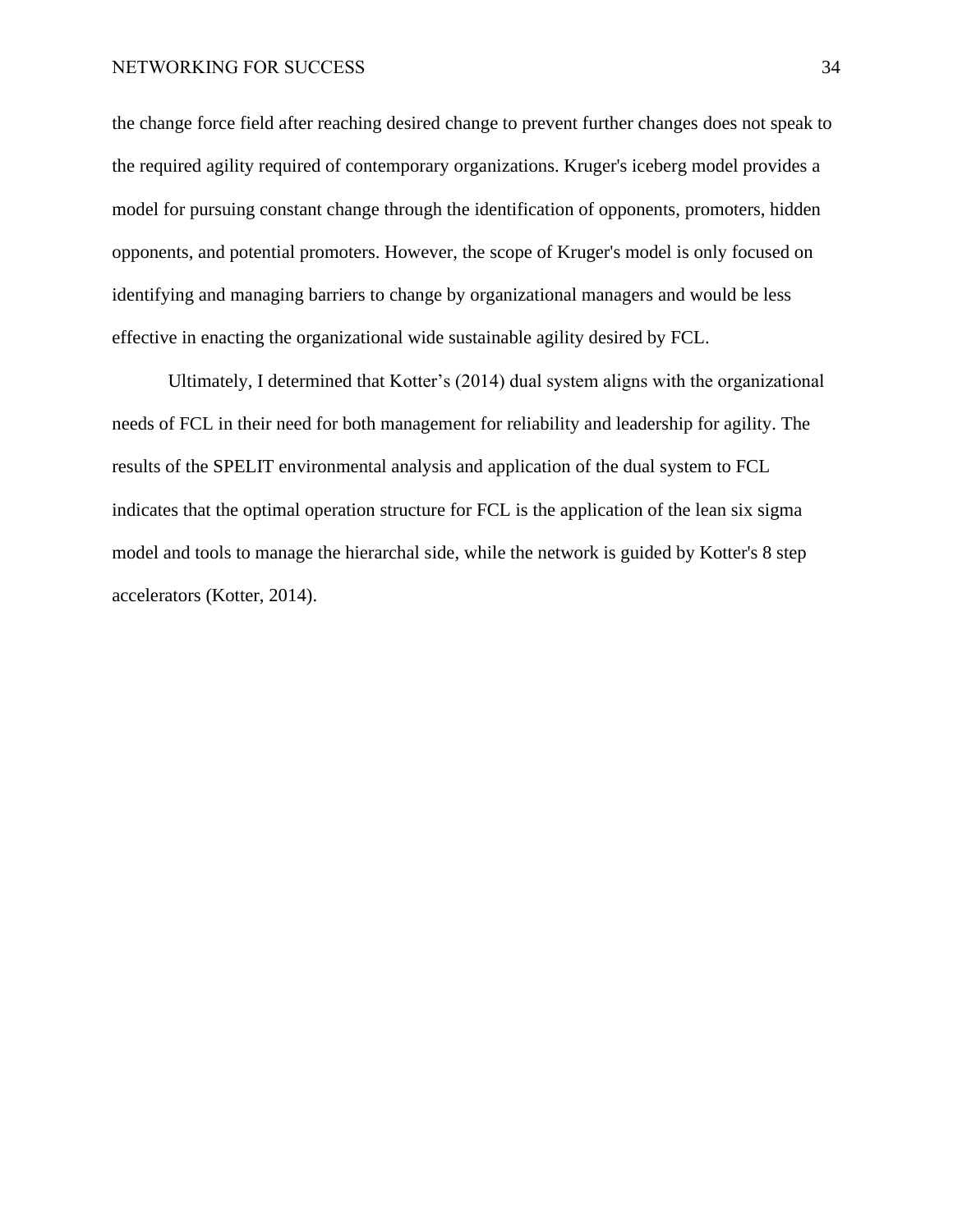#### **References**

- <span id="page-40-0"></span>Ashkanasy, N. (2002). Leadership in the Asian century: Lessons from GLOBE. International Journal of Organizational Behavior, 5(3), 150-163.
- Bertalanffy, L. V. (1950). An outline of general system theory. *British Journal for the Philosophy of Science,1*, 114-129.
- Footwear Group. (2018, August). Retrieved January, 2019, from www.footweargroup.com
- Giffi, C. A., Rodriguez, M. D., Gangula, B., Roth, A. V., & Hanley, T. (2016). 2016 Global manufacturing competitiveness index (Rep.). London: Deloitte Touche Tohmatsu Limited.
- Gill, R. (2009). Change management or change leadership? *The Principles and Practice of Change,*222-236. doi:10.1007/978-1-137-16511-4\_14
- Hagel, J., III, Brown, J. S., Kulasooriya, D., Giffi, C., & Chen, M. (2015). The future of manufacturing: Making things in a changing world. Deloitte University Press. Retrieved January 31, 2019, from https://www2.deloitte.com/content/dam/Deloitte/tr/Documents/ manufacturing/future-of-manufacturing.pdf.
- House, R. J., Hanges, P. J., Javidan, M., Dorfman, P. W., & Gupta, V. (2004). *Culture, Leadership, and Organizations: The GLOBE Study of 62 Societies*. Thousand Oaks: SAGE Publications.
- House, R. J., Hanges, P. J., Ruiz-Quintanilla, S. A., Dorfman, P. W., Javidan, M., Dickson, M. W., Gupta, V. & GLOBE Associates. (1999). Cultural influences on leadership and
- organizations: Project GLOBE. Advances in Global Leadership, 1, W. H. Mobley, M. J. Gessner & V. Arnold (eds.), JAI Press, Stamford, CT, p. 171-233.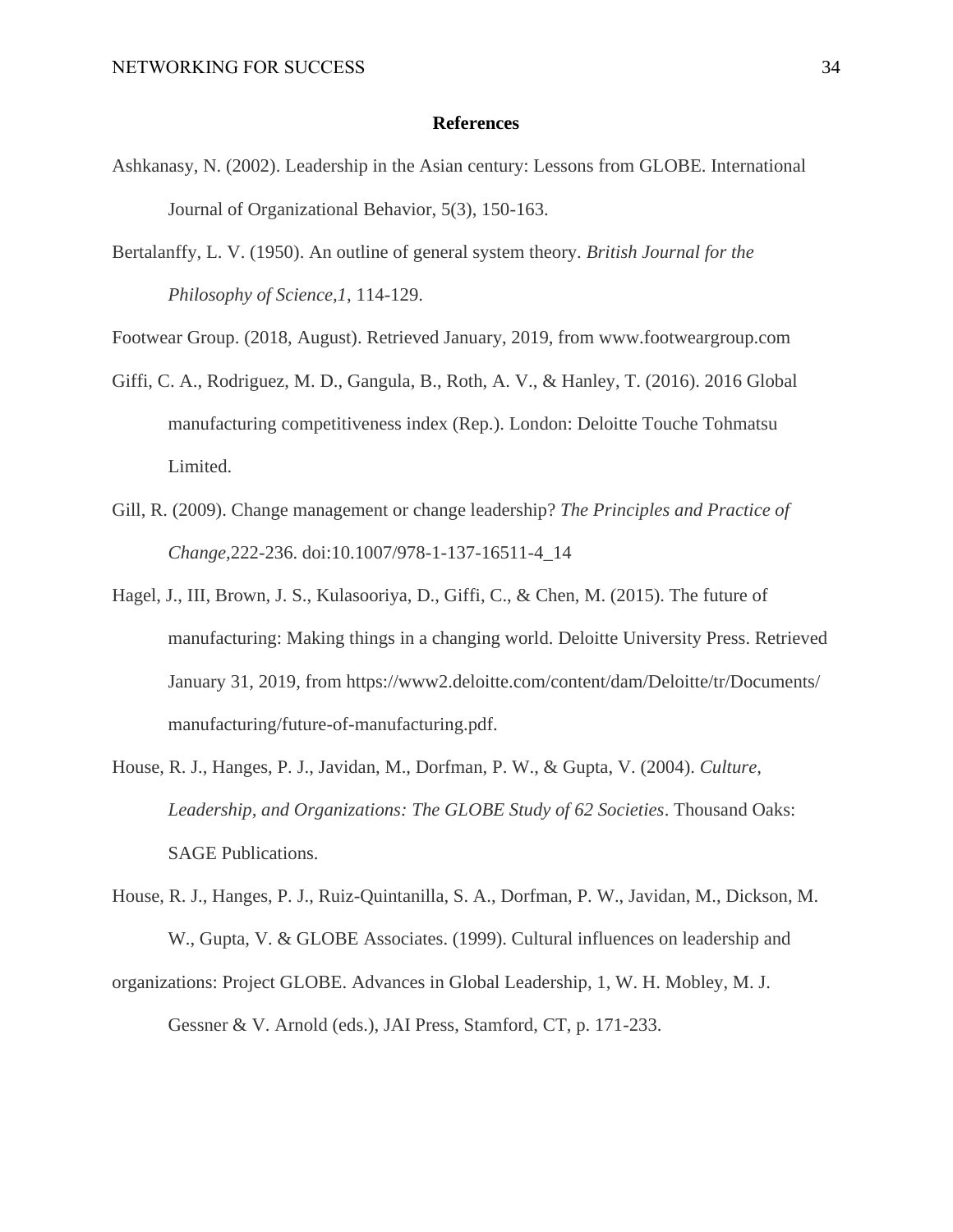- Hu, W. (2017, April 06). Expecting in China: Employee maternity leave and allowances. Retrieved February 15, 2019, from https://www.china-briefing.com/news/maternityleave-allowance-china/
- Huang, L., Moore, S., & Mccarthy, P. (2014). Managing for business sustainability in China: A case study of Footwear Co., Ltd. International Journal of Innovation and Sustainable Development, 8(2), 125. doi:10.1504/ijisd.2014.062850
- Kirkpatrick, D. L. (2006). *Improving employee performance through appraisal and coaching*. New York: American Management Association.
- Kotter, J. P. (2010). *A sense of urgency*. Boston, MA: Harvard Business Press.
- Kotter, J. P. (2012, November). Accelerate! Retrieved February 13, 2019, from https://hbr.org/2012/11/accelerate
- Kotter, J. P. (2014). *Accelerate: Building strategic agility for a faster-moving world*. Boston, MA: Harvard Business Review Press.
- Kotter, J. P., & Cohen, D. S. (2012). *The heart of change: Real-life stories of how people change their organizations*. Boston, Mass: Harvard Business Review Press.
- Kotter, J. P., & Rathgeber, H. (2005). *Our iceberg is melting: Changing and succeeding under any conditions*. New York: St. Martins Press.
- Kotter, J. P., & Whitehead, L. A. (2010). *Buy-In: Saving your good idea from getting shot down*. Boston: Harvard Business Review Press.
- *Lean six sigma* (Book. 1). (2016). Villanova, PA: Bisk Education, and Villanova University.
- Lomas, M. (2017, March 01). Which Asian country will replace China as the 'world's factory'? Retrieved February 13, 2019, from https://thediplomat.com/2017/02/which-asiancountry-will-replace-china-as-the-worlds-factory/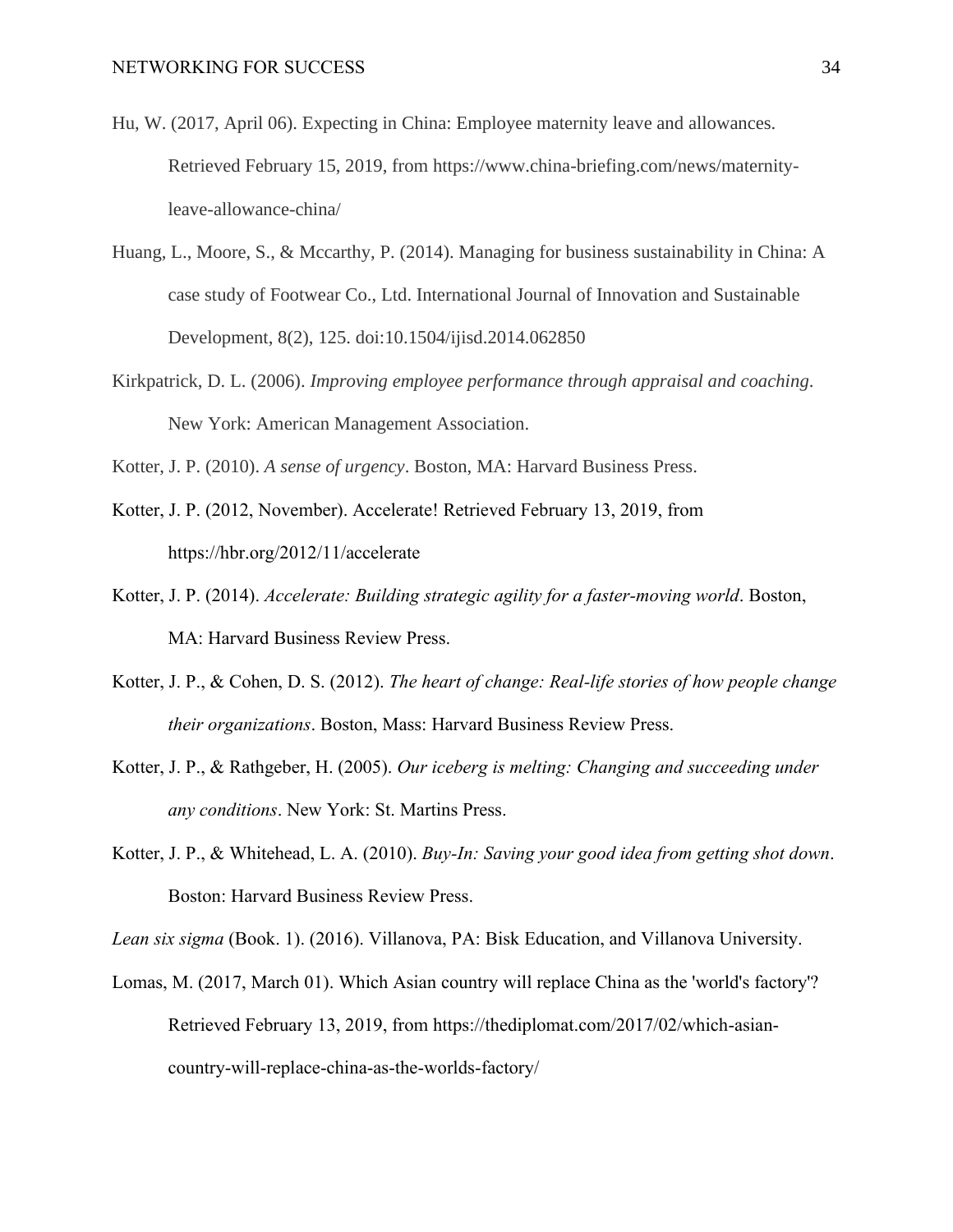- Meyer, E. (2014). *The culture map: Breaking through the invisible boundaries of global business*. New York: PublicAffairs.
- Meyer, E. (2014). What's Your Cultural Profile? Retrieved from https://hbr.org/web/assessment/2014/08/whats-your-cultural-profile
- National Bureau of Statistics of China. (2017). Distribution of migrant workers in China in 2017, by industry. In Statista - The Statistics Portal. Retrieved January 29, 2019, from https://www.statista.com/statistics/259398/share-of-migrant-workers-in-china-byindustry/.
- National Bureau of Statistics of China. (2018, April). Number of migrant workers in China from 2008 to 2017 (in millions). In Statista - The Statistics Portal. Retrieved January 29, 2019, from https://www.statista.com/statistics/234578/share-of-migrant-workers-in-china-byage/.
- Northouse, P. G. (2016). *Leadership: Theory and practice* (7th ed.). Los Angeles, CA: SAGE Publications.
- Schmieder-Ramirez, J., & Mallette, L. (2013). New developments in analysis techniques for organizational transitions. International Conference on Education and New Developments.
- Sikka, A. (2018, August 3). Imperatives for China's factories of the future. Retrieved January, 31, from https://www.mckinsey.com/business-functions/operations/ourinsights/operations-blog/imperatives-for-chinas-factories-of-the-future
- Sun, I. Y. (2017, July 18). The world's next great manufacturing center. Retrieved January 31, 2019, from https://hbr.org/2017/05/the-worlds-next-great-manufacturing-center
- Taylor, F.W. 1947. Principles of Scientific Management. New York, NY: Harper.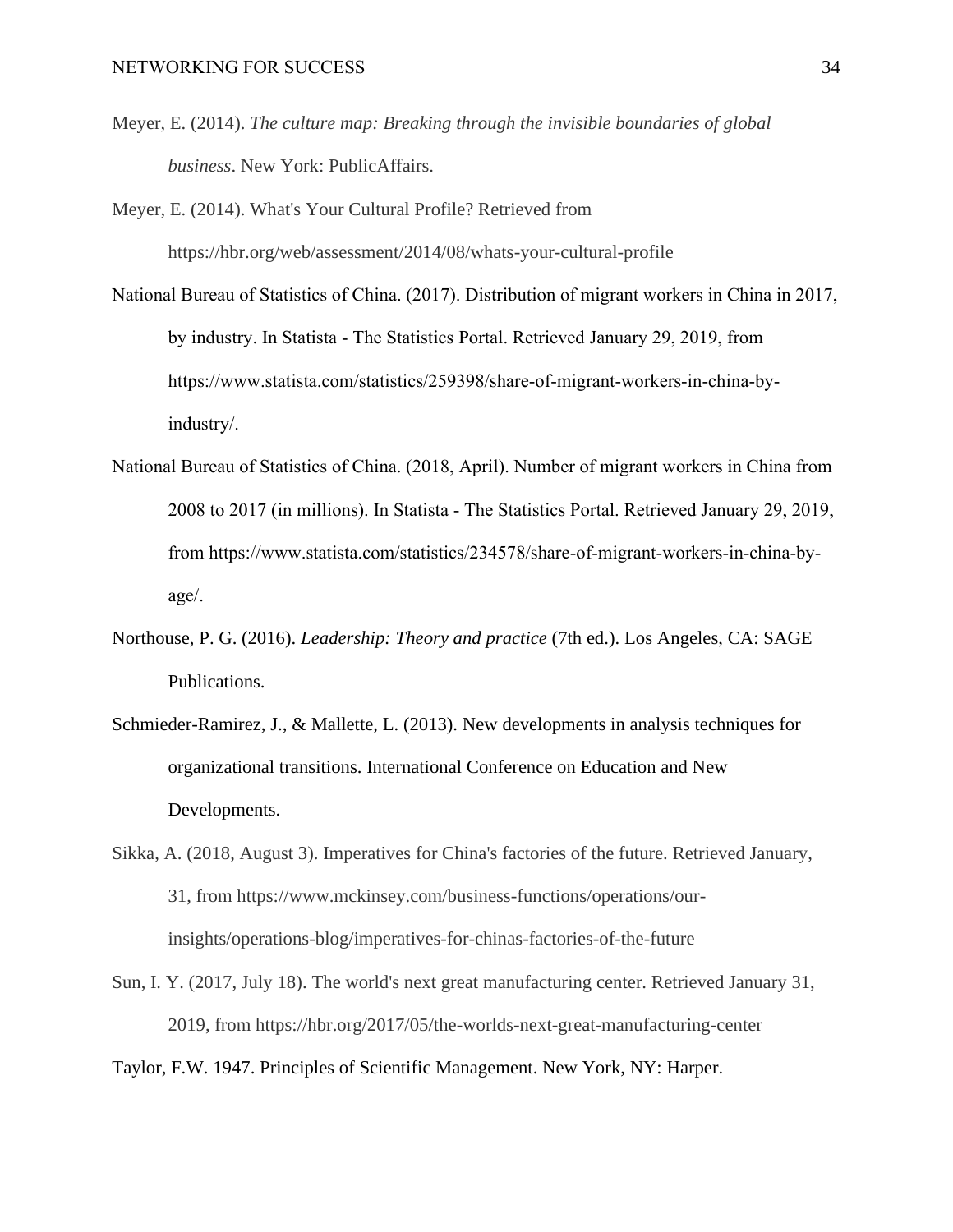- Volodzko, D. (2018, December 21). Asia's manufacturing decline is the wake-up call it needs. Retrieved from https://www.forbes.com/sites/davidvolodzko/2018/12/21/asiasmanufacturing-decline-is-the-wake-up-call-it-needs/#4b72bc955fce
- Weber, M. 1947. The Theory of social and Economic Organization. Translated by Talcott Parsons. New York, NY: Free Press.
- Wheatley, M. J., & Kellner-Rogers, M. (1996). Self-organization: The irresistible future of organizing. Strategy & Leadership, 24(4), 18-24. doi:10.1108/eb054560
- Wong, E. (2008, November 13). Factories shut, China workers are suffering. Retrieved from http://www.nytimes.com/2008/11/14/world/asia/14china.html?pagewanted=all&r=0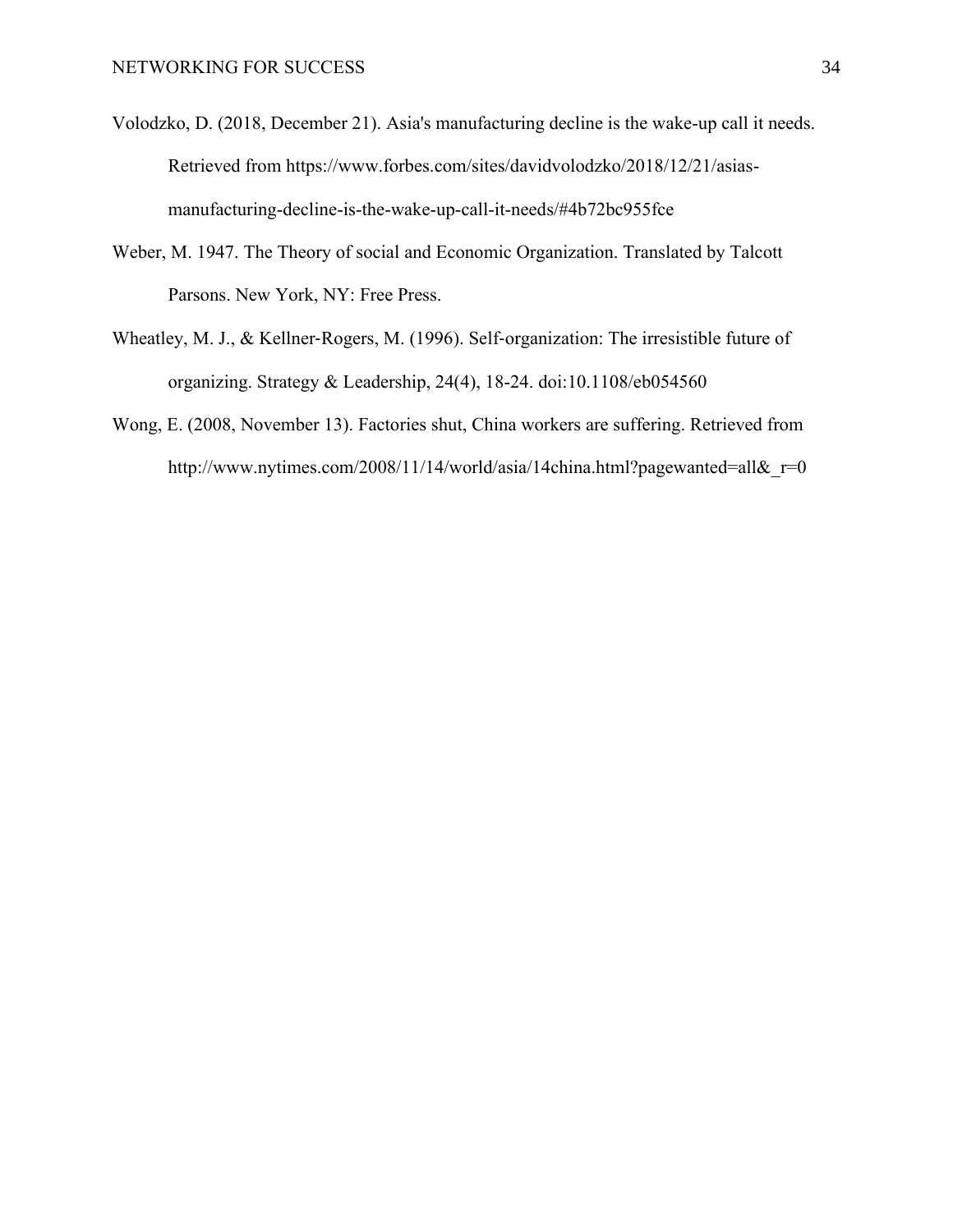## <span id="page-44-0"></span>**Appendix A – FCL Chairman C Cultural Map Profile**

You selected China as your nationality. Observe where you fall on each of the eight scales:



**Communicating.** This scale measures the degree to which a culture prefers low- or high-context communication, a metric developed by anthropologist Edward Hall. In low-context cultures (such as the U.S., Germany, and the Netherlands), good communication is precise, simple, and explicit. Messages are expressed and understood at face value. Repetition and written confirmation are appreciated, for clarity's sake. In high-context cultures (such as China, India, and France), communication is sophisticated, nuanced, and layered. Reading between the lines is expected. Less is put in writing, and more is left to interpretation.



**Evaluating.** Often confused with the Communicating scale, Evaluating measures something distinct: the relative preference for direct versus indirect criticism. The French, for example, are high-context communicators relative to Americans yet are much more direct with negative feedback. Spaniards and Mexicans are equally high-context communicators, but the Spanish are much more direct than Mexicans when it comes to giving negative feedback.

| <b>DIRECT</b>   |  | <b>INDIRECT</b>             |
|-----------------|--|-----------------------------|
| <b>NEGATIVE</b> |  | <b>GATIVE</b><br><b>NEC</b> |
| <b>FEEDBACK</b> |  | <b>FFFDRACK</b><br>ᇿ        |

**Persuading.** This scale measures preference for principles-first versus applications-first arguments (sometimes described as deductive versus inductive reasoning). People from Germanic and southern European cultures usually find it more persuasive to lay out generally accepted principles before presenting an opinion or making a statement; American and British managers typically lead with opinions or factual observations, adding concepts later to explain as necessary.

| <b>PRINCIPLES-</b> |  | <b>APPLICATIONS-</b> |
|--------------------|--|----------------------|
| <b>FIRST</b>       |  | <b>FIRST</b>         |

**Leading.** This scale gauges the degree of respect and deference shown to authority figures, on a spectrum between the egalitarian and the hierarchical. The former camp includes Scandinavia and Israel, whereas China, Russia, Nigeria, and Japan are more hierarchical. The metric builds on the concept of power distance, first researched by Geert Hofstede, who conducted 100,000 management surveys at IBM in the 1970s, and later researched by Robert House and Mansour Javidan in their GLOBE Study of 62 Societies.

**EGALITARIAN**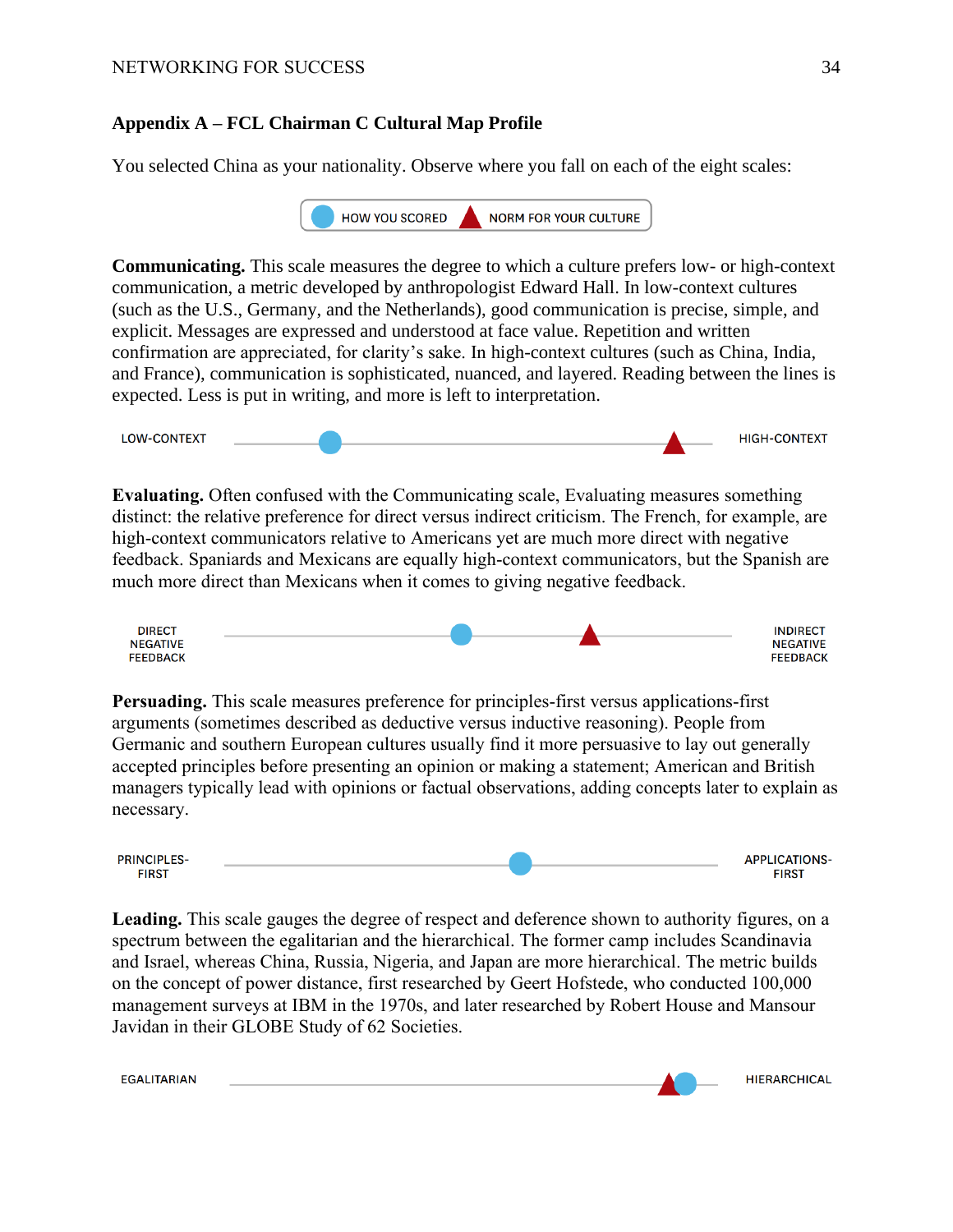**Deciding.** We often assume that the most egalitarian cultures in the world are also the most consensual, and that the most hierarchical ones are those where the boss makes top-down decisions. That's not always the case. The Japanese are strongly hierarchical but have one of the most consensual cultures in the world. Germans are more hierarchical than Americans but also more likely to make decisions through group consensus. This scale explores differences between building group agreement and relying on one person (usually the boss) to make decisions.



**Trusting.** This scale balances task-based trust (from the head) with relationship-based trust (from the heart). In a task-based culture, such as the United States, the UK, or Germany, trust is built through work: We collaborate well, we like each other's work, and we are fond of each other—so I trust you. In a relationship-based society, such as Brazil, China, or India, trust is built by weaving personal, affective connections: We have laughed together, have shared time relaxing together, and have come to know each other at a deep, personal level—so I trust you. Many scholars, such as Roy Chua and Michael Morris, have researched this topic.

**TASK-BASED RELATIONSHIP-BASED** 

**Disagreeing.** Everyone knows that a little confrontation is healthy, right? The recent U.S. business literature certainly confirms that viewpoint, but different cultures have varying ideas about how productive it is. People in Indonesia, Japan, and Thailand view the public airing of disagreement very dimly, whereas those in Germany, France, and the Netherlands are quite comfortable with it. This scale measures how you view confrontation—whether you feel it is likely to improve group dynamics or to harm relationship within a team.

**AVOIDS CONFRONTATIONAL CONFRONTATION** 

**Scheduling.** All businesses follow timetables, but in India, Brazil, and Italy, people treat a schedule as a suggestion. In Switzerland, Germany, and the U.S., people typically stick to the plan. This scale measures whether you view time as linear or flexible, depending on how much value you place on structure or adaptability. It is based on the monochronic/polychronic distinction formalized by Edward Hall.

**LINEAR TIME FLEXIBLE TIME** 

Source: Meyer, E. (2014). What's Your Cultural Profile? Retrieved from https://hbr.org/web/assessment/2014/08/whats-your-cultural-profile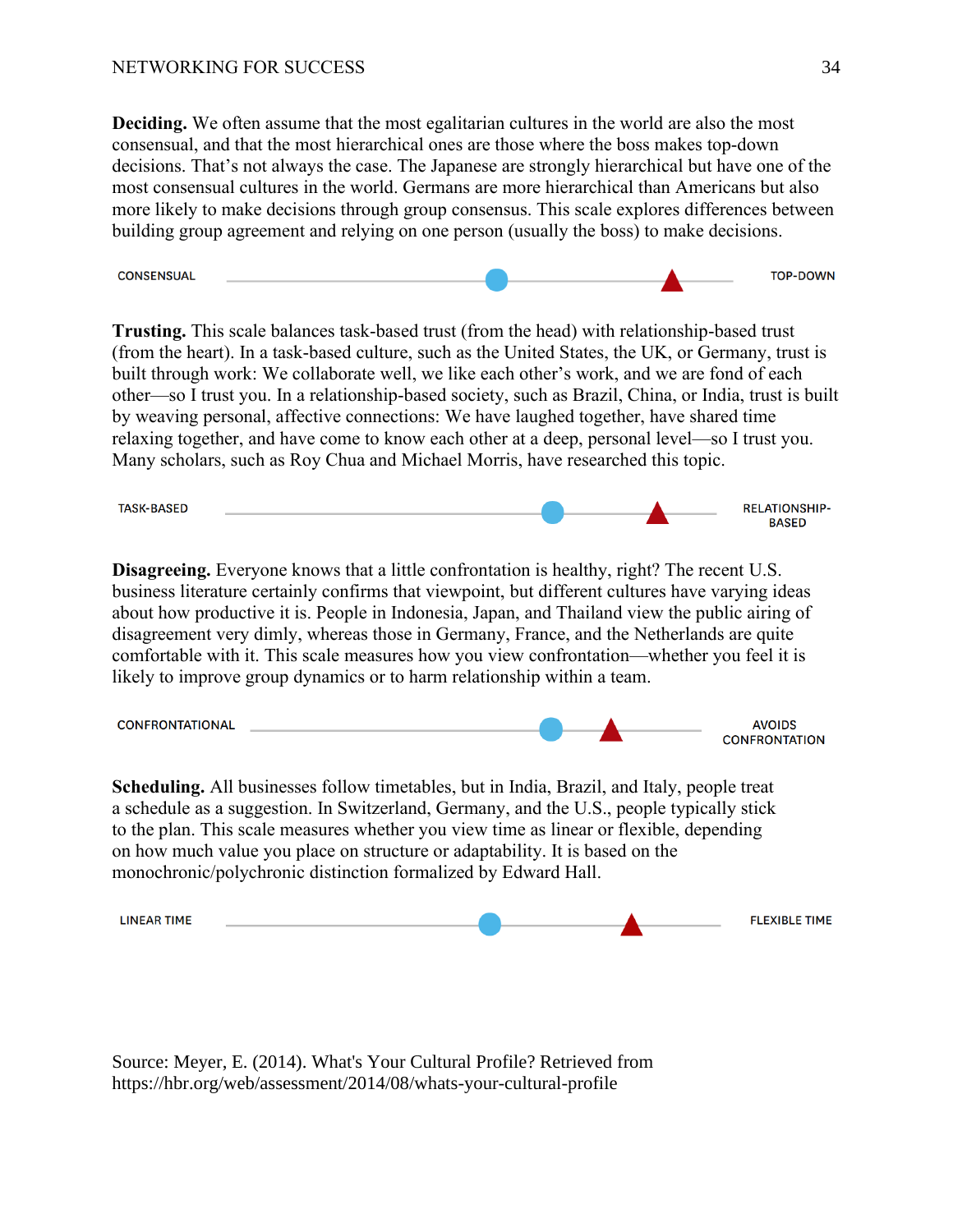<span id="page-46-0"></span>



Source: House, R. J., Hanges, P. J., Javidan, M., Dorfman, P. W., & Gupta, V. (2004). Culture, Leadership, and Organizations: The GLOBE Study of 62 Societies. Thousand Oaks: SAGE Publications.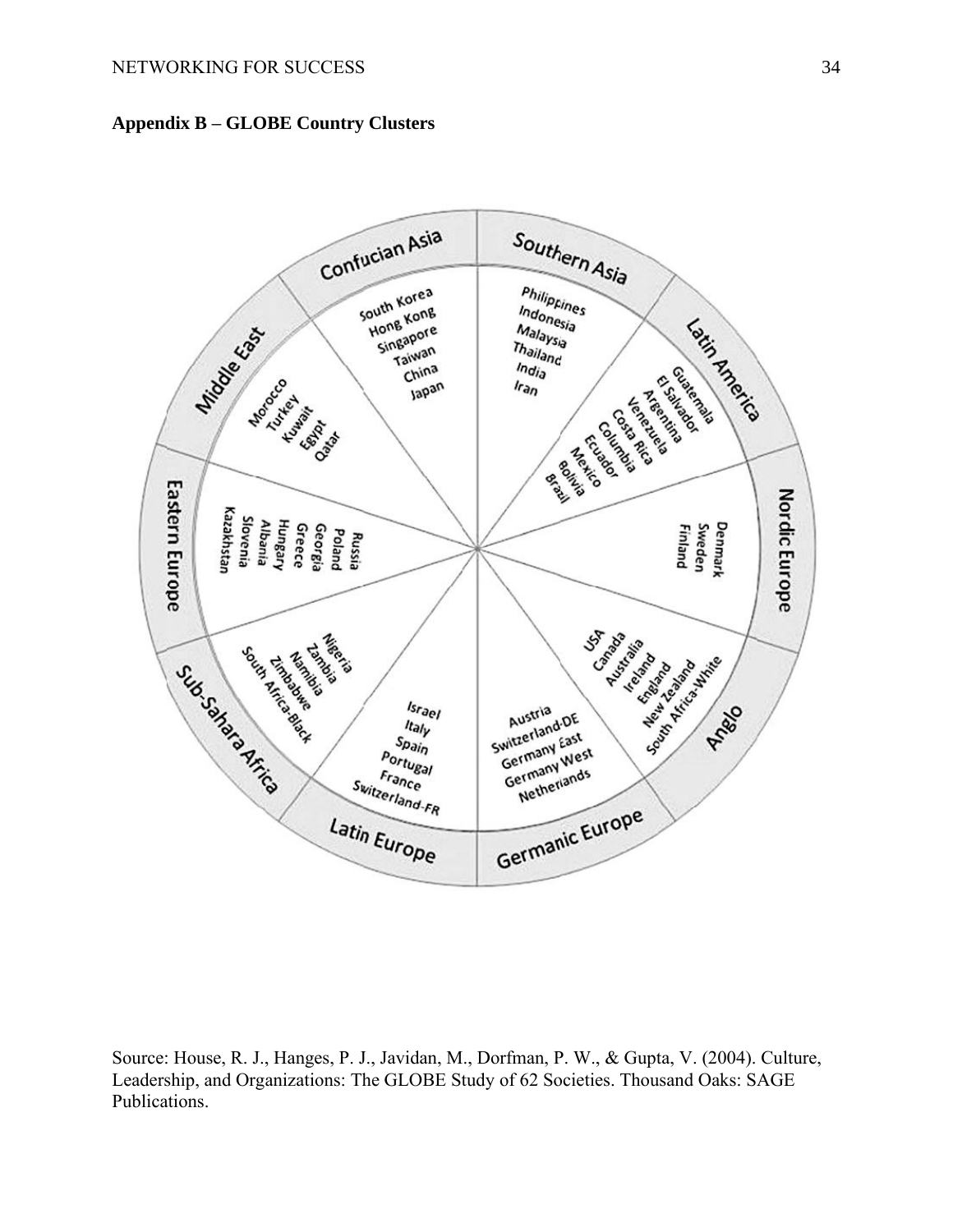# <span id="page-47-0"></span>**Appendix C – Polar Graph of Confucian Asia, South Asia, and Anglo cluster cultural dimensions**



Source: Ashkanasy, N. (2002). Leadership in the Asian century: Lessons from GLOBE. International Journal of Organizational Behavior, 5(3), 150-163.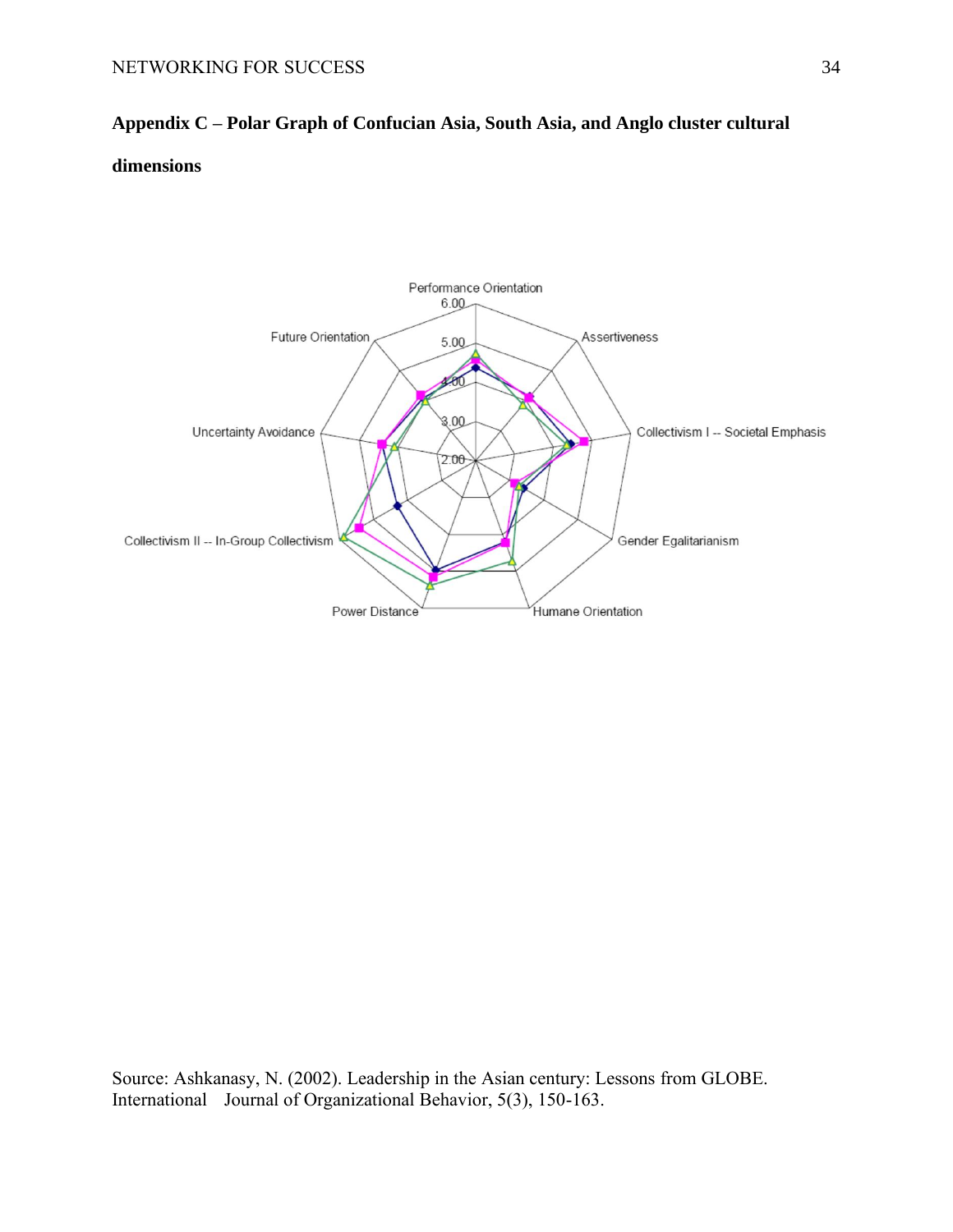<span id="page-48-0"></span>**Appendix D – Leadership Dimension for Confucian Asia, South Asia and Anglo culture clusters**



Source: Ashkanasy, N. (2002). Leadership in the Asian century: Lessons from GLOBE. International Journal of Organizational Behavior, 5(3), 150-163.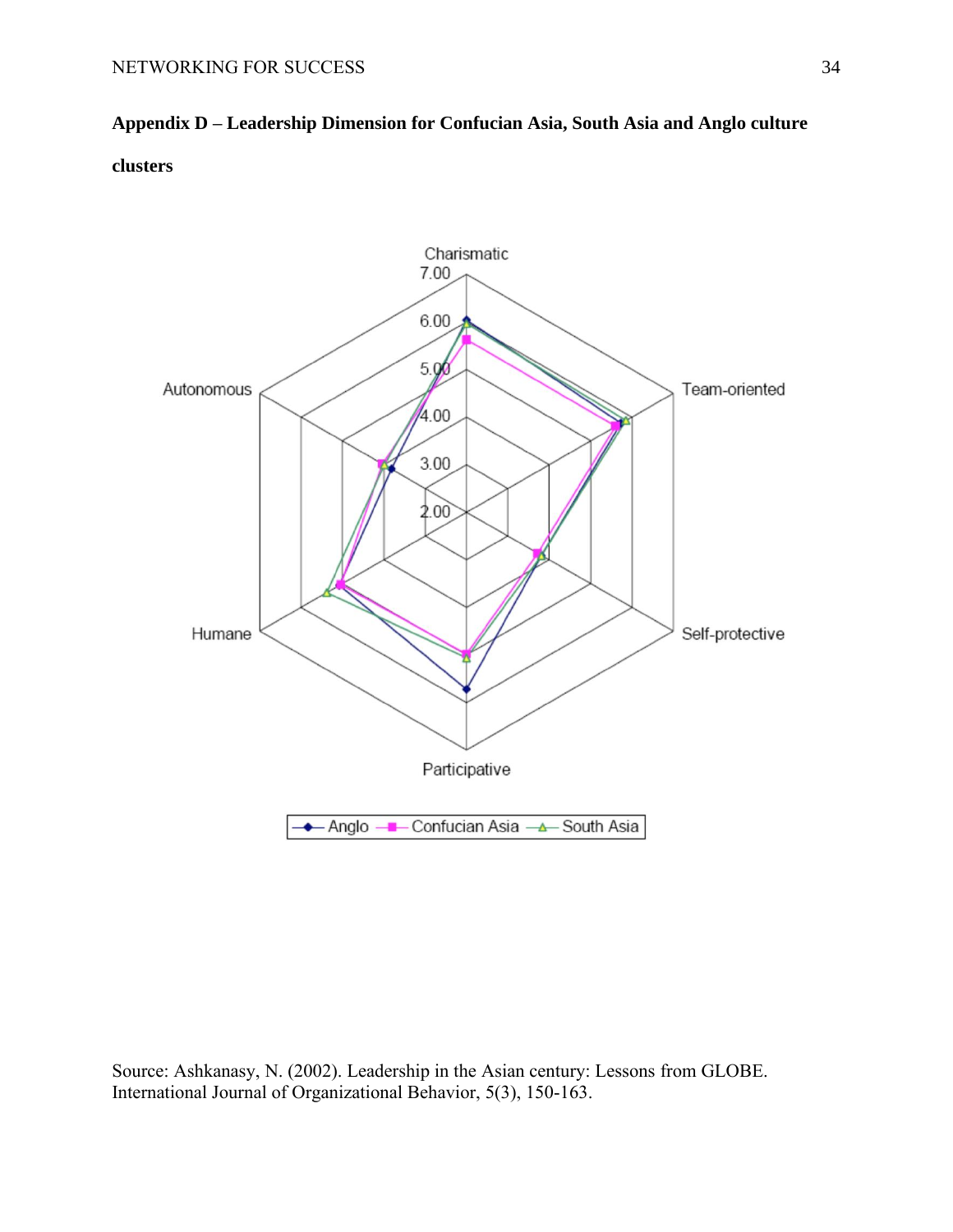# <span id="page-49-0"></span>**Appendix E – GLOBE Leadership Dimension desirability ranking profile of Confucian**

## **Asia, South Asia, and Anglo clusters**

Leadership dimensions are listed from most desired to least desired within the culture cluster.

| <b>Confucian Asia</b>                                                                                                                                                                       |
|---------------------------------------------------------------------------------------------------------------------------------------------------------------------------------------------|
| • Self-protective leadership<br>• Team-oriented leadership<br>• Humane-oriented leadership                                                                                                  |
| • Charistmatic/value-based leadership<br>• Autonomous leadership<br>• Participative leadership                                                                                              |
| <b>Southern Asia</b>                                                                                                                                                                        |
| • Self-protective leadership<br>• Charismatic/value-based leadership<br>• Humane-oriented leadership<br>• Team-oriented leadership<br>• Autonomous leadership<br>• Participative leadership |
| Anglo                                                                                                                                                                                       |
| • Charismatic/value-based leadership<br>• Participative leadership                                                                                                                          |
| • Humane-oriented leadersip<br>• Team-oriented leadership                                                                                                                                   |
| • Autonomous leadership                                                                                                                                                                     |

Source: Northouse, P. G. (2016). Leadership: Theory and practice (7th ed.). Los Angeles, CA: SAGE Publications.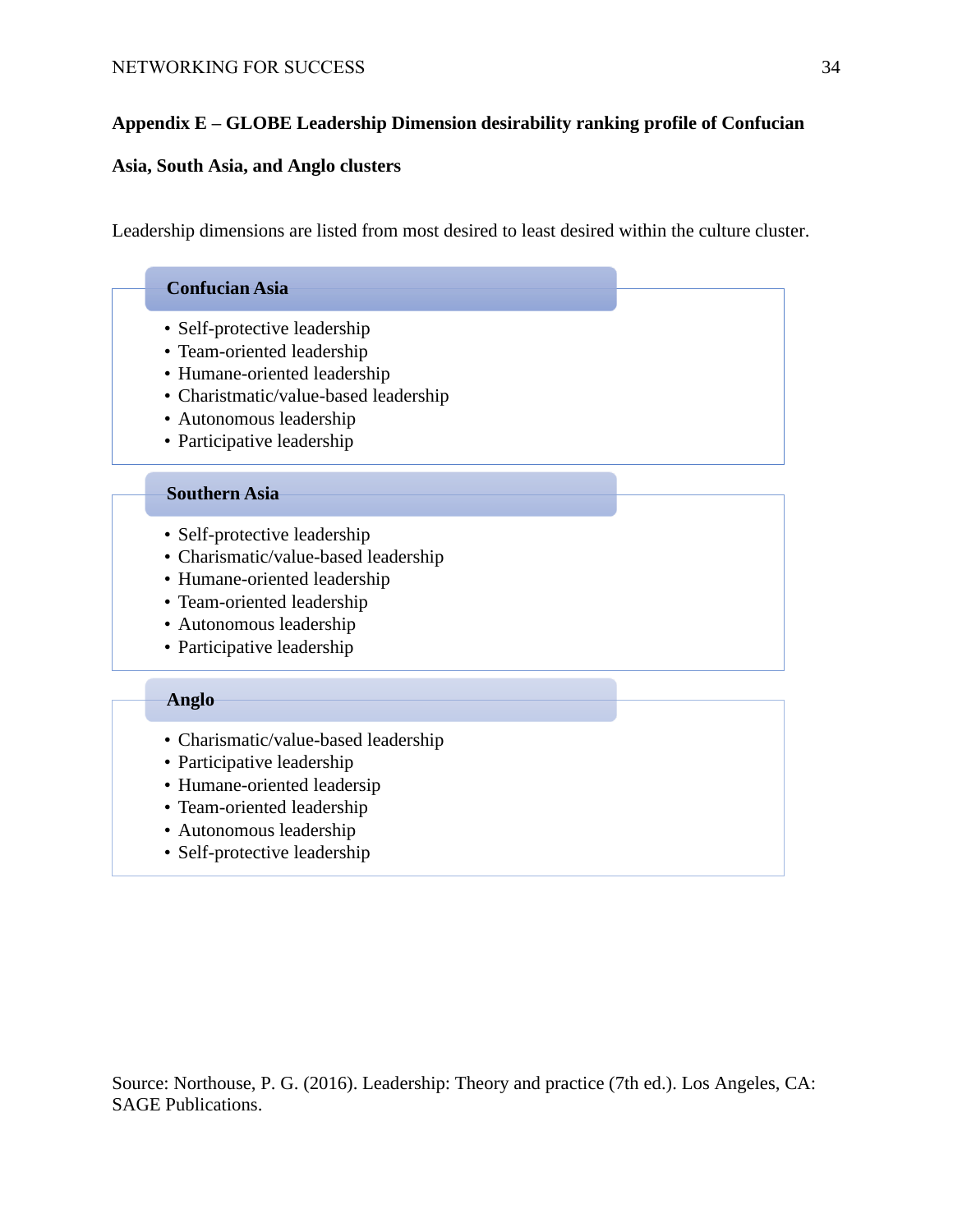# <span id="page-50-0"></span>**Appendix F – Kotter's Dual Operating System**



Source: Kotter, J. P. (2012, November). Accelerate! Retrieved February 13, 2019, from https://hbr.org/2012/11/accelerate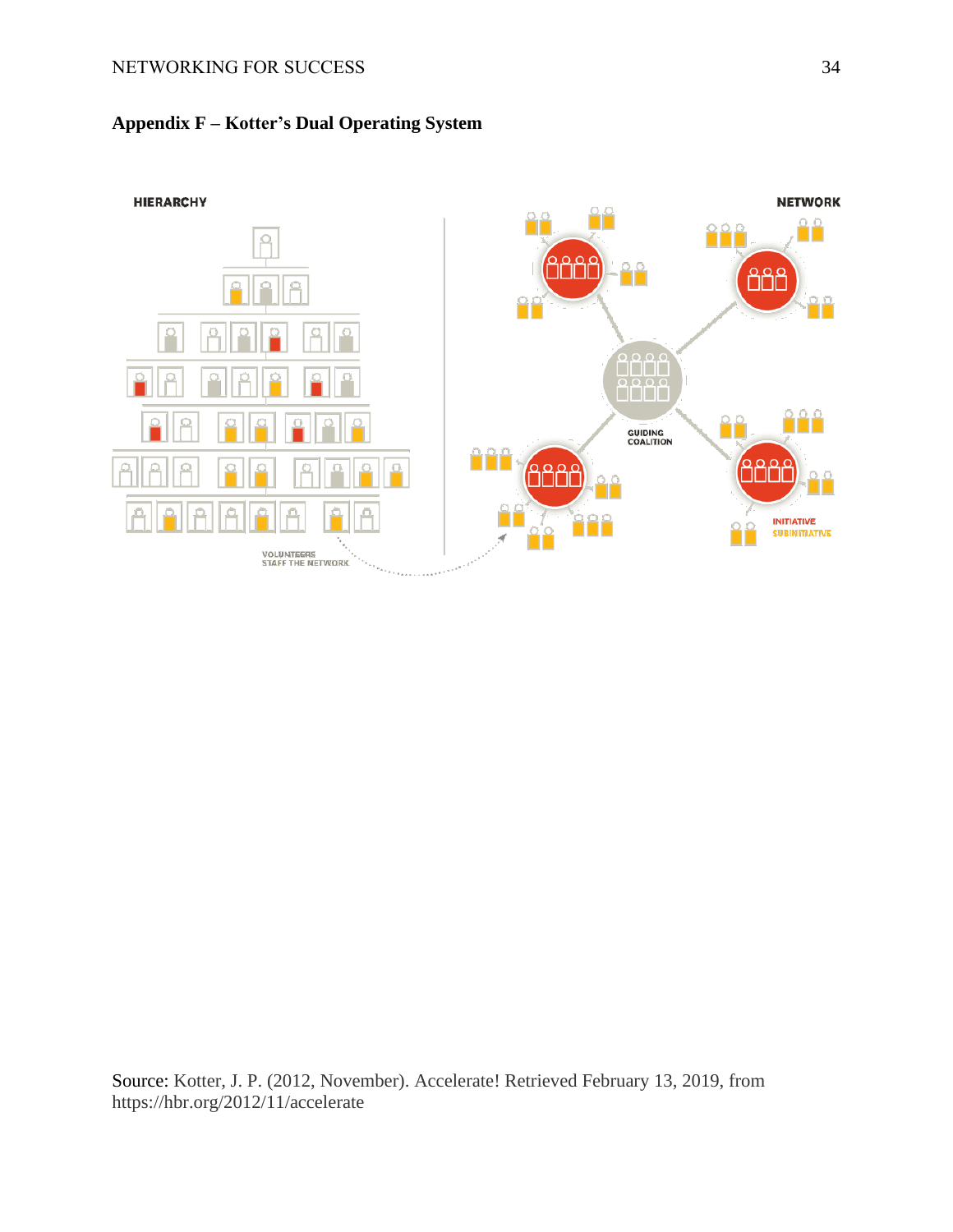## <span id="page-51-0"></span>**Appendix G – Key Characteristics of the dual operating system**



Source: Kotter, J. P. (2014). *Accelerate: Building strategic agility for a faster-moving world*. Boston, MA: Harvard Business Review Press.